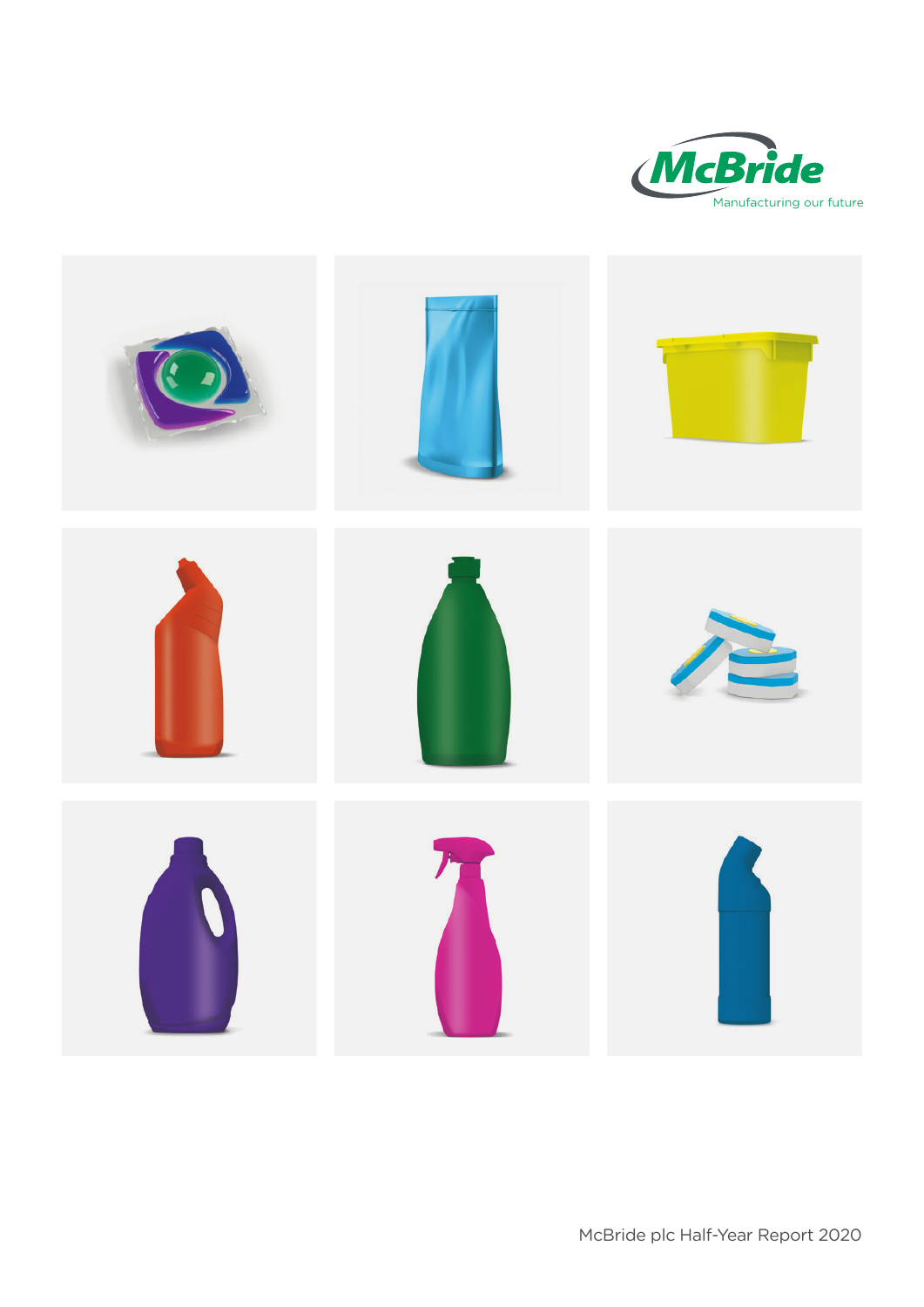# Welcome to the McBride plc Half-Year Report 2020

McBride, the leading European manufacturer and supplier of Contract Manufactured and Private Label products for the domestic household and professional cleaning/hygiene markets, announces its results for the six months ended 31 December 2019.

During the prior financial year, the Group successfully completed the sale of the European Personal Care (PC) Liquids business. The financial results of this business have been treated as discontinued operations in the half-year financial statements. The remaining activities within the Group are referred to as continuing operations.

## **Contents**

| <b>Headlines</b>                                                    |                 |
|---------------------------------------------------------------------|-----------------|
| Executive review                                                    | $\overline{2}$  |
| Responsibility statement                                            | 6               |
| Independent review report to McBride plc                            | 7               |
| Condensed interim consolidated income statement                     | 8               |
| Condensed interim consolidated<br>statement of comprehensive income | 9               |
| Condensed interim consolidated balance sheet                        | 10 <sup>1</sup> |
| Condensed interim consolidated cash flow statement                  | 11              |
| Condensed interim consolidated statement<br>of changes in equity    | 12              |
| Notes to the condensed interim financial statements                 | 15              |
| Additional information                                              | 27              |
| Advisers                                                            | 28              |

## Find us online <www.mcbride.co.uk>

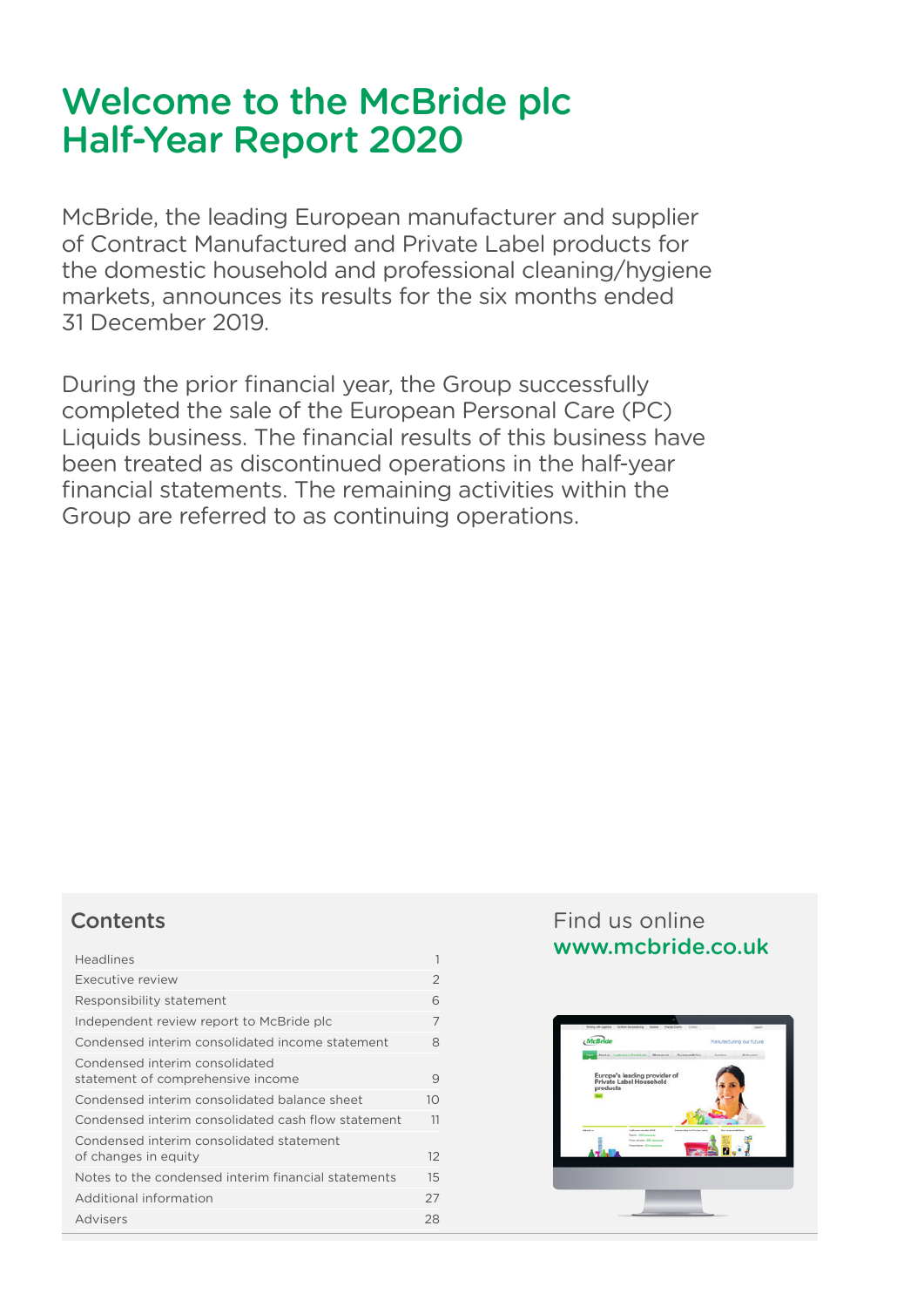## **Headlines**

## Weaker second quarter revenues in difficult market conditions; strategy review underway

#### **Business**

- Ludwig de Mot appointed as CEO, November 2019
- Revenue growth in South, East and Asia offset by declines in UK, France and North
- Further delivery against key business improvement objectives:
	- logistics improvement study nearing conclusion
	- new Malaysian factory expected to be operational by end 2020;
	- Barrow, UK site, expected to close in summer 2020;
	- Aerosols standalone business established, operating at targeted break even position; and
	- sale of land and buildings at former Aerosols site at Hull, UK completed during second quarter for £3.0m.
- Review of strategy, organisation and operations underway, output expected September 2020 alongside full-year results presentation

#### Financial

#### Continuing operations

- Household reported revenues of £334.4m (2018: £341.6m), 2.1% lower, down 1.4% at constant currency
- Marked revenues slowdown in last two months of the period
- Group reported revenues £350.4m (2018: £369.2m), 5.1% lower, down 4.4% at constant currency
- Adjusted operating profit<sup>(3)</sup> of  $£11.6m$ , lower by  $£5.2m$
- Operating profit of £8.5m (2018: £15.6m)
- Finance costs down to £1.9m, from £2.3m in the prior half year
- Adjusted profit before tax of £9.7m (2018: £14.5m)
- Profit before tax £6.6m, lower by £6.7m
- Adjusted diluted EPS 33.9% lower at 3.7p (2018: 5.6p)

#### Total Group

- Net debt at £121.7m (30 June 2019 restated for IFRS 16: £130.3m)
- Excluding IFRS 16, net debt £113.5m, down £7.4m since 30 June 2019 (£120.9m)
- Interim payment to shareholders 0.8p (2018: 1.5p)

|                                                      | 31 Dec           | Half year to Half year to | 31 Dec Reported % | Constant<br>currency % |
|------------------------------------------------------|------------------|---------------------------|-------------------|------------------------|
| £m unless otherwise stated                           | 2019             | 2018                      | change            | change <sup>(2</sup>   |
| <b>Continuing operations</b>                         |                  |                           |                   |                        |
| Household revenue                                    | 334.4            | 341.6                     | $(2.1\%)$         | $(1.4\%)$              |
| Group revenue                                        | 350.4            | 369.2                     | $(5.1\%)$         | $(4.4\%)$              |
| Adjusted operating profit <sup>(3)</sup>             | 11.6             | 16.8                      | $(31.0\%)$        | (30.1%)                |
| Operating profit                                     | 8.5              | 15.6                      | (45.5%)           |                        |
| Adjusted profit before taxation                      | 9.7              | 14.5                      | (33.1%)           | (32.2%)                |
| Profit before taxation                               | 6.6              | 13.3                      | $(50.4\%)$        |                        |
| Adjusted diluted earnings per share <sup>(4)</sup>   | 3.7 <sub>p</sub> | 5.6p                      | (33.9%)           |                        |
| Diluted earnings per share                           | 2.0 <sub>p</sub> | 5.0 <sub>p</sub>          | $(60.0\%)$        |                        |
| <b>Total operations</b>                              |                  |                           |                   |                        |
| Revenue                                              | 350.4            | 391.1                     | $(10.4\%)$        | (9.8%)                 |
| Adjusted operating profit $(3)$                      | 11.6             | 16.5                      | (29.7%)           | (28.8%)                |
| Operating profit                                     | 8.2              | 13.5                      | (39.3%)           |                        |
| Adjusted profit before taxation                      | 9.7              | 14.2                      | (31.7%)           | (30.7%)                |
| Profit before taxation                               | 6.3              | 11.2                      | (43.8%)           |                        |
| Adjusted diluted earnings per share <sup>(4)</sup>   | 3.7 <sub>p</sub> | 5.5p                      | (32.7%)           |                        |
| Diluted earnings per share                           | 1.9 <sub>p</sub> | 4.9p                      | (61.2%)           |                        |
| Net debt <sup>(1), (5)</sup>                         | 121.7            | 130.3                     |                   |                        |
| Net debt pre-IFRS $16^{(1)}$ , $(6)$                 | 113.5            | 120.9                     |                   |                        |
| Return on capital employed <sup>(7)</sup>            | 13.4%            | 20.8%                     |                   |                        |
| Interim payment to shareholders (per ordinary share) | 0.8 <sub>p</sub> | 1.5p                      |                   |                        |

(1) Net debt is at 30 June 2019, all other comparatives refer to the six months ended 31 December 2018 unless otherwise stated.

(2) Comparatives translated at 31 December 2019 exchange rates.

(3) Adjustments were made for the amortisation of intangible assets and exceptional items.

(4) Adjustments were made for the amortisation of intangible assets, exceptional items, unwind of discount on provisions, exceptional tax charges and any related tax.

(5) Net debt comprises cash and cash equivalents, overdraft, bank and other loans and lease liabilities.

(6) Net debt excluding IFRS 16 comprises cash and cash equivalents, overdraft, bank and other loans, excluding lease liabilities.

(7) Rolling twelve months adjusted operating profit to 31 December 2019 as a percentage of average period end net assets excluding net debt.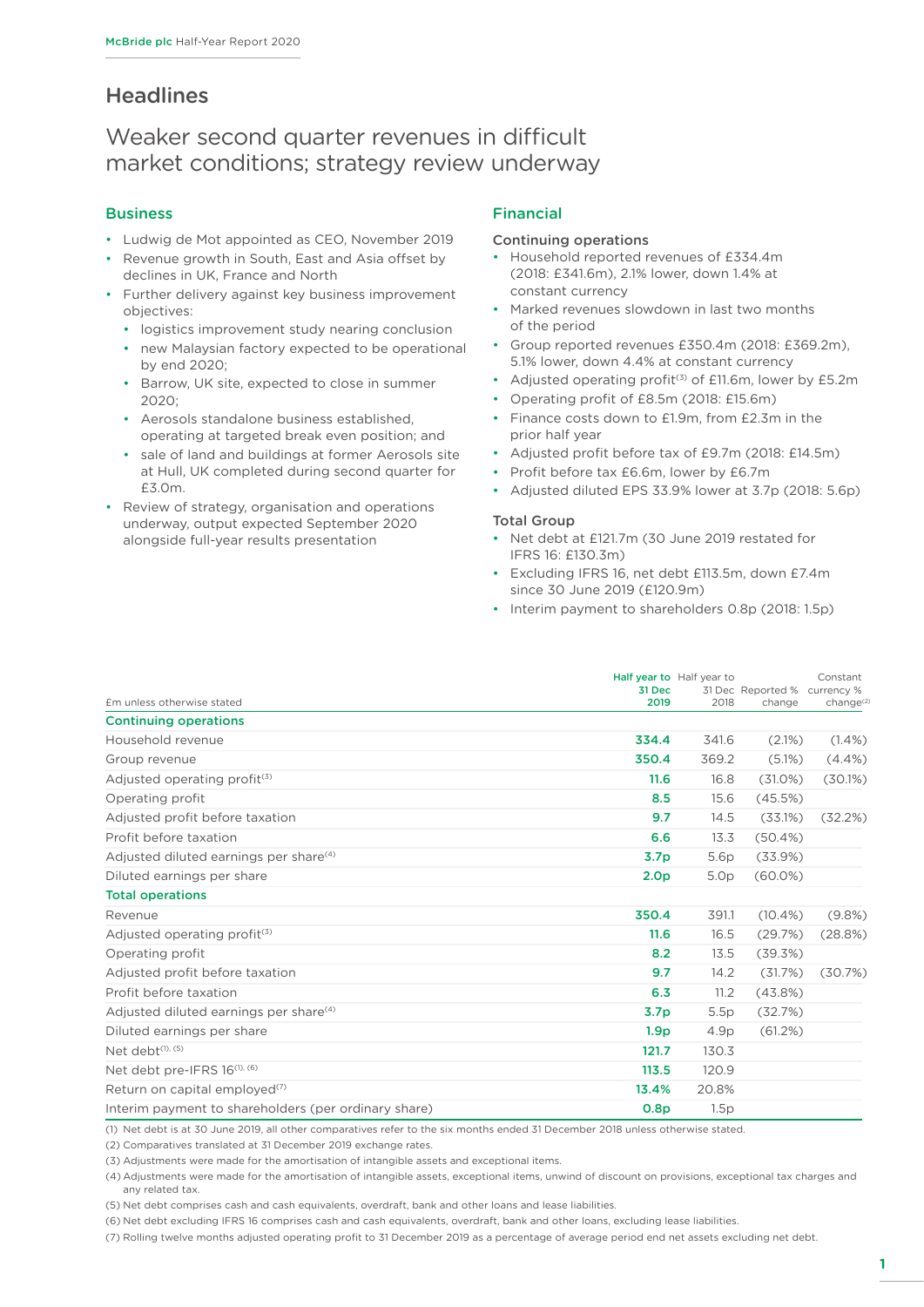### <span id="page-3-0"></span>Executive review



Chris Smith Ludwig de Mot Chief Finance Officer Chief Executive Officer

McBride has a strong market position but the Group's recent performance has been disappointing. Accordingly, a review of the Group's strategy, organisation and operations has been initiated.



#### Business progress

Ludwig de Mot became Chief Executive on 1 November 2019 and the Group is in the process of a review of its strategy, organisation and operations. It is expected that the outcome from this review will be reported at the time of our full-year results announcement in September 2020.

During the six months to 31 December 2019, the Group has continued with a number of key business improvement initiatives:

#### Logistics network

• The Group is at an advanced stage in its externally supported study to identify savings and operational improvements in its warehousing network and is complete in the review of improvement options for transport management activities. It is expected that the final roadmap will be concluded in the third quarter and the implementation will be aligned with the outcome of the strategy review. The annualised benefits will accrue over a number of years as warehouse locations change in line with existing contractual arrangements.

#### Asia expansion

As previously announced, the Group is expanding its Asian operations, including the introduction of a new production facility in Malaysia. The project is progressing ahead of schedule and we now expect the new facility to be operational later this year.

#### Business process improvement – segmentation

The Group identified benefits from implementing a segmentation approach to managing its customer and product ranges. As well as supporting improved and differentiated customer service and inventory levels, this initiative determines priorities over development projects and complexity management. This initiative is considered a key component supporting the Group's future strategic direction.

#### Factory footprint

In light of continuing reducing levels of demand for laundry powders, the Group announced the proposed closure of its Barrow, UK site, one of its three laundry powder manufacturing locations. Consultation with affected colleagues has recently completed and it is expected the site will cease operations in summer 2020, with its volumes transferring to other Group locations.

#### Aerosols

• Following the decision last financial year to consolidate the Group's two aerosols operations to a single factory, the former Hull factory ceased operations in 2019 and the site was sold during the second quarter, realising £3.0 million of proceeds. The on-going business is now a standalone operation and first half-year results are in line with the break even ambition set for this financial year.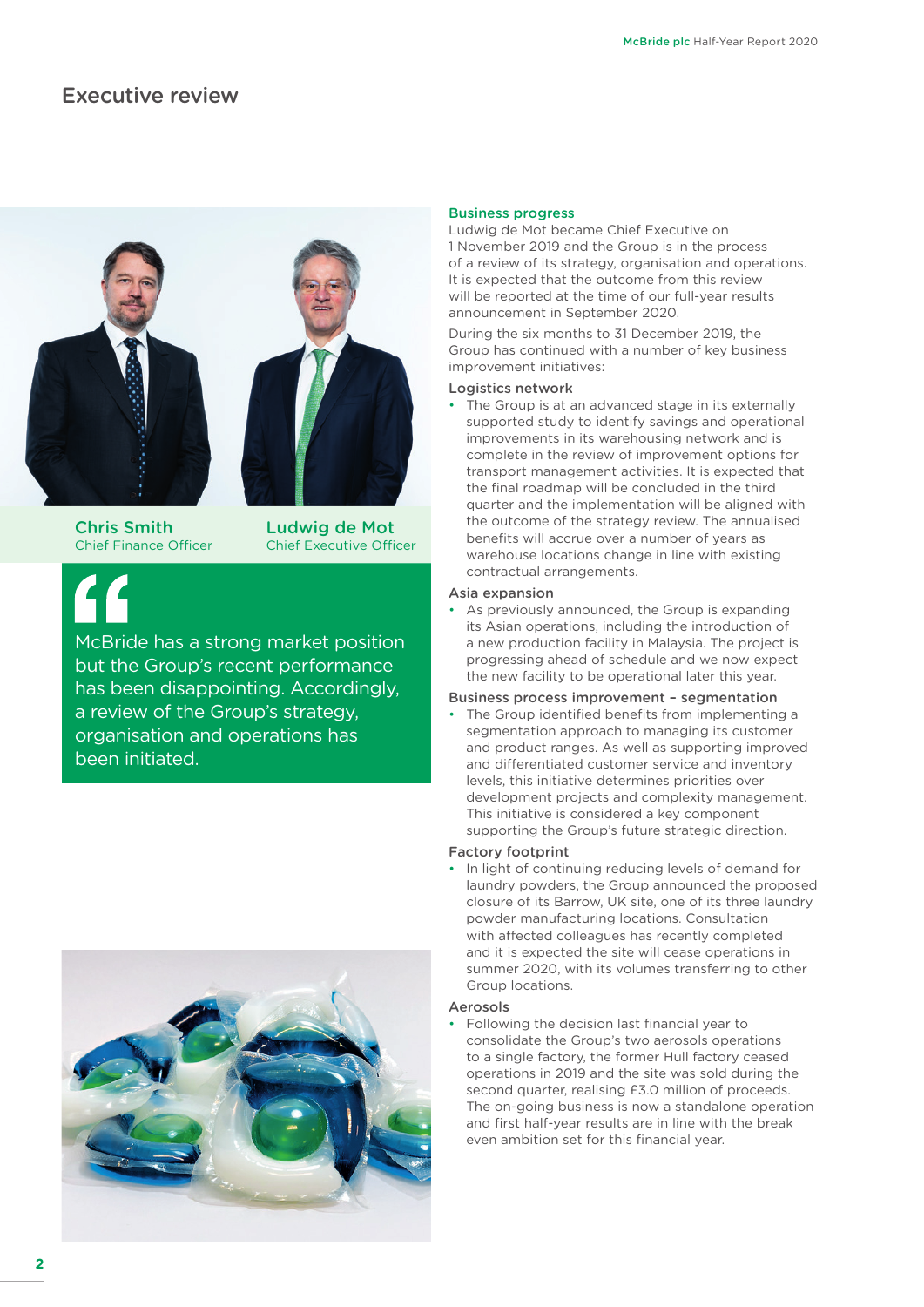#### Group operating results

The financial results of the PC Liquids business, which was sold in the prior financial year, have been treated as discontinued operations in the half-year financial statements. The remaining activities within the Group are referred to as continuing operations.

#### Continuing operations

#### Income statement

The Group's first half Household revenues at constant currency were 1.4% lower compared to the prior year. Following a steady performance in the first four months of the period, the Group experienced a marked slowdown in the last two months of the period, especially in the UK and East regions.

Reflecting the decision to exit UK Aerosol manufacture in the fourth quarter of the previous financial year, half-year Group revenues at £350.4 million were £18.8 million (5.1%) lower than the prior period (4.4% at constant currency).

Half-year adjusted operating profit of £11.6 million was lower than the last half year (2018: £16.8m) with adjusted operating profit margin decreasing by 1.3 percentage points to 3.3% (2018: 4.6%).

Half-year operating profit was £8.5 million (2018: £15.6m). This includes amortisation of £1.0 million and exceptional charges of £2.1 million, largely related to consultancy and redundancy costs associated with the factory footprint review.

#### Exceptional items

Total exceptional items incurred in relation to the continuing business of £2.1 million were recorded during the period (2018: £0.3m). The charges primarily comprised the following:

- £1.2 million professional fees incurred in relation to a review of the Group's factory footprint;
- £0.8 million charge from restructuring activities to reduce the operational cost base in the UK also as part of the review of the Group's factory footprint; and
- £0.8 million gain on sale of the land and buildings at the former UK Aerosols site in Hull. Additionally, charges totalling £0.9 million were incurred in relation to the termination of a contract with a third party to operate the Hull warehouse and other site closure costs.

In January 2020 we concluded the consultation process with our Barrow site in the UK and the closure is expected in summer 2020. Expected future exceptional costs relating to the proposed site closure of Barrow are £7.5 million, of which £3.2 million is a non-cash asset write off.

#### Discontinued operations

#### Income statement and exceptional items

In the first half year there was no revenue or operating profit/loss related to the PC Liquids business. In the prior period, the PC Liquids business generated revenues of £21.9 million and had an adjusted operating loss of £0.3 million.

Following the sale of our PC Liquids business in the previous financial year, liabilities for specific future redundancy remained with McBride. These were implemented in the first half year by Royal Sanders and £0.3 million of exceptional costs were transferred to McBride.

This project is now closed with no further costs expected.

#### Other financial information – total Group Finance costs

Finance costs of £1.9 million (2018: £2.3m) were lower as a result of lower interest cost levels and certain benefits of a stronger Sterling on currency derivative revaluations. This level of reduction is not expected into the second half year.

#### Profit before tax and tax rate

Reported profit before taxation from continuing operations was £6.6 million (2018: £13.3m). Adjusted profit before taxation from continuing operations reduced by £4.8 million to £9.7 million (2018: £14.5m). The tax charge on continuing adjusted profit before tax for the period of £2.9 million (2018: £4.2m) represents an effective tax rate of 30% (2018: 29%). The increase in the tax rate resulted from weaker UK profitability in the mix of profits, where corporate tax rates are lower than the Group's other jurisdictions.

#### Earnings per share

On an adjusted basis, diluted earnings per share (EPS) from continuing operations fell versus prior year to 3.7 pence (2018: 5.6p). Total adjusted diluted EPS decreased to 3.7 pence (2018: 5.5p) with basic diluted EPS at 1.9 pence (2018: 4.9p).

#### Payments to shareholders

The Group's current policy on payments to shareholders is to distribute adjusted earnings to shareholders based on a dividend cover range of 2x-3x progressive with earnings of the Group, taking into account funding availability. As a result, a payment to shareholders of 0.8 pence per share will be paid at the interim stage in May. It is intended this will be issued using the Company's B Share scheme.

The Board has initiated a dividend policy review as part of the overall strategy review which will include consultation with major shareholders, on which we expect to report in September 2020.

#### Continuing operations

#### Segmental performance

As previously advised, our Asia segment is now reported as part of the Group's Household activities. Aerosols is now operating as a standalone business unit and is reported as a separate segment within these financial statements. Corporate costs, which include the costs associated with the Board, Group leadership teams, governance and listed company costs and certain central functions (mostly associated with financial disciplines such as treasury), are reported separately to Household and Aerosols.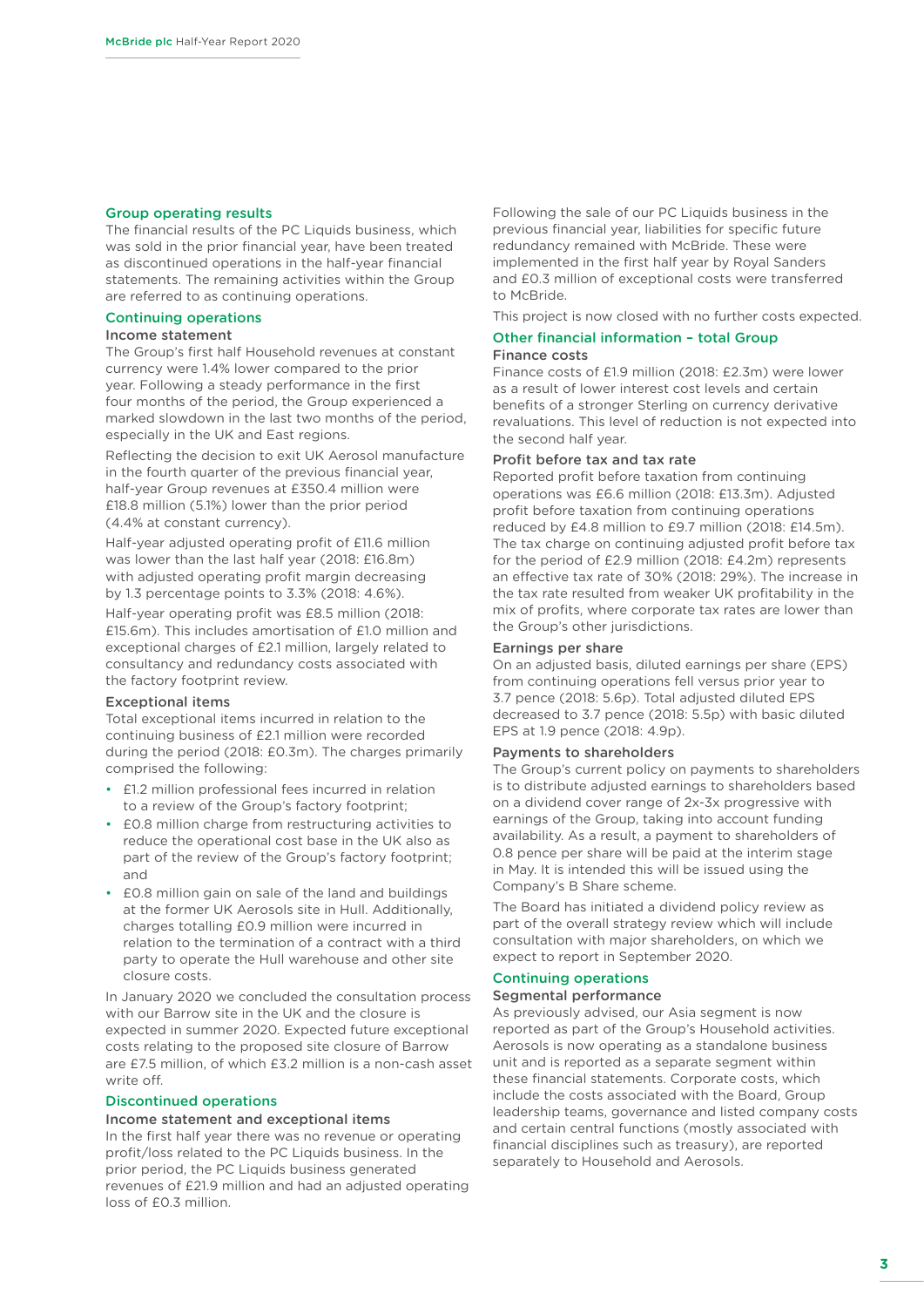#### Continuing operations continued Segmental performance continued Household

Reported revenues decreased 2.1% to £334.4 million (2018: £341.6m). Revenues at constant currency were down 1.4% with volume decreases partially offset by the full-year effect of the customer pricing programme implemented in the last financial year.

Adjusted operating profit for the Household business was £14.9 million (2018: £22.5m). Adjusted operating profit margins in this segment declined from 6.6% to 4.5%. Following the closure of the Hull site and establishment of Aerosols as a standalone business unit together with a detailed review of Aerosols use of shared functions, a proportion of the related overhead was reallocated from Aerosols to the Household segment.

| Revenue | Half year to<br>31 Dec<br>2019<br>£m | Half year to<br>31 Dec<br>2018<br>£m | Reported<br>change | Constant<br>currency <sup>(1)</sup> |
|---------|--------------------------------------|--------------------------------------|--------------------|-------------------------------------|
| UK      | 82.3                                 | 89.4                                 | $(7.9\%)$          | $(7.9\%)$                           |
| France  | 59.4                                 | 64.3                                 | $(7.6\%)$          | $(6.8\%)$                           |
| North   | 52.7                                 | 55.3                                 | (4.7%)             | $(3.8\%)$                           |
| South   | 45.2                                 | 39.5                                 | 14.4%              | 15.6%                               |
| East    | 82.7                                 | 82.2                                 | 0.6%               | 1.6%                                |
| Asia    | 12.1                                 | 10.9                                 | 11.0%              | 11.0%                               |
|         | 334.4                                | 341.6                                | $(2.1\%)$          | $(1.4\%)$                           |

(1) Comparatives translated at 31 December 2019 exchange rates. Comparatives quoted in Trading Update issued 14 January 2020 based on unrounded data

In the UK, revenues of £82.3 million were 7.9% lower versus prior year. Q1 was 2.9% down on prior year, with Q2 down 12.9% on prior year. This was due in part to lost contracts as well as weaker Private Label activity caused by a higher level of branded promotions and lower retail footfall in December than in previous years.

In the France region, revenues of £59.4 million declined 6.8% at constant currency versus the prior year, consistent with its weaker performance in recent periods. In particular, the region was affected by a 6.6% decrease in volume levels, mainly as a result of high promotional activities from brands and a negative customer reaction following our pricing action in the prior year.

In the North region, revenues of £52.7 million compared with £55.3 million in the prior year. Volumes declined largely as expected following contract losses in the prior financial year. This was partially offset by the pricing recovery programme also implemented in the prior financial year.

Our South region reported revenues of £45.2 million, a revenue increase of 15.6% at constant currency, driven by growth in both Iberia and Italy. The period saw continued progress in our Iberian business where new customer and contract wins resulted in a volume increase of 34.8% versus prior year. Within the larger Italian market, volumes increased by 4.3% versus prior year, which was an encouraging result against a backdrop of slower consumer demand.

The East region, covering Germany, Poland and other East European countries, reported revenues of £82.7 million, an increase of 1.6% at constant currency. Q1 was up 9.8% versus prior year, whilst Q2 declined 5.9% versus the prior year. Growth in Q1 was driven by contract gains, strong promotional activity and run-rate improvements. However, the Q2 decrease, largely due to contract losses, softened the half-year performance. The region's performance in the second half of the current year is expected to be broadly consistent with the second half of last year.

Asia reported sales of £12.1 million, an 11.0% increase on prior year and continues to show strong progress. This has been driven by significant contract gains with key customers. The Group's growth plans will expand manufacturing facilities in the region to provide a platform to significantly increase our local manufacturing capacity, with a focus on developing our Household business in the region.

Across the half year to December 2019, the Group saw relative stability in raw material prices and packaging costs. Whilst pricing on palm and coconut oil derived products ran higher in the last few months, overall costs were in line with expectations as a result of price stability in the majority of our other raw material inputs.

Logistics costs as a percentage of revenues continued to increase, reflecting the higher distribution costs associated with our growing business in Germany. Additionally, following a period of transport capacity issues, and to ensure certainty of supply, a number of new contracts were secured, with both existing and new suppliers, with some at higher rates. Excluding the impact of lower volumes, distribution costs increased 7.1% versus the prior year.

In the first half year, administrative overheads excluding exceptional items increased £1.6 million versus the prior year. While the improvement in customer service levels seen in the second half of the last financial year continued into the first half of this financial year, penalties from customers increased by £0.4 million versus the prior period, mainly due to specific quality and service issues in the East region. Customer service remains a priority for the Group and recent improvements are expected to lead to lower penalty levels in the second half. An increase in the cost of packaging recycling levies in the UK led to an additional charge of £0.6 million compared to the prior year. The remaining cost increase relates primarily to recent senior appointments.

#### Aerosols

Aerosols is now managed as a standalone business unit and is reported as a separate segment. This financial half year saw the sale of the Hull site for £3.0 million in the second quarter that resulted in an exceptional gain of £0.8 million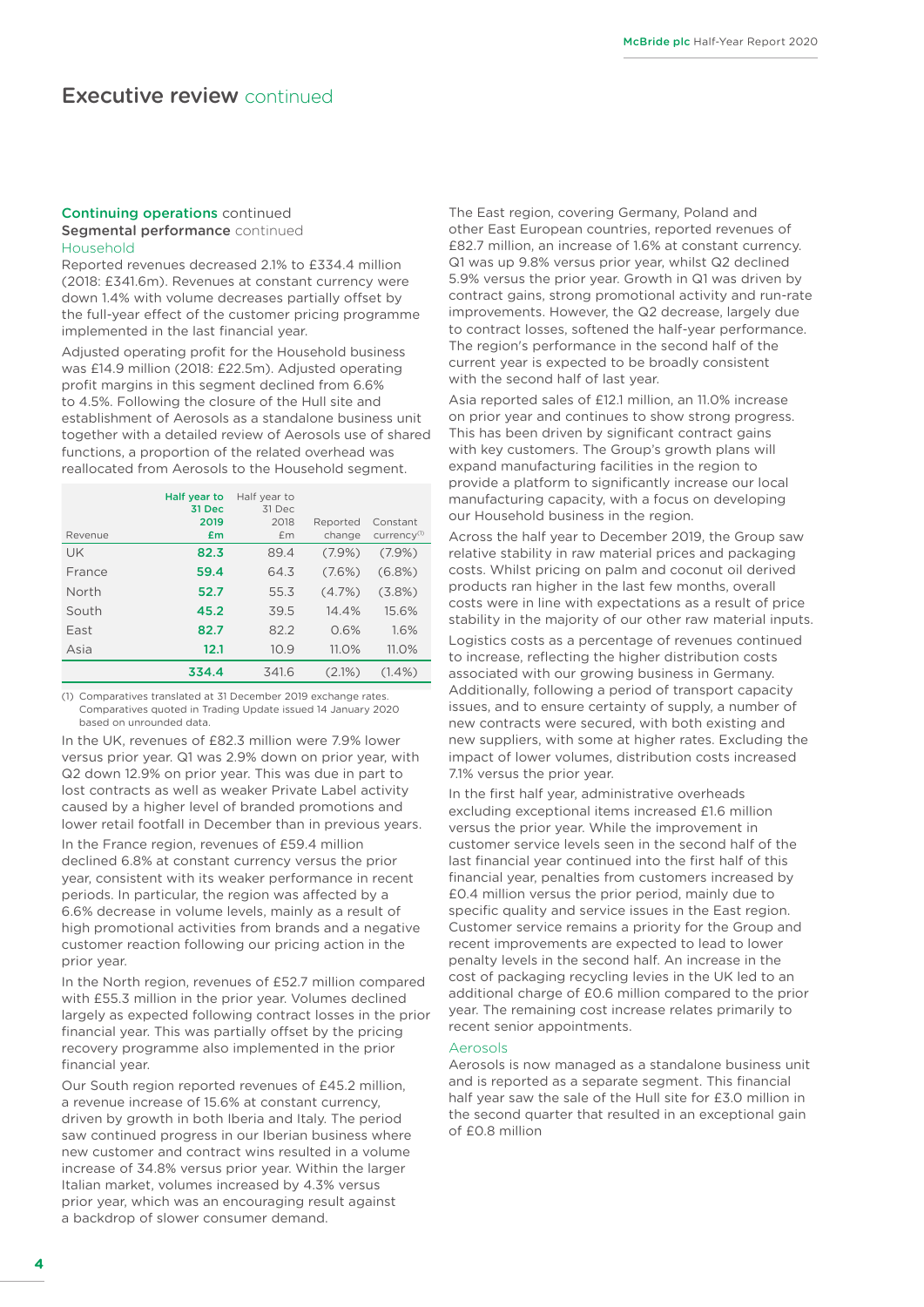Reported revenues were £16.0 million (2018: £27.6m) with the revenue decline reflecting the decision to exit UK Aerosol manufacture in the fourth quarter of the previous financial year. Overall, this resulted in an adjusted operating profit of £0.4 million for the half year (2018: loss £1.9m), in line with our strategic aim to bring the Aerosols business back to at least a break even position by this financial year.

#### Other financial information – total Group Balance sheet and net debt

Net debt excluding IFRS 16 decreased from £120.9 million at 30 June 2019 to £113.5 million at 31 December 2019 mainly as a result of a decrease in working capital and favourable currency movements. Net debt including IFRS 16 at the half year decreased to £121.7 million (30 June 2019: £130.3m).

Trading working capital efficiency<sup>(1)</sup> has increased slightly to 12.4% (30 June 2019: 12.0%). Inventory levels decreased by £4.8 million reflecting the decrease in volumes, whilst trade receivables reduced by £14.0 million and trade payables reduced by £13.8 million from 30 June 2019. This resulted in a significant improvement in free cash flow in the first half versus the second half of the last financial year.

Cash generated from operations before exceptional items was lower at £17.8 million (2018: £25.3m) in the six months to 31 December 2019, mainly as a result of the lower profitability levels.

During the period, capital expenditure on property, plant and equipment increased by £0.8 million compared to the prior year, and cash consideration of £3.0 million was received in relation to the disposal of the former manufacturing site at Hull.

Net assets reduced to £60.9 million (30 June 2019: £64.2m) with gearing<sup>(2)</sup> unchanged at 66% (30 June 2019: 66%).

Return on capital employed (excluding IFRS 16) decreased to 13.4% compared to 15.3% at 30 June 2019 and the prior half year of 20.8% mainly as a result of the lower profitability levels.

#### Covenants

The Group's funding arrangements are subject to banking covenants, representations and warranties that are customary for unsecured borrowing facilities, including two financial covenants: Debt Cover (the ratio of net debt to  $EBITDA<sup>(3)</sup>$ ) may not exceed 3:1 and Interest Cover (the ratio of EBITDA to net interest) may not be less than 4:1. For the purpose of these calculations, net debt excludes IFRS 16 leases and amounts drawn under the invoice discounting facilities. The Group remains well within these covenants. As at 31 December 2019, the debt cover ratio was 2.2x and the interest cover was 11.8x, both well within the banking limits.

#### (1) Trading working capital efficiency defined as inventories, trade receivables and trade payables as a percentage of sales.

(2) Gearing defined as the ratio of equity to net debt excluding IFRS 16. (3) Earnings before interest, tax, depreciation and amortisation.

#### Pensions

The Group operates a funded defined benefit scheme in the UK. At 31 December 2019, the Group recognised a deficit on its UK scheme of £28.9 million (30 June 2019: £28.1m). The deficit is broadly unchanged over the period due to changes in asset values being broadly in-line with changes in assumptions used to calculate pension liabilities.

The Group has other unfunded post-employment benefit obligations outside the UK that amounted to £2.9 million (30 June 2019: £3.0m).

#### Current trading and outlook

Our third quarter revenue run rates are as expected. Our revenue outlook remains in line with our expectations despite our markets remaining challenging. Material costs are tracking consistently with the first half year. The Board's expectations for the full year remain in line with our January trading update.

#### Principal risks and uncertainties

The Group is subject to risk factors both internal and external to its business, and has a well-established set of risk management procedures. The following risks and uncertainties are those that the Directors believe could have the most significant impact on the Group's business:

- consumer and customer trends;
- market competitiveness;
- input costs;
- legislation;
- financial risks;
- breach of IT security;
- supply chain risk relating to COVID-19; and
- Brexit impacts.

#### Cautionary statement

This report contains forward-looking statements that are subject to risk factors associated with, among other things the economic and business circumstances occurring from time to time in the countries, sectors and markets in which the Group operates. It is believed that the expectations reflected in these statements are reasonable but they may be affected by a wide range of variables which could cause actual results to differ materially from those currently anticipated. No assurances can be given that the forward-looking statements in this report will be realised.

The forward-looking statements reflect the knowledge and information available at the date of preparation of this report and the Company undertakes no obligation to update these forward-looking statements. Nothing in this report should be construed as a profit forecast.

#### Ludwig de Mot

Chief Executive Officer

#### Chris Smith

Chief Finance Officer 20 February 2020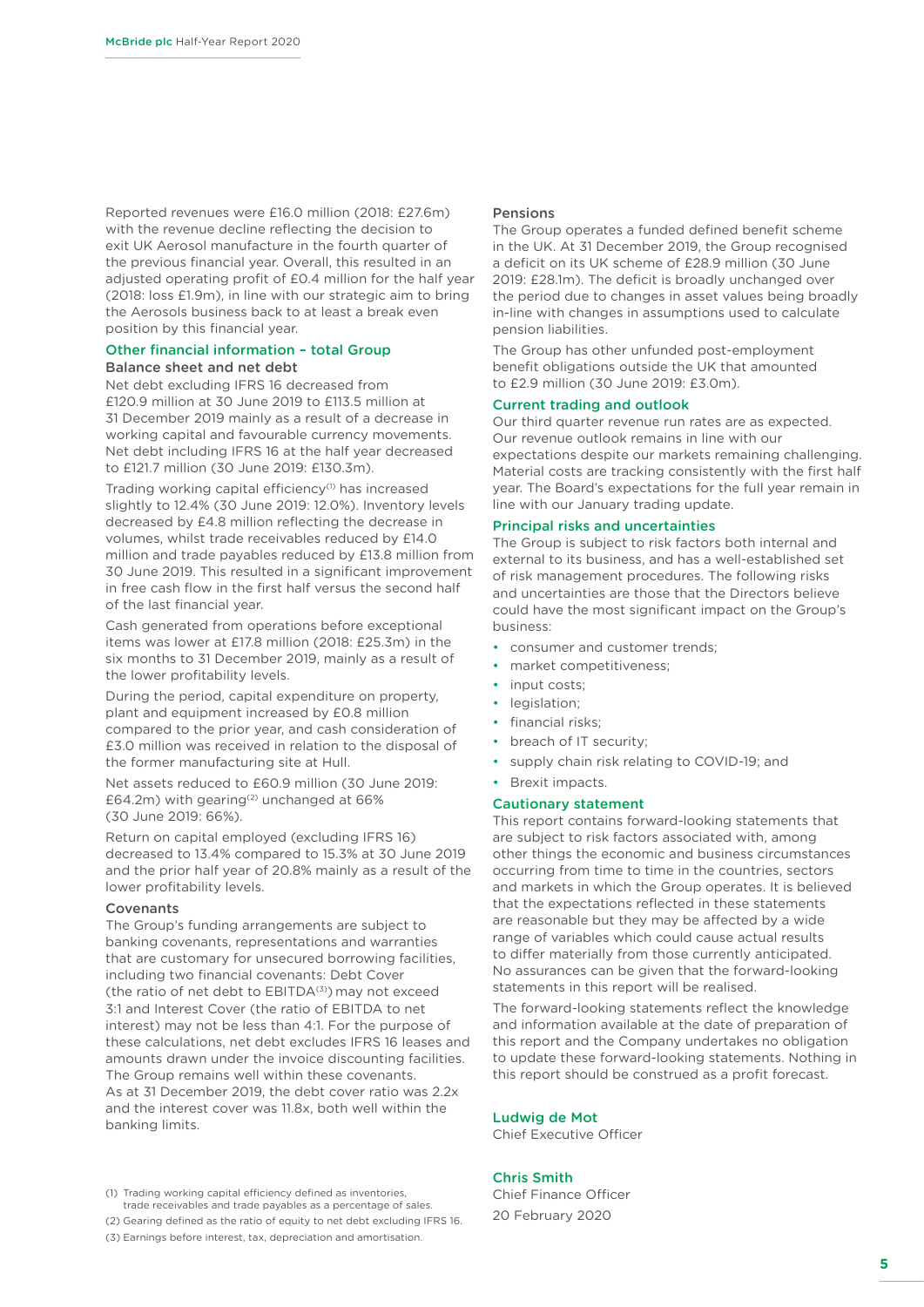## <span id="page-7-0"></span>Responsibility statement

The Directors confirm that to the best of their knowledge:

- the condensed set of financial statements has been prepared in accordance with IAS 34 'Interim Financial Reporting' as adopted by the EU;
- the interim management report includes a fair review of the information required by:
	- (a) DTR 4.2.7 of the Disclosure and Transparency Rules, being an indication of important events that have occurred during the first six months of the financial year and their impact on the condensed set of financial statements; and a description of the principal risks and uncertainties for the remaining six months of the year; and
	- (b) DTR 4.2.8 of the Disclosure and Transparency Rules, being related party transactions that have taken place in the first six months of the current financial year and that have materially affected the financial position or performance of the entity during that period; and any material changes in the related party transactions described in the last annual report that could do so.

On behalf of the Board

Ludwig de Mot

Chief Executive Officer

#### Chris Smith

Chief Finance Officer 20 February 2020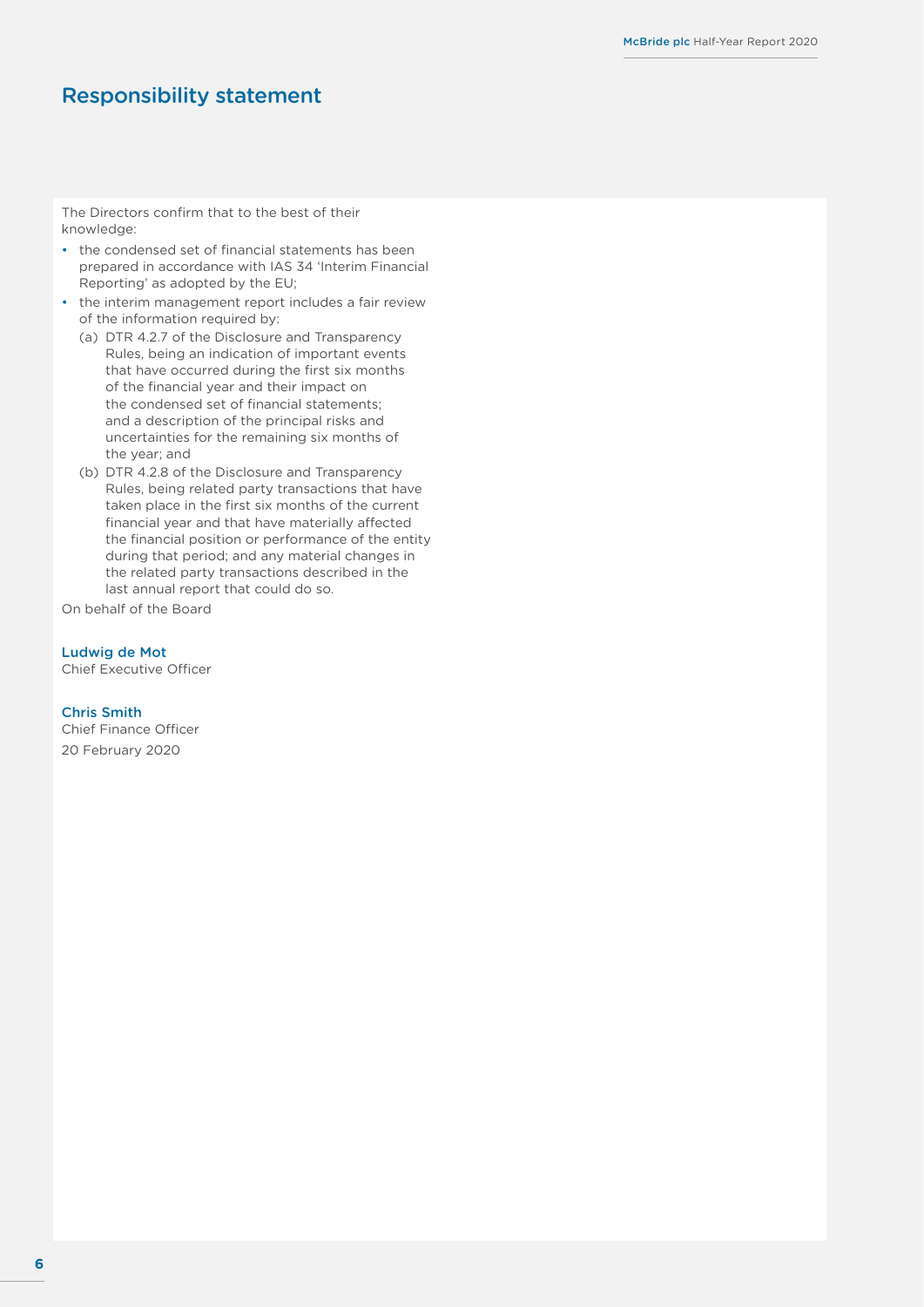## <span id="page-8-0"></span>Independent review report to McBride plc

#### Report on the condensed interim financial statements

#### Our conclusion

We have reviewed McBride plc's condensed interim financial statements (the "interim financial statements") in the half-year report of McBride plc for the 6 month period ended 31 December 2019. Based on our review, nothing has come to our attention that causes us to believe that the interim financial statements are not prepared, in all material respects, in accordance with International Accounting Standard 34, 'Interim Financial Reporting', as adopted by the European Union and the Disclosure Guidance and Transparency Rules sourcebook of the United Kingdom's Financial Conduct Authority.

#### What we have reviewed

The interim financial statements comprise:

- the condensed interim consolidated balance sheet as at 31 December 2019;
- the condensed interim consolidated income statement and condensed interim consolidated statement of comprehensive income for the period then ended;
- the condensed interim consolidated cash flow statement for the period then ended;
- the condensed interim consolidated statement of changes in equity for the period then ended; and
- the explanatory notes to the interim financial statements.

The interim financial statements included in the half-year report have been prepared in accordance with International Accounting Standard 34, 'Interim Financial Reporting', as adopted by the European Union and the Disclosure Guidance and Transparency Rules sourcebook of the United Kingdom's Financial Conduct Authority.

As disclosed in [note 1 t](#page-16-0)o the interim financial statements, the financial reporting framework that has been applied in the preparation of the full annual financial statements of the Group is applicable law and International Financial Reporting Standards (IFRSs) as adopted by the European Union.

#### Responsibilities for the interim financial statements and the review

Our responsibilities and those of the directors The half-year report, including the interim financial statements, is the responsibility of, and has been approved by, the directors. The directors are responsible for preparing the half-year report in accordance with the Disclosure Guidance and Transparency Rules sourcebook of the United Kingdom's Financial Conduct Authority.

Our responsibility is to express a conclusion on the interim financial statements in the half-year report based on our review. This report, including the conclusion, has been prepared for and only for the company for the purpose of complying with the Disclosure Guidance and Transparency Rules sourcebook of the United Kingdom's Financial Conduct Authority and for no other purpose. We do not, in giving this conclusion, accept or assume responsibility for any other purpose or to any other person to whom this report is shown or into whose hands it may come save where expressly agreed by our prior consent in writing.

#### What a review of interim financial statements involves

We conducted our review in accordance with International Standard on Review Engagements (UK and Ireland) 2410, 'Review of Interim Financial Information Performed by the Independent Auditor of the Entity' issued by the Auditing Practices Board for use in the United Kingdom. A review of interim financial information consists of making enquiries, primarily of persons responsible for financial and accounting matters, and applying analytical and other review procedures.

A review is substantially less in scope than an audit conducted in accordance with International Standards on Auditing (UK) and, consequently, does not enable us to obtain assurance that we would become aware of all significant matters that might be identified in an audit. Accordingly, we do not express an audit opinion.

We have read the other information contained in the half-year report and considered whether it contains any apparent misstatements or material inconsistencies with the information in the interim financial statements.

#### PricewaterhouseCoopers LLP

Chartered Accountants Manchester 20 February 2020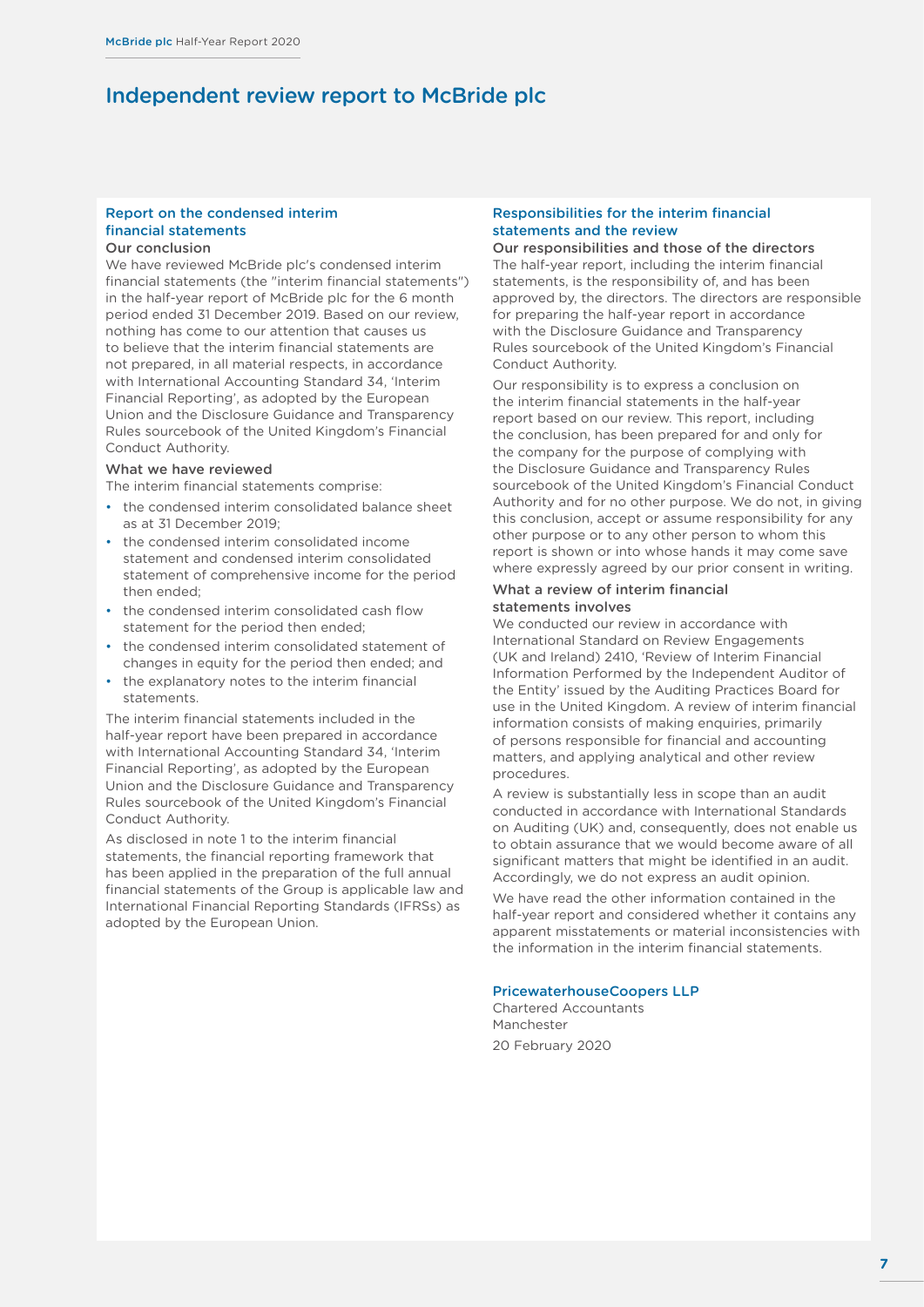## <span id="page-9-0"></span>Condensed interim consolidated income statement

|                                                                                                                                       |                | 31 Dec<br>2019   | <b>Unaudited</b> Unaudited<br>Half year to Half year to Year ended<br>31 Dec<br>2018 | Audited<br>30 June<br>2019 |
|---------------------------------------------------------------------------------------------------------------------------------------|----------------|------------------|--------------------------------------------------------------------------------------|----------------------------|
| Continuing operations                                                                                                                 | Note           | £m               | £m                                                                                   | £m                         |
| <b>Revenue</b>                                                                                                                        | $\overline{4}$ | 350.4            | 369.2                                                                                | 721.3                      |
| Cost of sales                                                                                                                         |                | (232.4)          | (248.2)                                                                              | (480.9)                    |
| <b>Gross profit</b>                                                                                                                   |                | 118.0            | 121.0                                                                                | 240.4                      |
| Distribution costs                                                                                                                    |                | (28.7)           | (28.0)                                                                               | (56.6)                     |
| Administrative expenses                                                                                                               |                | (80.8)           | (77.4)                                                                               | (157.2)                    |
| <b>Operating profit</b>                                                                                                               |                | 8.5              | 15.6                                                                                 | 26.6                       |
| Finance costs                                                                                                                         |                | (1.9)            | (2.3)                                                                                | (4.6)                      |
| <b>Profit before taxation</b>                                                                                                         |                | 6.6              | 13.3                                                                                 | 22.0                       |
| Taxation                                                                                                                              | 5              | (2.9)            | (4.1)                                                                                | (10.0)                     |
| Profit for the period from continuing operations                                                                                      |                | 3.7              | 9.2                                                                                  | 12.0                       |
| Discontinued operations                                                                                                               |                |                  |                                                                                      |                            |
| Loss for the period from discontinued operations                                                                                      |                | (0.3)            | (0.3)                                                                                | (3.9)                      |
| <b>Profit for the period</b>                                                                                                          |                | 3.4              | 8.9                                                                                  | 8.1                        |
| Earnings per ordinary share from continuing and discontinued<br>operations attributable to the owners of the parent during the period |                |                  |                                                                                      |                            |
| Basic earnings per share                                                                                                              | 6              |                  |                                                                                      |                            |
| From continuing operations                                                                                                            |                | 2.0 <sub>p</sub> | 5.0 <sub>p</sub>                                                                     | 6.5p                       |
| From discontinued operations                                                                                                          |                | (0.1)p           | (0.1)p                                                                               | (2.1)p                     |
| From profit for the period                                                                                                            |                | 1.9 <sub>p</sub> | 4.9p                                                                                 | 4.4p                       |
| Diluted earnings per share                                                                                                            | 6              |                  |                                                                                      |                            |
| From continuing operations                                                                                                            |                | 2.0 <sub>p</sub> | 5.0 <sub>p</sub>                                                                     | 6.5p                       |
| From discontinued operations                                                                                                          |                | (0.1)p           | (0.1)p                                                                               | (2.1)p                     |
| From profit for the period                                                                                                            |                | 1.9 <sub>p</sub> | 4.9p                                                                                 | 4.4p                       |
| <b>Continuing operating profit</b>                                                                                                    |                | 8.5              | 15.6                                                                                 | 26.6                       |
| Adjusted for:                                                                                                                         |                |                  |                                                                                      |                            |
| Amortisation of intangible assets                                                                                                     |                | 1.0              | 0.9                                                                                  | 1.9                        |
| <b>Exceptional items</b>                                                                                                              | 7              | 2.1              | 0.3                                                                                  | O.4                        |
| <b>Adjusted operating profit</b>                                                                                                      |                | 11.6             | 16.8                                                                                 | 28.9                       |
| Continuing profit before taxation                                                                                                     |                | 6.6              | 13.3                                                                                 | 22.0                       |
| Adjusted for:                                                                                                                         |                |                  |                                                                                      |                            |
| Amortisation of intangible assets                                                                                                     |                | 1.0              | 0.9                                                                                  | 1.9                        |
| <b>Exceptional items</b>                                                                                                              | 7              | 2.1              | 0.3                                                                                  | 0.4                        |
| Unwind of discount on provisions                                                                                                      |                |                  | $\qquad \qquad -$                                                                    | 0.2                        |
| <b>Adjusted profit before taxation</b>                                                                                                |                | 9.7              | 14.5                                                                                 | 24.5                       |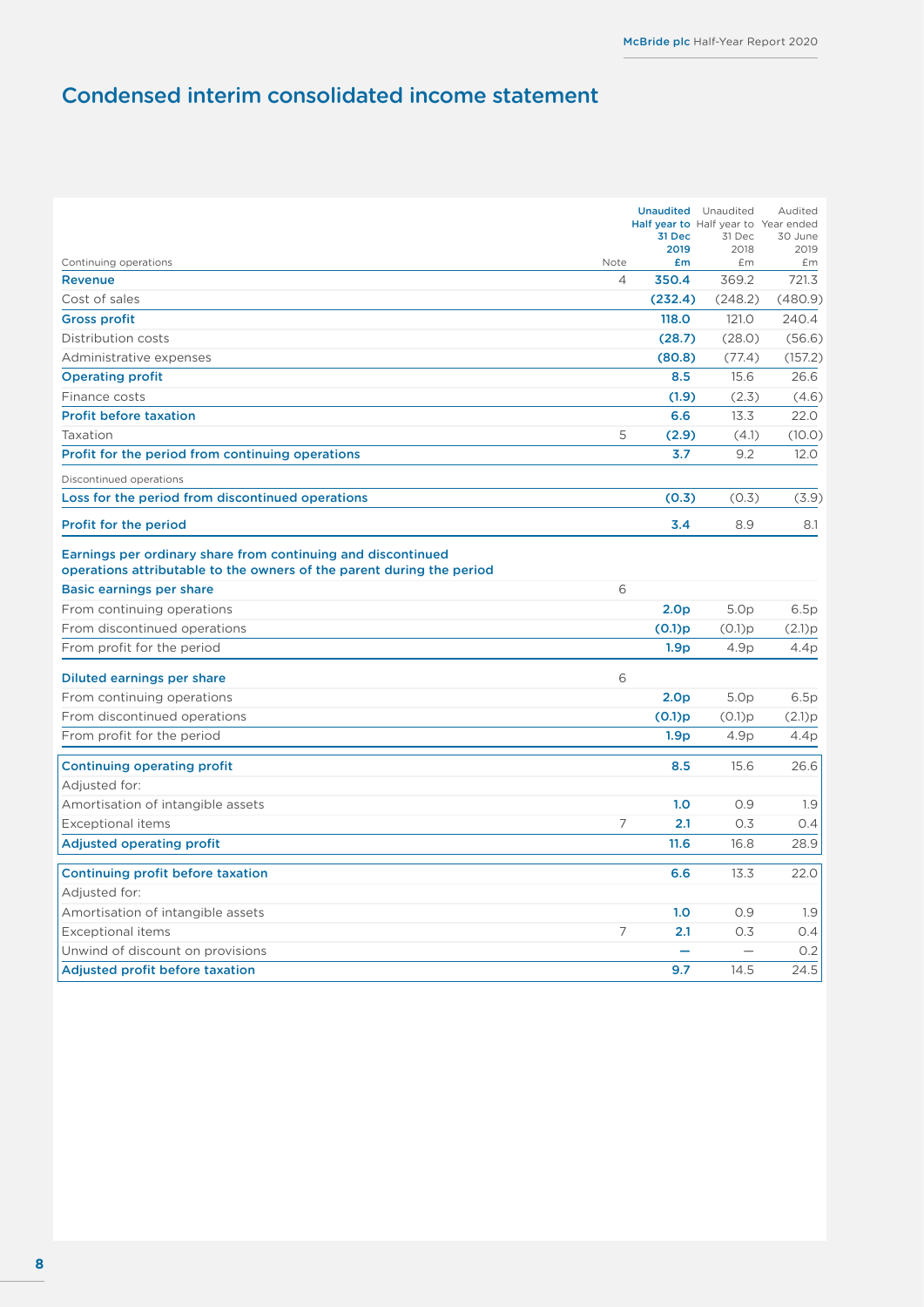## <span id="page-10-0"></span>Condensed interim consolidated statement of comprehensive income

|                                                                                       |                | <b>Unaudited</b> Unaudited           | Audited         |
|---------------------------------------------------------------------------------------|----------------|--------------------------------------|-----------------|
|                                                                                       |                | Half year to Half year to Year ended |                 |
|                                                                                       | 31 Dec<br>2019 | 31 Dec<br>2018                       | 30 June<br>2019 |
|                                                                                       | £ <sub>m</sub> | £m                                   | £m              |
| Profit for the period                                                                 | 3.4            | 8.9                                  | 8.1             |
| Other comprehensive income/(expense)                                                  |                |                                      |                 |
| Items that may be reclassified to profit or loss:                                     |                |                                      |                 |
| Currency translation differences on foreign subsidiaries                              | (3.4)          | 1.2                                  | O.6             |
| Gain/(loss) on net investment hedges                                                  | 2.7            | (1.4)                                | (0.9)           |
| (Loss)/gain on cash flow hedges                                                       | (0.5)          | O.1                                  | (0.2)           |
| (Loss)/gain on cash flow hedges transferred to profit or loss                         | (0.1)          | $\qquad \qquad$                      | 0.2             |
| Taxation relating to items above                                                      | O.2            | $\qquad \qquad \longleftarrow$       |                 |
|                                                                                       | (1.1)          | (0.1)                                | (0.3)           |
| Items that will not be reclassified to profit or loss:                                |                |                                      |                 |
| Net actuarial loss on post-employment benefits                                        | (2.5)          | (0.7)                                | (3.5)           |
| Taxation relating to item above                                                       | 0.4            | O.1                                  | 0.5             |
|                                                                                       | (2.1)          | (0.6)                                | (3.0)           |
| <b>Total other comprehensive expense</b>                                              | (3.2)          | (0.7)                                | (3.3)           |
| Total comprehensive income for the period attributable to owners of the Parent        | 0.2            | 8.2                                  | 4.8             |
| Total comprehensive income/(expense) attributable to equity shareholders arises from: |                |                                      |                 |
| Continuing operations                                                                 | 0.5            | 8.5                                  | 8.7             |
| Discontinued operations                                                               | (0.3)          | (0.3)                                | (3.9)           |
|                                                                                       | O.2            | 8.2                                  | 4.8             |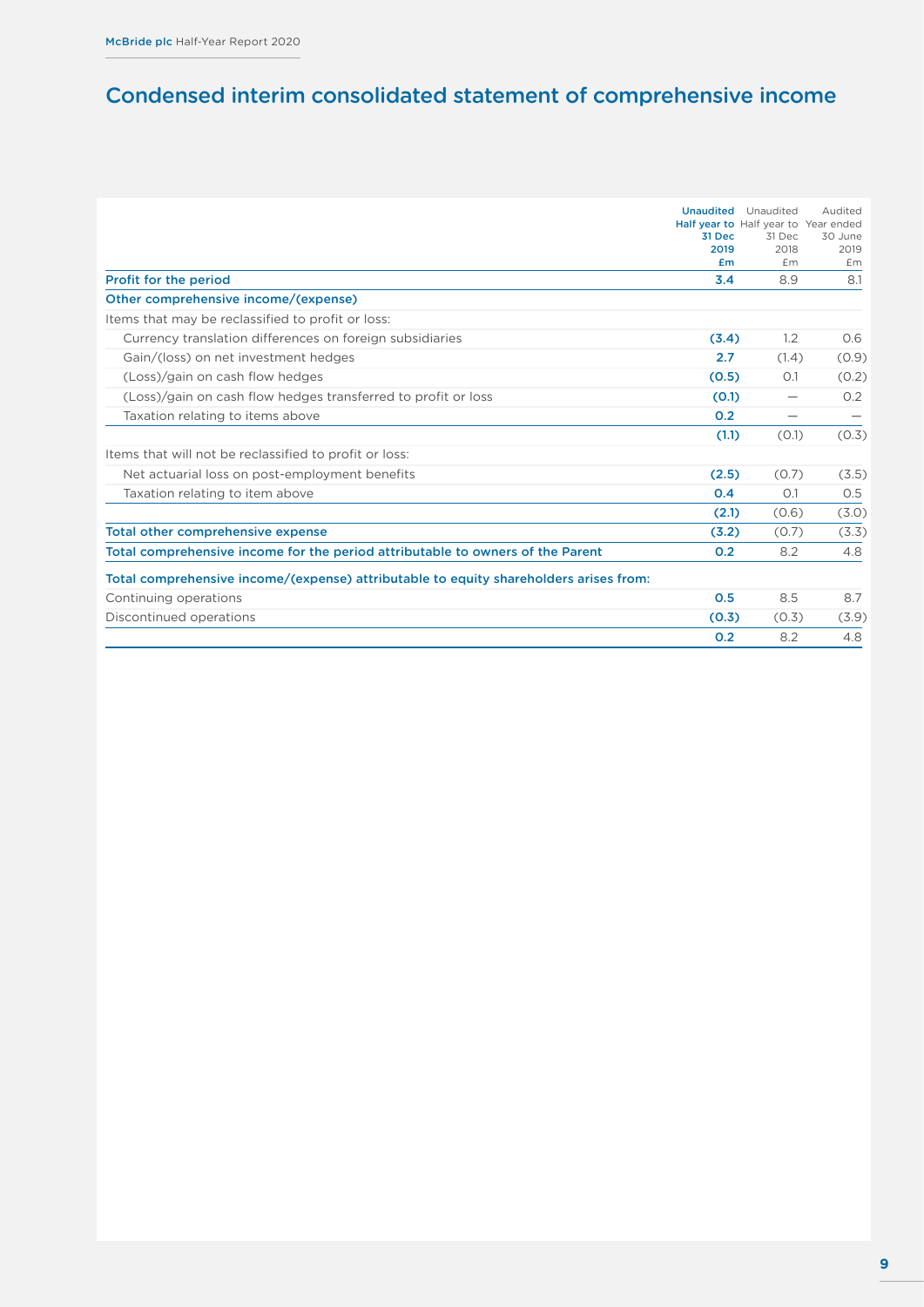## <span id="page-11-0"></span>Condensed interim consolidated balance sheet

|                                             | Note | <b>Unaudited</b> Unaudited<br>as at<br>31 Dec<br>2019<br>£m | as at<br>31 Dec<br>2018<br>£m | Audited<br>as at<br>30 June<br>2019<br>£m |
|---------------------------------------------|------|-------------------------------------------------------------|-------------------------------|-------------------------------------------|
| <b>Non-current assets</b>                   |      |                                                             |                               |                                           |
| Goodwill                                    | 8    | 20.3                                                        | 20.6                          | 20.4                                      |
| Other intangible assets                     | 8    | 8.8                                                         | 9.4                           | 9.1                                       |
| Property, plant and equipment               | 8    | 128.1                                                       | 134.9                         | 136.0                                     |
| Right-of-use assets                         | 2    | 6.7                                                         | $\overline{\phantom{0}}$      |                                           |
| Derivative financial instruments            | 9    | 0.1                                                         |                               | O.1                                       |
| Deferred tax assets                         |      | 11.9                                                        | 12.3                          | 10.9                                      |
| Other non-current assets                    |      | 0.5                                                         | 0.6                           | 0.6                                       |
|                                             |      | 176.4                                                       | 177.8                         | 177.1                                     |
| <b>Current assets</b>                       |      |                                                             |                               |                                           |
| Inventories                                 |      | 90.2                                                        | 95.2                          | 95.0                                      |
| Trade and other receivables                 |      | 132.5                                                       | 140.8                         | 145.9                                     |
| Current tax asset                           |      | 8.3                                                         | 0.8                           | 2.1                                       |
| Derivative financial instruments            | 9    | 0.2                                                         | 0.7                           | 0.6                                       |
| Cash and cash equivalents                   | 10   | 13.5                                                        | 15.3                          | 14.4                                      |
|                                             |      | 244.7                                                       | 252.8                         | 258.0                                     |
| <b>Total assets</b>                         |      | 421.1                                                       | 430.6                         | 435.1                                     |
| <b>Current liabilities</b>                  |      |                                                             |                               |                                           |
| Trade and other payables                    |      | 165.1                                                       | 194.0                         | 182.3                                     |
| <b>Borrowings</b>                           | 9    | 31.5                                                        | 39.1                          | 43.5                                      |
| Lease liabilities                           | 2    | 3.0                                                         | $\qquad \qquad -$             |                                           |
| Derivative financial instruments            | 9    | O.7                                                         | 0.2                           | 0.3                                       |
| Current tax liabilities                     |      | 16.6                                                        | 8.6                           | 7.4                                       |
| Provisions                                  |      | 1.1                                                         | 3.9                           | 3.7                                       |
|                                             |      | 218.0                                                       | 245.8                         | 237.2                                     |
| <b>Non-current liabilities</b>              |      |                                                             |                               |                                           |
| <b>Borrowings</b>                           | 9    | 95.5                                                        | 74.2                          | 91.8                                      |
| Lease liabilities                           | 2    | 5.2                                                         |                               |                                           |
| Derivative financial instruments            | 9    | 0.3                                                         | 0.3                           | 0.4                                       |
| Pensions and other post-employment benefits | 11   | 31.8                                                        | 30.8                          | 31.1                                      |
| Provisions                                  |      | 3.7                                                         | 3.8                           | 4.2                                       |
| Deferred tax liabilities                    |      | 5.7                                                         | 5.1                           | 6.2                                       |
|                                             |      | 142.2                                                       | 114.2                         | 133.7                                     |
| <b>Total liabilities</b>                    |      | 360.2                                                       | 360.0                         | 370.9                                     |
| <b>Net assets</b>                           |      | 60.9                                                        | 70.6                          | 64.2                                      |
| <b>Equity</b>                               |      |                                                             |                               |                                           |
| Issued share capital                        |      | 18.3                                                        | 18.3                          | 18.3                                      |
| Share premium account                       |      | 70.6                                                        | 76.7                          | 73.9                                      |
| Other reserves                              |      | 72.1                                                        | 67.2                          | 69.9                                      |
| <b>Accumulated loss</b>                     |      | (100.1)                                                     | (91.6)                        | (97.9)                                    |
| <b>Total equity</b>                         |      | 60.9                                                        | 70.6                          | 64.2                                      |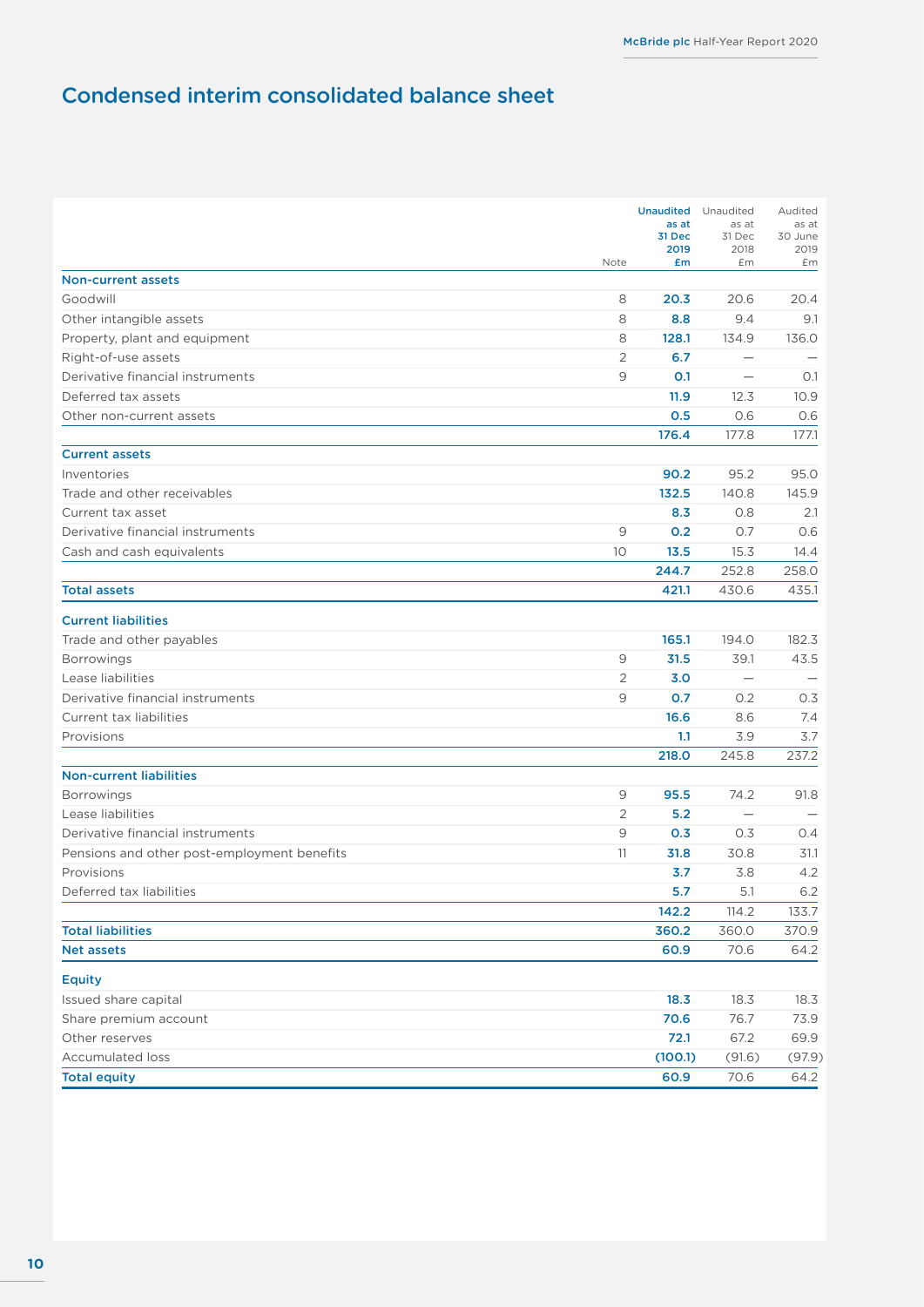## <span id="page-12-0"></span>Condensed interim consolidated cash flow statement

|                                                          |      | 31 Dec                   | <b>Unaudited</b> Unaudited<br>Half year to Half year to Year ended<br>31 Dec | Audited<br>30 June |
|----------------------------------------------------------|------|--------------------------|------------------------------------------------------------------------------|--------------------|
|                                                          |      | 2019                     | 2018                                                                         | 2019               |
| <b>Operating activities</b>                              | Note | £m                       | £m                                                                           | £m                 |
| Profit before tax                                        |      | 6.3                      | 11.2                                                                         | 16.2               |
| Finance costs                                            |      | 1.9                      | 2.3                                                                          | 4.6                |
| Exceptional items                                        | 7    | 2.4                      | 2.1                                                                          | 5.4                |
| Share-based payments charge/(credit)                     |      | O.2                      | 0.3                                                                          | (0.2)              |
| Depreciation of property, plant and equipment            | 8    | 8.6                      | 9.0                                                                          | 18.4               |
| Depreciation of right-of-use assets                      | 2    | 1.7                      | $\overline{\phantom{0}}$                                                     |                    |
| Amortisation of intangible assets                        | 8    | 1.0                      | 0.9                                                                          | 1.9                |
| Profit on disposal of property, plant and equipment      |      | (0.6)                    |                                                                              |                    |
| Operating cash flow before changes in working capital    |      | 21.5                     | 25.8                                                                         | 46.3               |
| Decrease in receivables                                  |      | 9.0                      | 16.3                                                                         | 8.1                |
| Decrease/(increase) in inventories                       |      | 0.9                      | (5.9)                                                                        | (3.6)              |
| Decrease in payables                                     |      | (11.6)                   | (9.4)                                                                        | (20.9)             |
| Operating cash flow after changes in working capital     |      | 19.8                     | 26.8                                                                         | 29.9               |
| Additional cash funding of pension schemes               |      | (2.0)                    | (1.5)                                                                        | (4.2)              |
| Cash flow from operations before exceptional items       |      | 17.8                     | 25.3                                                                         | 25.7               |
| Cash outflow in respect of exceptional items             |      | (3.0)                    | (2.1)                                                                        | (6.9)              |
| Cash generated from operations                           |      | 14.8                     | 23.2                                                                         | 18.8               |
| Interest paid                                            |      | (1.5)                    | (1.7)                                                                        | (4.3)              |
| Taxation paid                                            |      | (1.4)                    | (1.6)                                                                        | (7.2)              |
| Net cash generated from operating activities             |      | 11.9                     | 19.9                                                                         | 7.3                |
| <b>Investing activities</b>                              |      |                          |                                                                              |                    |
| Proceeds from sale of Hull site                          |      | 3.0                      | $\overline{\phantom{0}}$                                                     |                    |
| Proceeds from sale of property, plant and equipment      |      | O.2                      | $\qquad \qquad -$                                                            |                    |
| Proceeds from sale of Solaro                             |      | ÷                        | 1.6                                                                          | 1.6                |
| Proceeds from sale of PC Liquids                         |      | -                        | 11.5                                                                         | 12.5               |
| Purchase of property, plant and equipment                |      | (9.1)                    | (7.9)                                                                        | (17.1)             |
| Purchase of intangible assets                            |      | (1.0)                    | (0.9)                                                                        | (1.6)              |
| Sale of plant and equipment in Hull                      |      | $\overline{\phantom{0}}$ | $\qquad \qquad -$                                                            | O.8                |
| Settlement of derivatives used in net investment hedging |      | 2.6                      | (1.4)                                                                        | (0.8)              |
| Net cash (used)/generated in investing activities        |      | (4.3)                    | 2.9                                                                          | (4.6)              |
| <b>Financing activities</b>                              |      |                          |                                                                              |                    |
| Redemption of B Shares                                   |      | (3.3)                    | (5.7)                                                                        | (8.6)              |
| Net (repayment)/drawdown of borrowings                   |      | (2.6)                    | (13.6)                                                                       | 8.9                |
| Repayment of IFRS 16 lease obligations                   |      | (1.9)                    |                                                                              |                    |
| Purchase of own shares                                   |      | (0.1)                    | $\qquad \qquad$                                                              |                    |
| Capital element of finance lease rentals                 |      | -                        | (0.1)                                                                        | (0.2)              |
| Net cash (used)/generated in financing activities        |      | (7.9)                    | (19.4)                                                                       | 0.1                |
| (Decrease)/increase in net cash and cash equivalents     |      | (0.3)                    | 3.4                                                                          | 2.8                |
| Net cash and cash equivalents at the start of the period |      | 14.4                     | 11.7                                                                         | 11.7               |
| Currency translation differences                         |      | (0.6)                    | 0.2                                                                          | (0.1)              |
| Net cash and cash equivalents at the end of the period   |      | 13.5                     | 15.3                                                                         | 14.4               |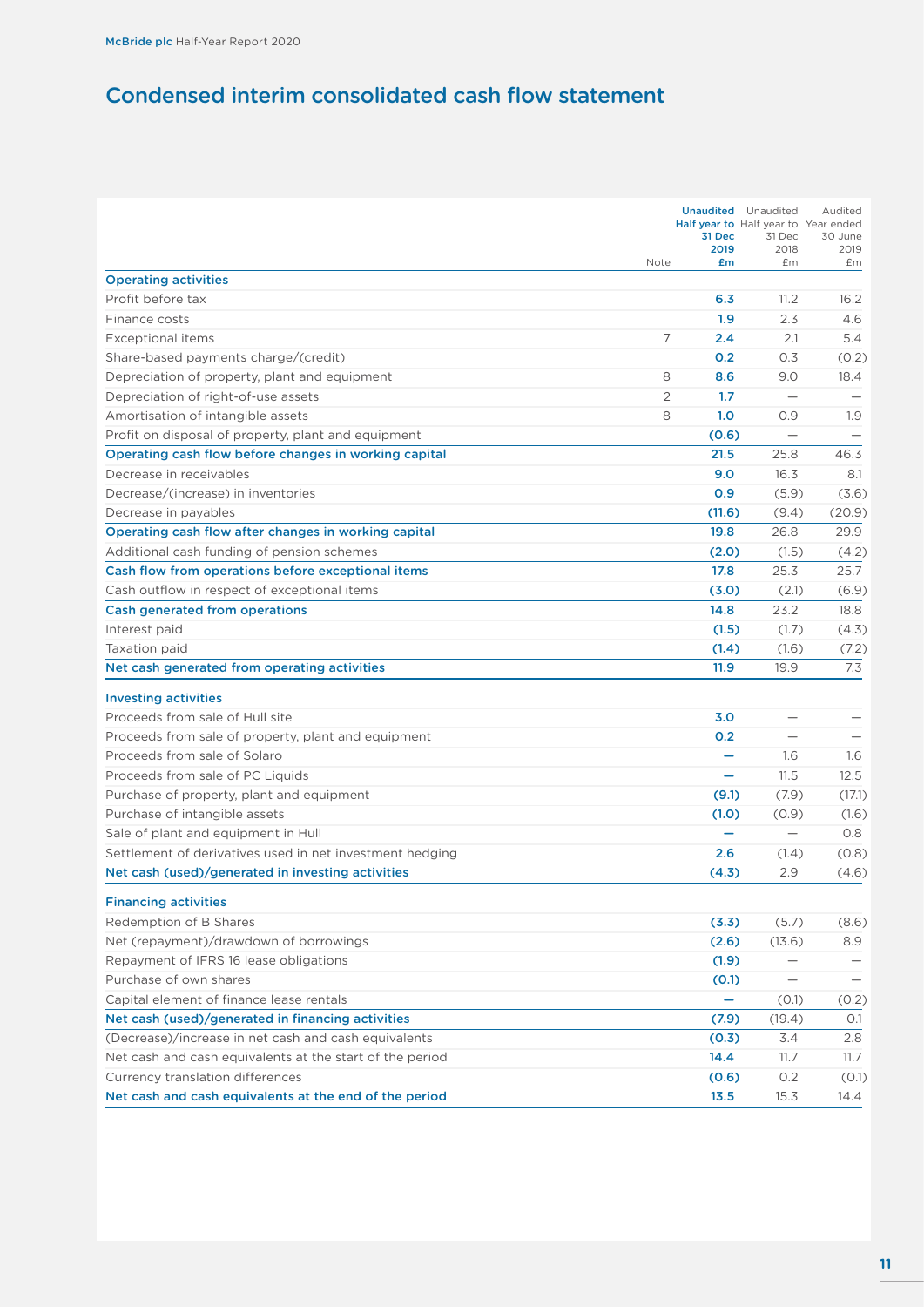## <span id="page-13-0"></span>Condensed interim consolidated statement of changes in equity

|                                                             | Other reserves                |                                 |                               |                          |                          |                        |        |
|-------------------------------------------------------------|-------------------------------|---------------------------------|-------------------------------|--------------------------|--------------------------|------------------------|--------|
|                                                             | Issued<br>share               | Share<br>premium                | Cash flow<br>hedge            | Currency<br>translation  | Capital                  | redemption Accumulated | Total  |
|                                                             | capital                       | account                         | reserve                       | reserve                  | reserve                  | losses                 | equity |
|                                                             | £m                            | £m                              | £m                            | £m                       | £m                       | £m                     | £m     |
| At 30 June 2019                                             | 18.3                          | 73.9                            |                               | (0.9)                    | 70.8                     | (97.9)                 | 64.2   |
| IFRS 16 Transition (note 2)                                 | $\overline{\phantom{0}}$      | $\overbrace{\phantom{1232211}}$ | $\qquad \qquad$               | $\qquad \qquad$          | $\overline{\phantom{0}}$ | 0.6                    | 0.6    |
| IFRIC 23 Transition (note 2)                                |                               |                                 |                               |                          |                          | (0.9)                  | (0.9)  |
| At 1 July 2019                                              | 18.3                          | 73.9                            | $\qquad \qquad -$             | (0.9)                    | 70.8                     | (98.2)                 | 63.9   |
| Profit for the period                                       |                               | $\overline{\phantom{0}}$        | $\overbrace{\phantom{12332}}$ |                          |                          | 3.4                    | 3.4    |
| Other comprehensive income/(expense)                        |                               |                                 |                               |                          |                          |                        |        |
| Items that may be reclassified to profit or loss:           |                               |                                 |                               |                          |                          |                        |        |
| Currency translation differences on<br>foreign subsidiaries |                               |                                 | $\qquad \qquad$               | (3.4)                    |                          | $\qquad \qquad$        | (3.4)  |
| Gain on net investment hedges                               |                               | $\overline{\phantom{0}}$        |                               | 2.7                      |                          | $\qquad \qquad$        | 2.7    |
| Loss on cash flow hedges in the period                      | $\overbrace{\phantom{12332}}$ | $\qquad \qquad$                 | (0.5)                         | $\qquad \qquad$          |                          | $\qquad \qquad$        | (0.5)  |
| Loss on cash flow hedges transferred to profit or loss      |                               | $\overline{\phantom{0}}$        | (0.1)                         | $\qquad \qquad$          |                          | $\qquad \qquad$        | (0.1)  |
| Taxation relating to items above                            |                               |                                 | 0.2                           | $\qquad \qquad$          | $\qquad \qquad$          | $\qquad \qquad -$      | 0.2    |
|                                                             |                               | $\qquad \qquad$                 | (0.4)                         | (0.7)                    |                          | $\qquad \qquad$        | (1.1)  |
| Items that will not be reclassified to profit or loss:      |                               |                                 |                               |                          |                          |                        |        |
| Net actuarial loss on post-employment benefits              | $\overline{\phantom{0}}$      | $\qquad \qquad$                 | $\qquad \qquad$               | $\overline{\phantom{0}}$ | $\qquad \qquad -$        | (2.5)                  | (2.5)  |
| Taxation relating to item above                             |                               | $\overbrace{\phantom{1232211}}$ | $\qquad \qquad$               | $\overline{\phantom{0}}$ | $\overline{\phantom{0}}$ | 0.4                    | 0.4    |
|                                                             |                               |                                 |                               |                          | $\overline{\phantom{0}}$ | (2.1)                  | (2.1)  |
| <b>Total other comprehensive expense</b>                    |                               | $\qquad \qquad$                 | (0.4)                         | (0.7)                    | $\overline{\phantom{0}}$ | (2.1)                  | (3.2)  |
| Total comprehensive (expense)/income                        |                               | $\qquad \qquad$                 | (0.4)                         | (0.7)                    | $\overline{\phantom{0}}$ | 1.3                    | O.2    |
| Transactions with owners of the parent                      |                               |                                 |                               |                          |                          |                        |        |
| Issue of B Shares                                           | $\qquad \qquad$               | (3.3)                           | $\qquad \qquad$               | $\overline{\phantom{0}}$ | $\overline{\phantom{0}}$ | $\qquad \qquad -$      | (3.3)  |
| Redemption of B Shares                                      |                               |                                 |                               |                          | 3.3                      | (3.3)                  |        |
| Share-based payments                                        | $\overline{\phantom{0}}$      | $\overline{\phantom{0}}$        | $\overline{\phantom{0}}$      | $\overline{\phantom{0}}$ | $\overline{\phantom{0}}$ | 0.2                    | O.2    |
| Purchase of own shares                                      |                               |                                 |                               |                          |                          | (0.1)                  | (0.1)  |
| At 31 December 2019                                         | 18.3                          | 70.6                            | (0.4)                         | (1.6)                    | 74.1                     | (100.1)                | 60.9   |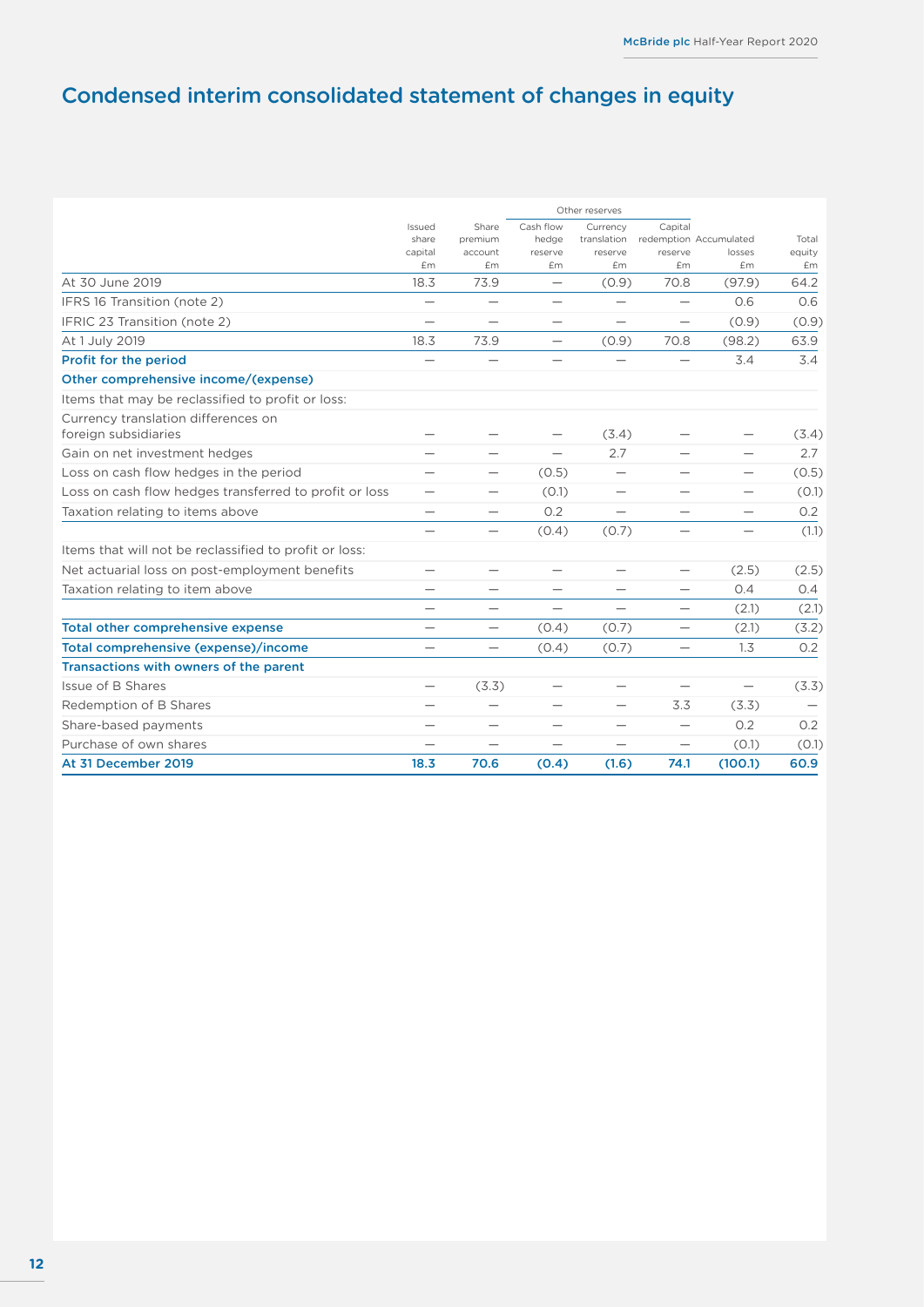|                                                             | Other reserves             |                                  |                                 |                                    |                          |                                  |                 |
|-------------------------------------------------------------|----------------------------|----------------------------------|---------------------------------|------------------------------------|--------------------------|----------------------------------|-----------------|
|                                                             | Issued<br>share<br>capital | Share<br>premium<br>account      | Cash flow<br>hedge<br>reserve   | Currency<br>translation<br>reserve | Capital<br>reserve       | redemption Accumulated<br>losses | Total<br>equity |
|                                                             | <b>£m</b>                  | Em                               | £m                              | <b>£m</b>                          | Em                       | £m                               | £m              |
| At 30 June 2018                                             | 18.3                       | 81.8                             | $\overline{\phantom{0}}$        | (0.6)                              | 62.2                     | (94.1)                           | 67.6            |
| <b>IFRS 15 transition</b>                                   |                            |                                  | $\hspace{0.1mm}-\hspace{0.1mm}$ |                                    | $\overline{\phantom{0}}$ | (0.4)                            | (0.4)           |
| At 1 July 2018                                              | 18.3                       | 81.8                             | $\overline{\phantom{0}}$        | (0.6)                              | 62.2                     | (94.5)                           | 67.2            |
| Profit for the period                                       | -                          |                                  | $\overline{\phantom{0}}$        |                                    |                          | 8.9                              | 8.9             |
| Other comprehensive income/(expense)                        |                            |                                  |                                 |                                    |                          |                                  |                 |
| Items that may be reclassified to profit or loss:           |                            |                                  |                                 |                                    |                          |                                  |                 |
| Currency translation differences on<br>foreign subsidiaries |                            |                                  |                                 | 1.2                                |                          |                                  | 1.2             |
| Loss on net investment hedges                               |                            |                                  |                                 | (1.4)                              |                          | $\qquad \qquad$                  | (1.4)           |
| Gain on cash flow hedges in the period                      | $\overline{\phantom{0}}$   | $\overbrace{\phantom{12322111}}$ | O.1                             |                                    | $\overline{\phantom{0}}$ |                                  | O.1             |
|                                                             | -                          | $\overbrace{\phantom{12322111}}$ | O.1                             | (0.2)                              | $\overline{\phantom{0}}$ | $\qquad \qquad$                  | (0.1)           |
| Items that will not be reclassified to profit or loss:      |                            |                                  |                                 |                                    |                          |                                  |                 |
| Net actuarial loss on post-employment benefits              | $\overline{\phantom{0}}$   | $\overline{\phantom{0}}$         |                                 |                                    | $\overline{\phantom{0}}$ | (0.7)                            | (0.7)           |
| Taxation relating to item above                             |                            |                                  |                                 |                                    |                          | O.1                              | O.1             |
|                                                             |                            |                                  |                                 | $\overline{\phantom{0}}$           | $\qquad \qquad$          | (0.6)                            | (0.6)           |
| Total other comprehensive income/(expense)                  |                            | $\overline{\phantom{0}}$         | O.1                             | (0.2)                              | $\overline{\phantom{0}}$ | (0.6)                            | (0.7)           |
| Total comprehensive income/(expense)                        | $\overline{\phantom{0}}$   | $\qquad \qquad$                  | O.1                             | (0.2)                              | $\qquad \qquad -$        | 8.3                              | 8.2             |
| Transactions with owners of the parent                      |                            |                                  |                                 |                                    |                          |                                  |                 |
| Issue of B Shares                                           | $\overline{\phantom{0}}$   | (5.1)                            |                                 |                                    |                          | $\qquad \qquad$                  | (5.1)           |
| Redemption of B Shares                                      | $\overline{\phantom{0}}$   | $\overline{\phantom{0}}$         |                                 |                                    | 5.7                      | (5.7)                            |                 |
| Share-based payments                                        |                            | $\overline{\phantom{0}}$         |                                 |                                    | $\overline{\phantom{0}}$ | 0.3                              | 0.3             |
| At 31 December 2018                                         | 18.3                       | 76.7                             | O.1                             | (0.8)                              | 67.9                     | (91.6)                           | 70.6            |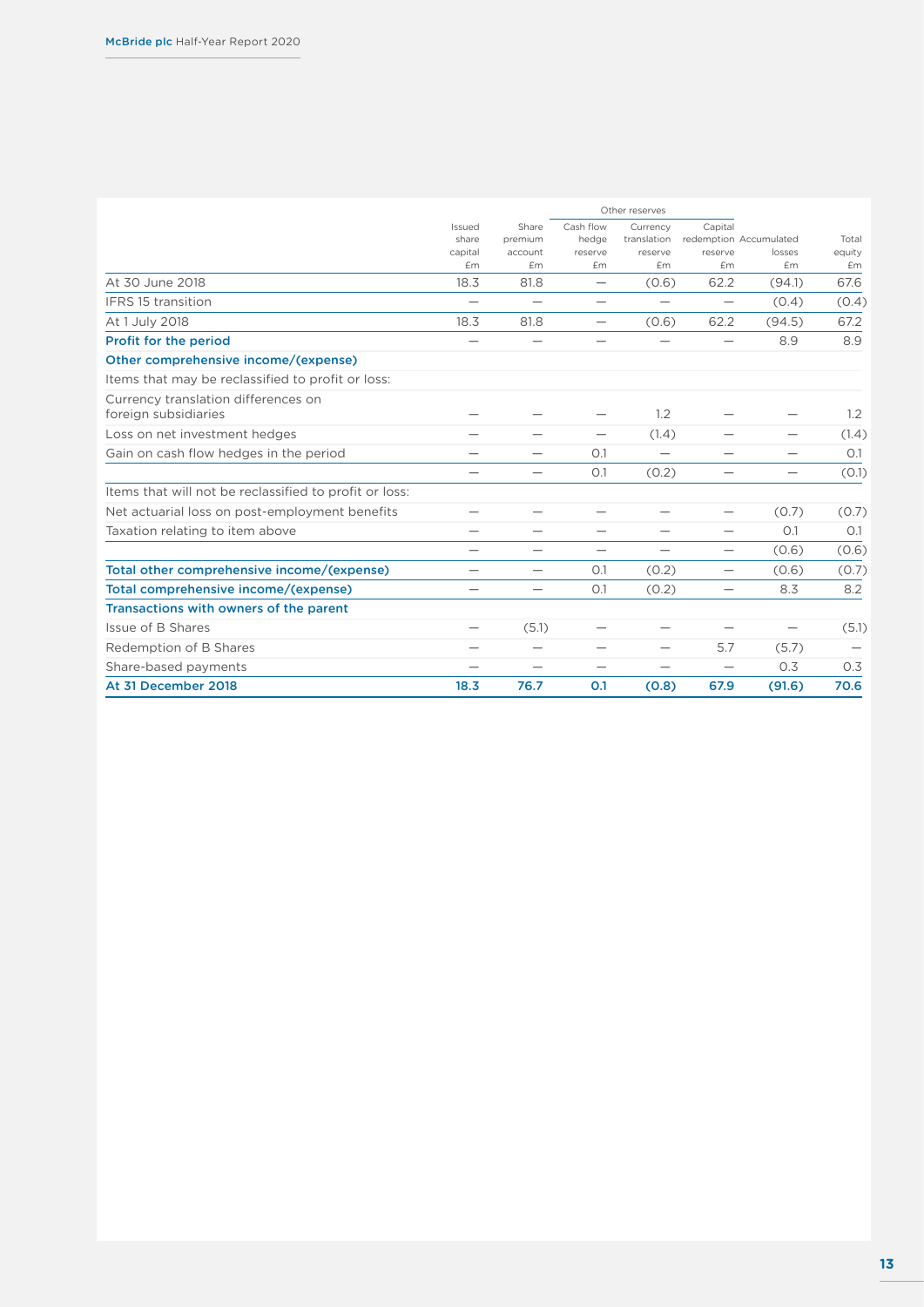## Condensed interim consolidated statement of changes in equity

continued

|                                                             |                            |                                 | Other reserves                |                                    |                          |                                  |                 |  |
|-------------------------------------------------------------|----------------------------|---------------------------------|-------------------------------|------------------------------------|--------------------------|----------------------------------|-----------------|--|
|                                                             | Issued<br>share<br>capital | Share<br>premium<br>account     | Cash flow<br>hedge<br>reserve | Currency<br>translation<br>reserve | Capital<br>reserve       | redemption Accumulated<br>losses | Total<br>equity |  |
|                                                             | £m                         | £m                              | £m                            | £m                                 | £m                       | £m                               | £m              |  |
| At 30 June 2018                                             | 18.3                       | 81.8                            | $\qquad \qquad$               | (0.6)                              | 62.2                     | (94.1)                           | 67.6            |  |
| IFRS 15 transition                                          | $\overline{\phantom{0}}$   |                                 | $\qquad \qquad$               |                                    | $\qquad \qquad -$        | (0.4)                            | (0.4)           |  |
| At 1 July 2018                                              | 18.3                       | 81.8                            | $\qquad \qquad -$             | (0.6)                              | 62.2                     | (94.5)                           | 67.2            |  |
| Profit for the year                                         |                            |                                 |                               |                                    |                          | 8.1                              | 8.1             |  |
| Other comprehensive income/(expense)                        |                            |                                 |                               |                                    |                          |                                  |                 |  |
| Items that may be reclassified to profit or loss:           |                            |                                 |                               |                                    |                          |                                  |                 |  |
| Currency translation differences on<br>foreign subsidiaries |                            |                                 |                               | 0.6                                |                          | $\overline{\phantom{0}}$         | 0.6             |  |
| Loss on net investment hedges                               |                            |                                 |                               | (0.9)                              |                          |                                  | (0.9)           |  |
| Loss on cash flow hedges in the year                        | $\overline{\phantom{0}}$   | $\overline{\phantom{0}}$        | (0.2)                         | $\qquad \qquad$                    |                          | $\qquad \qquad$                  | (0.2)           |  |
| Gain on cash flow hedges transferred to profit or loss      | $\qquad \qquad$            | $\qquad \qquad$                 | 0.2                           | $\qquad \qquad$                    | $\overline{\phantom{0}}$ | $\qquad \qquad -$                | O.2             |  |
| Taxation relating to items above                            |                            | $\overline{\phantom{0}}$        |                               |                                    | $\overline{\phantom{0}}$ | $\overline{\phantom{0}}$         |                 |  |
|                                                             |                            |                                 | $\qquad \qquad$               | (0.3)                              | $\overline{\phantom{0}}$ | $\qquad \qquad$                  | (0.3)           |  |
| Items that will not be reclassified to profit or loss:      |                            |                                 |                               |                                    |                          |                                  |                 |  |
| Net actuarial loss on post-employment benefits              | $\qquad \qquad$            | $\overline{\phantom{0}}$        | $\overbrace{\phantom{12332}}$ |                                    | $\qquad \qquad$          | (3.5)                            | (3.5)           |  |
| Taxation relating to item above                             | $\overline{\phantom{0}}$   | $\overline{\phantom{0}}$        | $\qquad \qquad$               |                                    |                          | 0.5                              | 0.5             |  |
|                                                             | $\overline{\phantom{0}}$   | $\qquad \qquad$                 | $\qquad \qquad$               | $\qquad \qquad$                    | $\qquad \qquad$          | (3.0)                            | (3.0)           |  |
| <b>Total other comprehensive expense</b>                    | $\overline{\phantom{0}}$   | $\overbrace{\phantom{1232211}}$ | $\qquad \qquad -$             | (0.3)                              | $\overline{\phantom{0}}$ | (3.0)                            | (3.3)           |  |
| Total comprehensive (expense)/income                        | $\overline{\phantom{0}}$   |                                 | $\qquad \qquad$               | (0.3)                              |                          | 5.1                              | 4.8             |  |
| Transactions with owners of the parent                      |                            |                                 |                               |                                    |                          |                                  |                 |  |
| Issue of B Shares                                           | $\qquad \qquad -$          | (7.9)                           | $\qquad \qquad$               |                                    | $\qquad \qquad$          | $\overline{\phantom{0}}$         | (7.9)           |  |
| Redemption of B Shares                                      | $\overline{\phantom{0}}$   |                                 | $\qquad \qquad$               | $\hspace{0.1mm}-\hspace{0.1mm}$    | 8.6                      | (8.6)                            |                 |  |
| Share-based payments                                        |                            |                                 |                               |                                    |                          | O.1                              | O.1             |  |
| At 30 June 2019                                             | 18.3                       | 73.9                            | -                             | (0.9)                              | 70.8                     | (97.9)                           | 64.2            |  |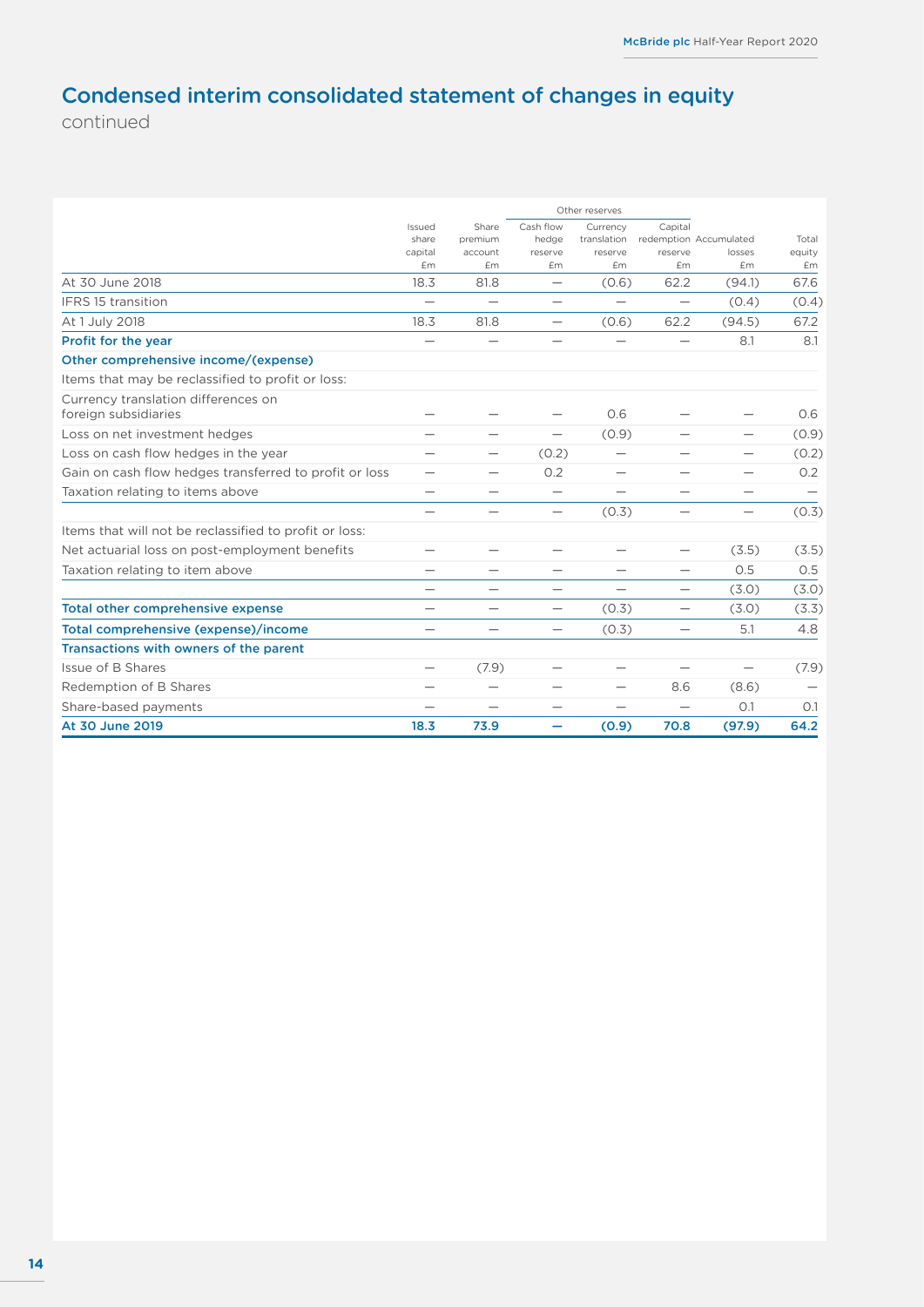#### <span id="page-16-0"></span>1. Basis of preparation

McBride plc ('the Company') is a public company limited by shares incorporated and domiciled in the United Kingdom and registered in England and Wales. The Company's ordinary shares are listed on the London Stock Exchange. The registered office of the Company is Middleton Way, Middleton, Manchester M24 4DP. For the purposes of DTR 6.4.2R, the Home State of McBride plc is the United Kingdom.

The Company and its subsidiaries (together, 'the Group') is Europe's leading provider of Private Label Household products. The Company develops and manufactures products for the majority of retailers and major brand owners throughout the UK, Europe and Asia.

This half-year report has been prepared in accordance with the Disclosure and Transparency Rules of the United Kingdom Financial Conduct Authority; IAS 34 'Interim Financial Reporting' as adopted by the European Union; on the basis of the accounting policies and the recognition and measurement requirements of IFRS applied in the financial statements at 30 June 2019 and those standards that have been endorsed by the European Union and will be applied at 30 June 2020 except for those described in note 2 below. This report should be read in conjunction with the financial statements for the year ended 30 June 2019.

The results for each half year are unaudited and do not represent the Group's statutory accounts within the meaning of Section 434 of the Companies Act 2006. The interim financial information has been reviewed, not audited. The Group's statutory accounts were approved by the Directors on 5 September 2019 and have been reported on by PricewaterhouseCoopers LLP and delivered to the Registrar of Companies. The report of PricewaterhouseCoopers LLP was (i) unqualified, (ii) did not include a reference to any matters to which the auditor drew attention by way of emphasis without qualifying their report and (iii) did not contain a statement under section 498 of the Companies Act 2006.

#### Going concern basis

The Group meets its funding requirements through internal cash generation and bank credit facilities, most of which are committed until June 2022.

At 31 December 2019, committed undrawn facilities and net cash position amounted to £62.3 million. The Group's forecasts and projections, taking account of reasonably possible changes in trading performance, show that the Group will be able to operate well within its current bank facilities.

The Group has a reasonable level of debt compared to earnings. As a result, the Directors believe that the Group is well placed to manage its business risks successfully. After making enquiries, the Directors have a reasonable expectation that the Company and the Group have adequate resources to continue in operational existence for the foreseeable future. Accordingly, they continue to adopt the going concern basis.

The condensed interim consolidated financial statements were approved by the Board on 20 February 2020.

#### 2. Accounting policies

The accounting policies adopted are consistent with those of the annual financial statements for the year ended 30 June 2019 except for the following described below.

The Group has applied the following standards and amendments for the first time for the annual reporting period commencing 1 July 2019:

- IFRS 16, 'Leases' (effective 1 January 2019, not yet endorsed by EU); and
- IFRIC 23, 'Uncertainty over Income Tax Treatments'.

#### IFRS 16 'Leases'

The Group has adopted this new standard with the modified retrospective approach from 1 July 2019 with the cumulative net effect of initial application being an adjustment to the opening balance of retained earnings as at 1 July 2019. Comparative information has not been restated and is presented, as previously reported, under IAS 17 and therefore may not be directly comparable.

The Group currently leases both properties and vehicles, comprising cars and commercial vehicles, which under IAS 17, were classified as a series of operating lease contracts with payments made (net of any incentives received from the lessor) charged to profit or loss on a straight-line basis over the period of the lease.

From 1 July 2019, under IFRS 16, leases are recognised as a right-of-use asset and a corresponding lease liability at the date at which the leased asset is available for use by the Group.

For leases, the liabilities were measured at the present value of the remaining lease payments, discounted, in the absence of a rate implicit in the lease, at the Group's incremental borrowing rate on the current facility as of 1 July 2019, adjusted for risk weighting by country, currency, size of asset and credit risk. The discount rate applied therefore differs by lease and ranges from 1.6% to 4.9%.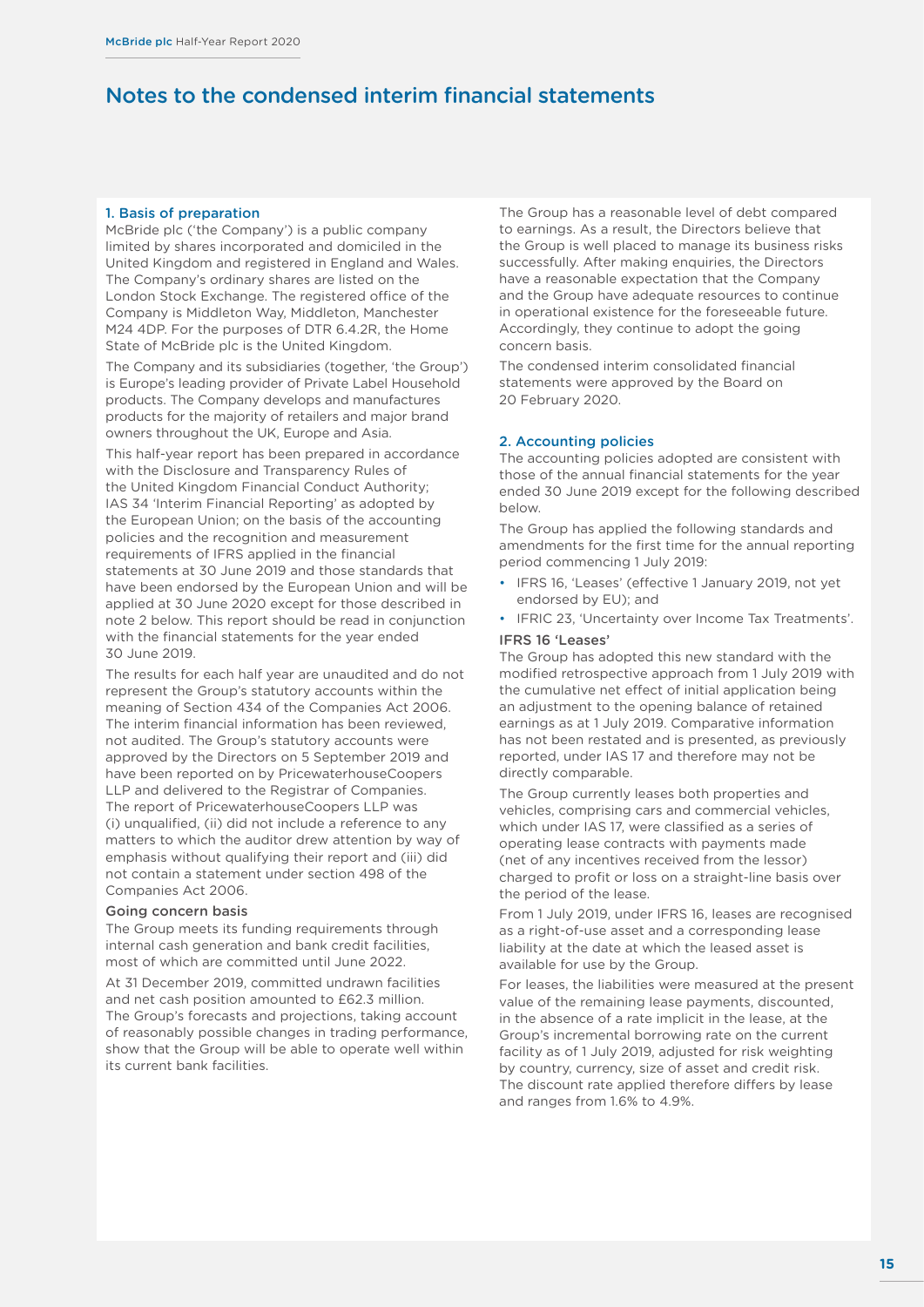#### 2. Accounting policies continued

#### IFRS 16 'Leases' continued

The associated right-of-use assets were measured using the approach set out in IFRS 16.C8(b)(ii), whereby right-of-use assets are equal to the lease liabilities, adjusted by the amount of onerous lease contracts that required an adjustment to the right-of-use assets at the date of initial application.

Each lease payment is allocated between the liability and finance cost. The finance cost is charged to profit or loss over the lease period using the effective interest method. The right-of-use asset is depreciated on a straight-line basis over the shorter of the asset's useful life and the lease term.

In applying IFRS 16 for the first time, the Group has used the following practical expedients permitted by the standard:

- in determining whether existing contracts meet the definition of a lease, the Group will not reassess those contracts previously identified as leases and will not apply the standard to those contracts not previously assessed as leases;
- leases with less than twelve months remaining as at the date of adoption of the new standard will not be within the scope of IFRS 16;
- the use of a single discount rate to a portfolio of leases with reasonably similar characteristics; and
- to rely on its assessment of whether leases are onerous applying IAS 37 'Provisions, Contingent Liabilities and Contingent Assets' rather than performing an impairment review.

In addition the Group has elected to make use of the following exemptions in IFRS 16:

- short-term leases (twelve months or less from commencement) will not be within the scope of IFRS 16; and
- leases for which the asset is of low value (IT equipment and small items of office equipment) will not be within the scope of IFRS 16.

The effect of IFRS 16 adoption is as follows:

Impact on the statement of financial position as at 1 July 2019:

|                                | As at                    |                 | As at  |
|--------------------------------|--------------------------|-----------------|--------|
|                                | 30 June                  | IFRS 16         | 1 July |
|                                |                          | 2019 adjustment | 2019   |
|                                | £m                       | £m              | £m     |
| <b>Non-current assets</b>      |                          |                 |        |
| Right-of-use assets            | $\overline{\phantom{0}}$ | 7.9             | 7.9    |
| <b>Current liabilities</b>     |                          |                 |        |
| Lease liabilities              |                          | 3.0             | 3.0    |
| Provisions                     | 3.7                      | (0.5)           | 3.2    |
| <b>Non-current liabilities</b> |                          |                 |        |
| Lease liabilities              | $\overline{\phantom{0}}$ | 6.4             | 6.4    |
| Provisions                     | 4.2                      | (1.6)           | 2.6    |
| <b>Net assets</b>              | 64.2                     | 0.6             | 64.8   |
| <b>Equity</b>                  |                          |                 |        |

| loss<br>umulated<br>Acc<br>. | (97.9)                 | ∼<br>v.v | 97.3) |
|------------------------------|------------------------|----------|-------|
| <b>Total equity</b>          | $\overline{A}$<br>64.∠ | v.v      | 64.8  |

£2.1 million (£0.5 million current and £1.6 million non-current) of provisions held on the balance sheet for onerous leases at 30 June 2019 have been reversed under the transitional practical expedient and offset to impair the respective right-of-use asset.

A reconciliation of the revised operating lease commitments as disclosed at 30 June 2019 under IAS 17 to the lease liabilities at 1 July 2019 under IFRS 16 is as follows:

|                                                                             | Em    |
|-----------------------------------------------------------------------------|-------|
| Operating lease commitments under IAS 17 at 30 June 2019                    | 8.5   |
| Additional contract leases identified as part of ongoing IFRS 16 assessment | 2.3   |
| Adjusted operating lease commitments under IAS 17 at 30 June 2019           | 10.8  |
| Discounted using the Group's incremental borrowing rate at 1 July 2019      | (0.5) |
| Less: short-term leases recognised as an expense on a straight-line basis   | (0.4) |
| Less: low value leases recognised as an expense on a straight-line basis    | (0.5) |
| Lease liabilities at 1 July 2019                                            | 9.4   |
|                                                                             |       |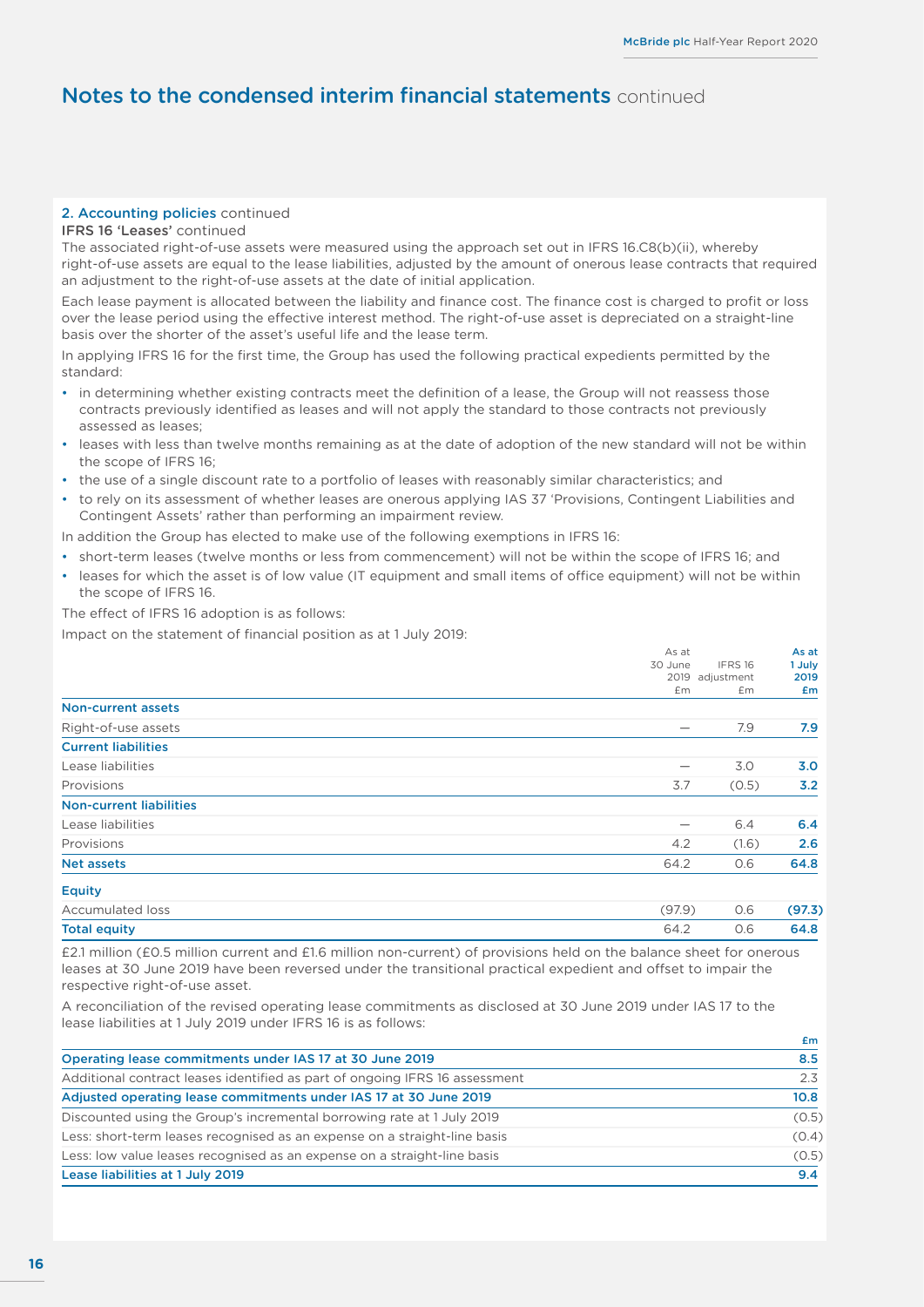For the six months ended 31 December 2019 the application of IFRS 16 resulted in a £0.1 million increase in profit before tax. The table below shows a reconciliation of the impact on profit under IAS 17 and IFRS 16:

|                                                               | £m.   |
|---------------------------------------------------------------|-------|
| Operating lease costs under IAS 17                            | 1.9   |
| Less: depreciation of right-of-use assets                     | (1.7) |
| Less: finance costs associated with IFRS 16 lease liabilities | (O.1) |
| <b>Profit before tax</b>                                      |       |

During the six months to 31 December 2019 the movements in the right-of-use assets and lease liabilities are as follows:

|                            | AS dl  |
|----------------------------|--------|
|                            | 31 Dec |
|                            | 2019   |
|                            | £m     |
| <b>Right-of-use assets</b> |        |
| Opening net book value     | 7.9    |
| New leases recognised      | 0.7    |
| Exchange movements         | (0.2)  |
| Depreciation               | (1.7)  |
| Closing net book value     | 6.7    |
| <b>Lease liabilities</b>   |        |
| Opening liabilities        | 9.4    |
| New leases recognised      | 0.7    |
| Lease payments             | (1.9)  |
| Exchange movements         | (0.1)  |
| Finance costs              | O.1    |
| <b>Closing liabilities</b> | 8.2    |
|                            |        |

#### IFRIC 23 'Uncertainty over Income Tax Treatments'

IFRIC 23 changes the method of calculating provisions for uncertain tax positions. The Group previously recognised provisions based on the most likely amount of the liability, if any, for each separate uncertain tax position. The interpretation requires a probability weighted average approach to be taken in situations where there is a wide range of possible outcomes. For tax issues with a binary outcome, the most likely amount method remains in use.

The Group has implemented the interpretation using the modified retrospective approach with the cumulative impact of application recognised at 1 July 2019 without restatement of comparatives. The effect of this was an increase to the provision for uncertain tax positions of £0.9 million. The Group has updated its accounting policy to reflect the requirements of the interpretation.

#### Use of adjusted measures

The Group believes that adjusted operating profit, adjusted profit before taxation and adjusted earnings per share provide additional useful information to shareholders on the underlying performance achieved by the Group. These measures are used for internal performance analysis and short and long-term incentive arrangements for employees. Adjusting items include amortisation of intangible assets, exceptional items, any non-cash financing costs from the unwinding of the discount on provisions, exceptional tax charges and tax related to those items.

#### Taxation

Taxation in the interim period is accrued using the tax rate that would be applicable to the expected annual profit or loss.

#### 3. Critical accounting judgements and key sources of estimation uncertainty

The preparation of the condensed interim financial statements requires management to make judgements, estimates and assumptions that affect the application of accounting policies and the reported amounts of assets and liabilities, income and expense. Actual results may differ from these estimates.

In preparing these condensed interim financial statements, the significant judgements made by management in applying the Group's accounting policies and the key sources of estimation uncertainty were the same as those applied to the consolidated financial statements for the year ended 30 June 2019.

As at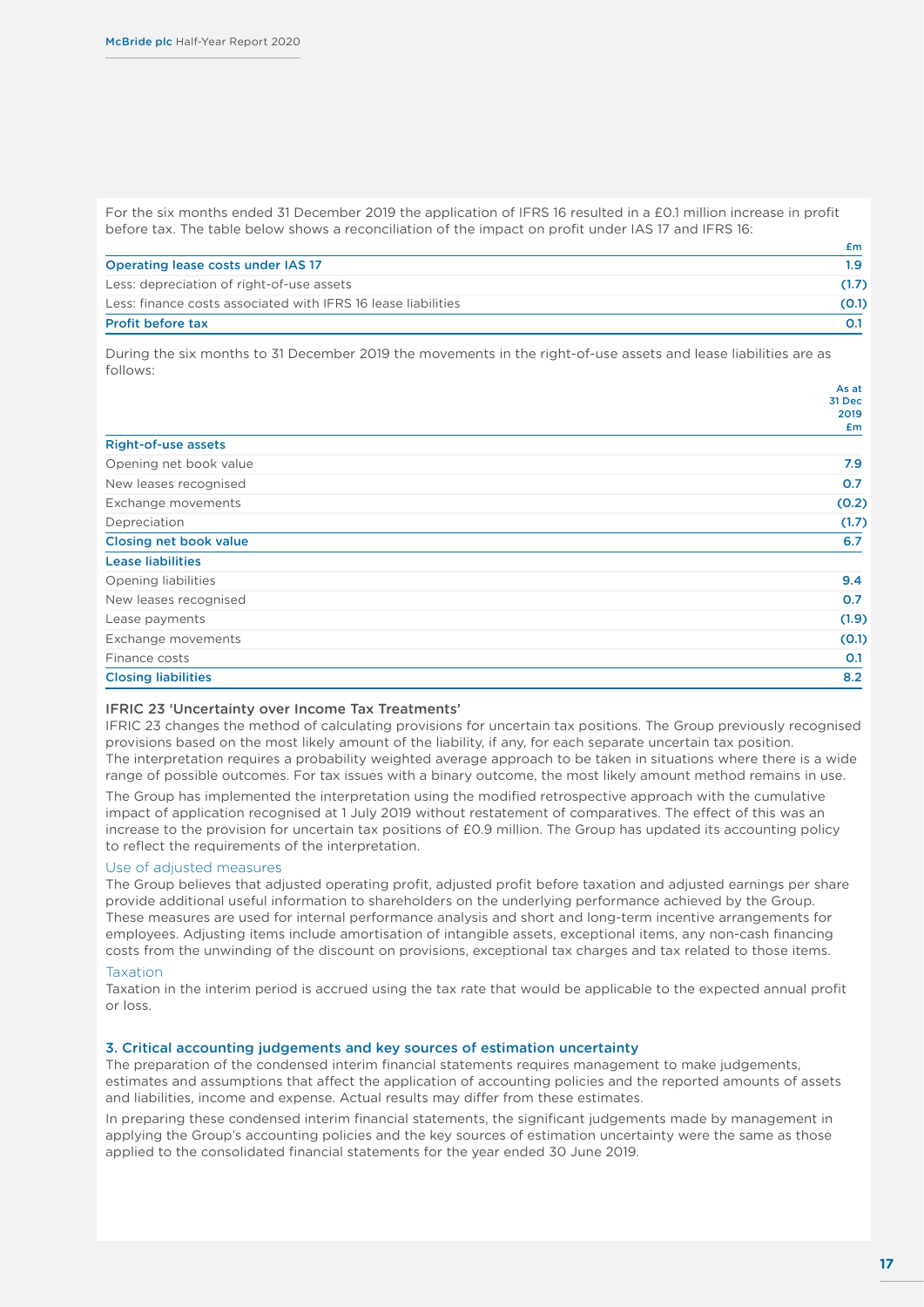#### <span id="page-19-0"></span>4. Segment information

Financial information is presented to the Board by product category for the purposes of allocating resources within the Group and assessing the performance of the Group's businesses. It is considered that Household products have different market characteristics to Aerosols in terms of volumes, market share and production requirements. Accordingly, the Group's operating segments are determined by product category, being Household and Personal Care & Aerosols.

Corporate costs, which include the costs associated with the Board and the Executive Leadership Team, governance and listed company costs and certain central functions (mostly associated with financial disciplines such as treasury), are reported separately to Household and Aerosols.

The Board uses adjusted operating profit to measure the profitability of the Group's businesses. Adjusted operating profit is, therefore, the measure of segment profit presented in the Group's segment disclosures. Adjusted operating profit represents operating profit before specific items that are considered to hinder comparison of the trading performance of the Group's businesses either period-on-period or with other businesses. During the periods under review, the items excluded from operating profit in arriving at adjusted operating profit were the amortisation of intangible assets and exceptional items.

Following the disposal of the Group's PC Liquids assets in the prior period, the respective results of this division are disclosed as a discontinued operation.

#### Analysis by reportable segment

|                                                 | <b>Household - Regions</b>  |                     |                            |                            |                           | <b>Operating segments</b> |                                 |                          |                                                        |                                |                             |
|-------------------------------------------------|-----------------------------|---------------------|----------------------------|----------------------------|---------------------------|---------------------------|---------------------------------|--------------------------|--------------------------------------------------------|--------------------------------|-----------------------------|
| 31 December<br>2019                             | <b>UK</b><br>£ <sub>m</sub> | <b>France</b><br>£m | North <sup>(1)</sup><br>£m | South <sup>(2)</sup><br>£m | East <sup>(3)</sup><br>Em | Asia<br>£m                | <b>Total</b><br>Household<br>£m | Personal<br>Care &<br>£m | <b>Total</b><br>Aerosols <sup>(4)</sup> segments<br>£m | Corporate <sup>(5)</sup><br>£m | <b>Total</b><br>Group<br>£m |
| <b>Continuing operations</b>                    |                             |                     |                            |                            |                           |                           |                                 |                          |                                                        |                                |                             |
| <b>Segment</b><br>revenue                       | 82.3                        | 59.4                | 52.7                       | 45.2                       | 82.7                      | 12.1                      | 334.4                           | 16.0                     | 350.4                                                  |                                | 350.4                       |
| <b>Adjusted operating</b><br>profit/(loss)      |                             |                     |                            |                            |                           |                           | 14.9                            | 0.4                      | 15.3                                                   | (3.7)                          | 11.6                        |
| Amortisation of<br>intangible assets            |                             |                     |                            |                            |                           |                           |                                 |                          |                                                        |                                | (1.0)                       |
| <b>Exceptional items</b><br>(see note 7)        |                             |                     |                            |                            |                           |                           |                                 |                          |                                                        |                                | (2.1)                       |
| <b>Operating profit</b>                         |                             |                     |                            |                            |                           |                           |                                 |                          |                                                        |                                | 8.5                         |
| Finance costs                                   |                             |                     |                            |                            |                           |                           |                                 |                          |                                                        |                                | (1.9)                       |
| <b>Profit before taxation</b>                   |                             |                     |                            |                            |                           |                           |                                 |                          |                                                        |                                | 6.6                         |
| <b>Discontinued operations</b>                  |                             |                     |                            |                            |                           |                           |                                 |                          |                                                        |                                |                             |
| Segment<br>revenue                              |                             |                     |                            |                            |                           |                           |                                 |                          |                                                        |                                |                             |
| Adjusted operating loss                         |                             |                     |                            |                            |                           |                           | -                               |                          |                                                        |                                |                             |
| Inventories                                     |                             |                     |                            |                            |                           |                           | 85.2                            | 5.0                      | 90.2                                                   | -                              | 90.2                        |
| Capital expenditure                             |                             |                     |                            |                            |                           |                           | 9.5                             | O.2                      | 9.7                                                    | -                              | 9.7                         |
| Amortisation<br>and depreciation <sup>(6)</sup> |                             |                     |                            |                            |                           |                           | 11.2                            | 0.1                      | 11.3                                                   |                                | 11.3                        |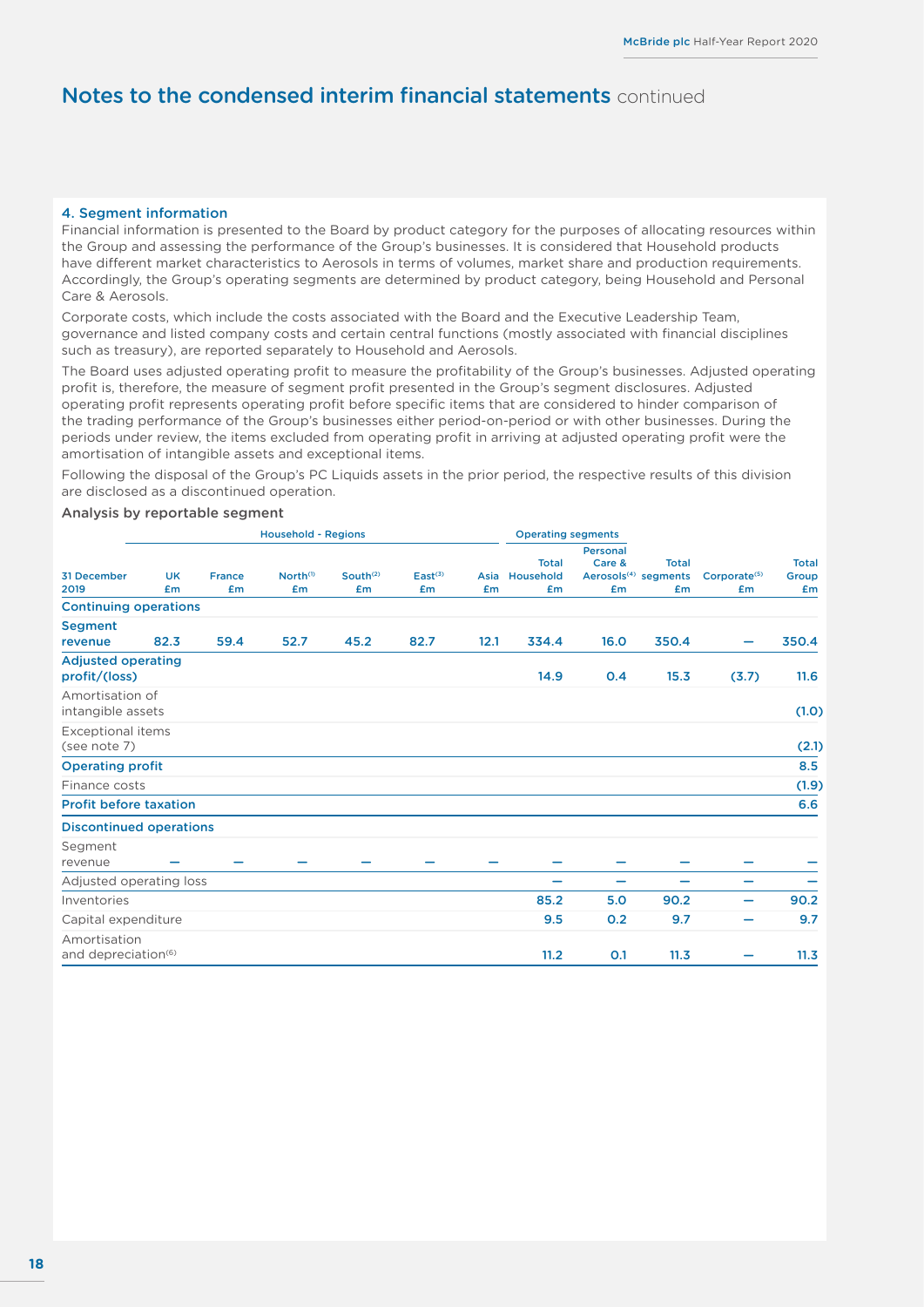|                                            |          |              | Household - Regions        |                            |                           |            | Operating segments       |                          |                                                 |                                |                      |
|--------------------------------------------|----------|--------------|----------------------------|----------------------------|---------------------------|------------|--------------------------|--------------------------|-------------------------------------------------|--------------------------------|----------------------|
| 31 December<br>2018(7)                     | UK<br>£m | France<br>£m | North <sup>(1)</sup><br>£m | South <sup>(2)</sup><br>£m | East <sup>(3)</sup><br>£m | Asia<br>£m | Total<br>Household<br>£m | Personal<br>Care &<br>£m | Total<br>Aerosols <sup>(4)</sup> segments<br>£m | Corporate <sup>(5)</sup><br>£m | Total<br>Group<br>£m |
| <b>Continuing operations</b>               |          |              |                            |                            |                           |            |                          |                          |                                                 |                                |                      |
| <b>Segment</b>                             |          |              |                            |                            |                           |            |                          |                          |                                                 |                                |                      |
| revenue                                    | 89.4     | 64.3         | 55.3                       | 39.5                       | 82.2                      | 10.9       | 341.6                    | 27.6                     | 369.2                                           |                                | 369.2                |
| <b>Adjusted operating</b><br>profit/(loss) |          |              |                            |                            |                           |            | 22.5                     | (1.9)                    | 20.6                                            | (3.8)                          | 16.8                 |
| Amortisation of<br>intangible assets       |          |              |                            |                            |                           |            |                          |                          |                                                 |                                | (0.9)                |
| Exceptional items<br>(see note 7)          |          |              |                            |                            |                           |            |                          |                          |                                                 |                                | (0.3)                |
| <b>Operating profit</b>                    |          |              |                            |                            |                           |            |                          |                          |                                                 |                                | 15.6                 |
| Finance costs                              |          |              |                            |                            |                           |            |                          |                          |                                                 |                                | (2.3)                |
| <b>Profit before taxation</b>              |          |              |                            |                            |                           |            |                          |                          |                                                 |                                | 13.3                 |
| <b>Discontinued operations</b>             |          |              |                            |                            |                           |            |                          |                          |                                                 |                                |                      |
| Segment                                    |          |              |                            |                            |                           |            |                          |                          |                                                 |                                |                      |
| revenue                                    |          |              |                            |                            |                           |            |                          | 21.9                     | 21.9                                            |                                | 21.9                 |
| Adjusted operating loss                    |          |              |                            |                            |                           |            |                          | (0.3)                    | (0.3)                                           | $\overline{\phantom{0}}$       | (0.3)                |
| Inventories                                |          |              |                            |                            |                           |            | 90.9                     | 4.3                      | 95.2                                            | $\overline{\phantom{0}}$       | 95.2                 |
| Capital expenditure                        |          |              |                            |                            |                           |            | 7.9                      | O.9                      | 8.8                                             | $\qquad \qquad -$              | 8.8                  |
| Amortisation                               |          |              |                            |                            |                           |            |                          |                          |                                                 |                                |                      |
| and depreciation                           |          |              |                            |                            |                           |            | 9.8                      | O.1                      | 9.9                                             |                                | 9.9                  |
|                                            |          |              |                            |                            |                           |            |                          |                          |                                                 |                                |                      |
|                                            |          |              | Household - Regions        |                            |                           |            | Operating segments       |                          |                                                 |                                |                      |
|                                            |          |              |                            |                            |                           |            |                          | Personal                 |                                                 |                                |                      |
|                                            | UK       | France       | North <sup>(1)</sup>       | South <sup>(2)</sup>       | East <sup>(3)</sup>       | Asia       | Total<br>Household       | Care &                   | Total<br>Aerosols <sup>(4)</sup> segments       | Corporate <sup>(5)</sup>       | Total<br>Group       |
| 30 June 2019                               | £m       | £m           | £m                         | £m                         | £m                        | £m         | £m                       | £m                       | £m                                              | £m                             | £m                   |
| <b>Continuing operations</b>               |          |              |                            |                            |                           |            |                          |                          |                                                 |                                |                      |
| <b>Segment</b>                             |          |              |                            |                            |                           |            |                          |                          |                                                 |                                |                      |
| revenue                                    | 173.1    | 122.0        | 111.3                      | 79.4                       | 166.4                     | 21.4       | 673.6                    | 47.7                     | 721.3                                           |                                | 721.3                |
| <b>Adjusted operating</b><br>profit/(loss) |          |              |                            |                            |                           |            | 39.9                     | (4.0)                    | 35.9                                            | (7.0)                          | 28.9                 |
| Amortisation of<br>intangible assets       |          |              |                            |                            |                           |            |                          |                          |                                                 |                                | (1.9)                |
| <b>Exceptional items</b><br>(see note 7)   |          |              |                            |                            |                           |            |                          |                          |                                                 |                                | (0.4)                |
|                                            |          |              |                            |                            |                           |            |                          |                          |                                                 |                                |                      |
| <b>Operating profit</b><br>Finance costs   |          |              |                            |                            |                           |            |                          |                          |                                                 |                                | 26.6                 |
| <b>Profit before taxation</b>              |          |              |                            |                            |                           |            |                          |                          |                                                 |                                | (4.6)<br>22.0        |
|                                            |          |              |                            |                            |                           |            |                          |                          |                                                 |                                |                      |
| <b>Discontinued operations</b>             |          |              |                            |                            |                           |            |                          |                          |                                                 |                                |                      |
| Segment<br>revenue                         |          |              |                            |                            |                           |            |                          | 21.9                     | 21.9                                            | —                              | 21.9                 |
| Adjusted operating loss                    |          |              |                            |                            |                           |            |                          | (0.8)                    | (0.8)                                           | —                              | (0.8)                |
| Inventories                                |          |              |                            |                            |                           |            | 90.3                     | 4.7                      | 95.0                                            | $\qquad \qquad -$              | 95.0                 |
| Capital expenditure                        |          |              |                            |                            |                           |            | 17.1                     | 1.6                      | 18.7                                            | $\qquad \qquad$                | 18.7                 |
| Amortisation<br>and depreciation           |          |              |                            |                            |                           |            | 20.1                     | 0.2                      | 20.3                                            |                                | 20.3                 |

(1) Belgium, Holland and Scandinavia.

(2) Italy and Spain.

(3) Germany, Poland, Luxembourg and other Eastern Europe.

(4) Continuing operations relates to Aerosols activity only.

(5) Corporate represents costs related to the Board, the Executive Leadership Team and key supporting functions.

(6) Depreciation includes £1.7 million of depreciation from IFRS 16 right-of-use assets.

(7) 2018 comparatives have been restated to reflect the revised reportable segments.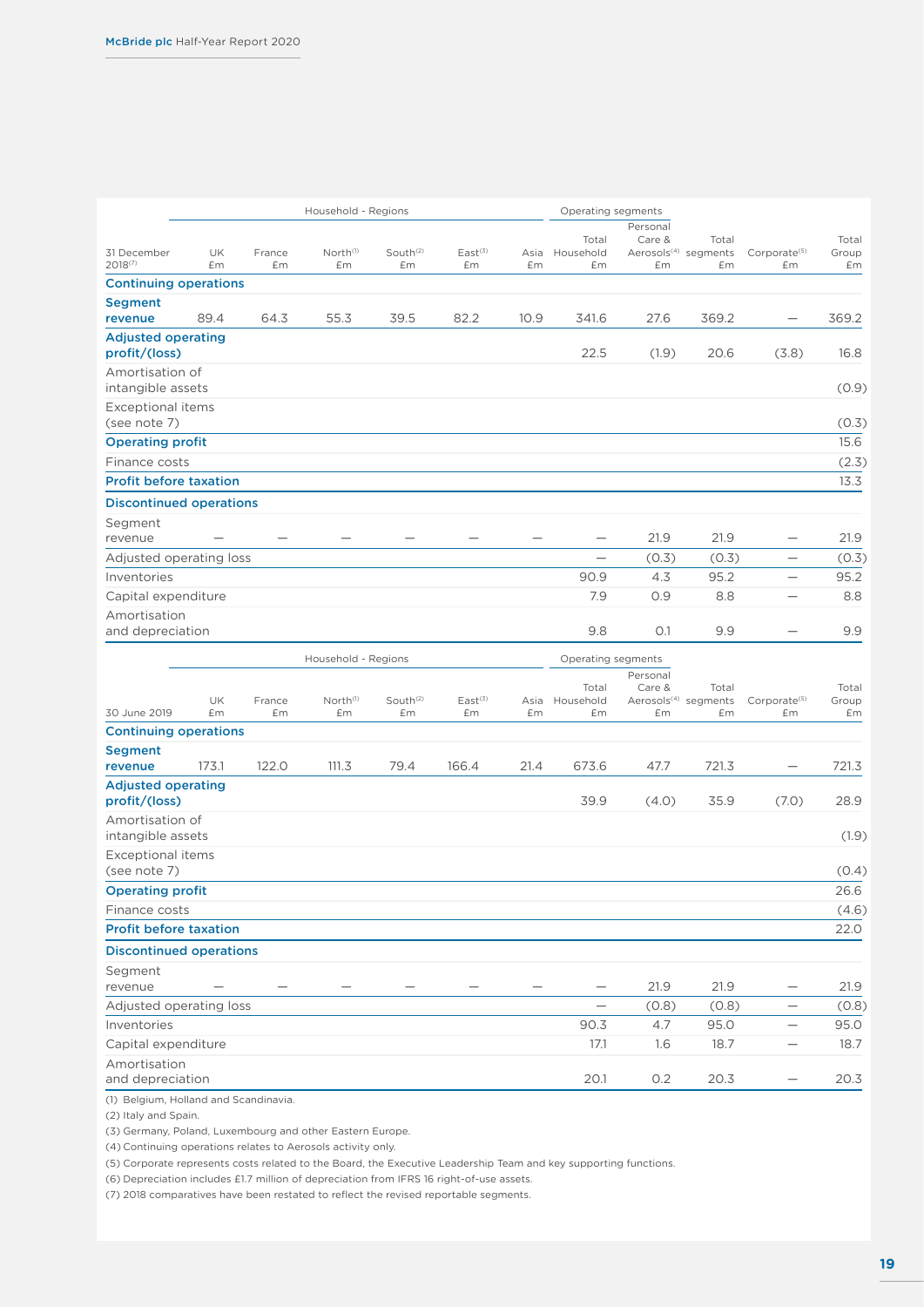#### <span id="page-21-0"></span>5. Taxation

The tax charge for the year on the continuing adjusted profit before tax of £2.9 million (30 June 2019: £6.8m) reflects an effective tax rate of 30% (30 June 2019: 28%) on continuing adjusted profit before taxation of £9.7 million (30 June 2019: £24.5m).

#### 6. Earnings per ordinary share

Basic earnings per ordinary share is calculated by dividing the profit for the period attributable to owners of the Company by the weighted average number of the Company's ordinary shares in issue during the financial period. The weighted average number of the Company's ordinary shares in issue excludes 42,041 shares (2018: 135,630 shares), being the weighted average number of own shares held during the year in relation to employee share schemes.

|                                                               |           | Unaudited<br>Half year to Half year to Year ended | Audited |         |
|---------------------------------------------------------------|-----------|---------------------------------------------------|---------|---------|
|                                                               |           |                                                   |         |         |
|                                                               |           | 31 Dec                                            | 31 Dec  | 30 June |
|                                                               | Reference | 2019                                              | 2018    | 2019    |
| Weighted average number of ordinary shares in issue (million) | a         | 182.8                                             | 182.8   | 182.8   |
| Effect of dilutive share incentive plans (million)            |           | 0.1                                               | O.1     | O.1     |
| Weighted average number of ordinary shares for calculating    |           |                                                   |         |         |
| diluted earnings per share (million)                          |           | 182.9                                             | 182.9   | 182.9   |

Diluted earnings per share is calculated by adjusting the weighted average number of ordinary shares in issue assuming the conversion of all potentially dilutive ordinary shares. During the period, the Company had both equity-settled Long Term Incentive Plan (LTIP) awards and Deferred Annual Bonus Plan awards (together the "share incentive plans") that are potentially dilutive ordinary shares.

Adjusted earnings per share measures are calculated based on profit for the year attributable to owners of the Company before adjusting items as follows:

|                                                               |           | <b>Unaudited</b><br>Unaudited | Audited                              |         |
|---------------------------------------------------------------|-----------|-------------------------------|--------------------------------------|---------|
|                                                               |           |                               | Half year to Half year to Year ended |         |
|                                                               |           | 31 Dec                        | 31 Dec                               | 30 June |
|                                                               |           | 2019                          | 2018                                 | 2019    |
| From continuing operations                                    | Reference | £m                            | £m                                   | £m      |
| Earnings for calculating basic and diluted earnings per share | C         | 3.7                           | 9.2                                  | 12.0    |
| Adjusted for:                                                 |           |                               |                                      |         |
| Amortisation of intangible assets                             |           | 1.0                           | O.9                                  | 1.9     |
| Exceptional items (see note 7)                                |           | 2.1                           | 0.3                                  | 0.4     |
| Unwind of discount on provisions                              |           |                               |                                      | 0.2     |
| Taxation relating to the above items                          |           | (0.1)                         | (0.1)                                | (0.9)   |
| Exceptional items - taxation                                  |           |                               |                                      | 4.1     |
| Earnings for calculating adjusted earnings per share          | d         | 6.7                           | 10.3                                 | 17.7    |
|                                                               |           |                               |                                      |         |

|                                     |           | <b>Unaudited</b> |        |                                      |
|-------------------------------------|-----------|------------------|--------|--------------------------------------|
|                                     |           |                  |        | Half year to Half year to Year ended |
|                                     |           | 31 Dec           | 31 Dec | 30 June                              |
|                                     |           | 2019             | 2018   | 2019                                 |
|                                     | Reference | pence            | pence  | pence                                |
| Basic earnings per share            | c/a       | 2.0              | 5.0    | 6.5                                  |
| Diluted earnings per share          | c/b       | 2.0              | 5.0    | 6.5                                  |
| Adjusted basic earnings per share   | d/a       | 3.7              | 5.6    | 9.7                                  |
| Adjusted diluted earnings per share | d/b       | 3.7              | 5.6    | 9.7                                  |

|                                                               |   | <b>Unaudited</b>     | Unaudited<br>Half year to Half year to Year ended | Audited               |
|---------------------------------------------------------------|---|----------------------|---------------------------------------------------|-----------------------|
| From discontinued operations<br>Reference                     |   | 31 Dec<br>2019<br>£m | 31 Dec<br>2018<br>£m                              | 30 June<br>2019<br>£m |
| Earnings for calculating basic and diluted earnings per share | С | (0.3)                | (0.3)                                             | (3.9)                 |
| Adjusted for:                                                 |   |                      |                                                   |                       |
| Exceptional items (see note 7)                                |   | 0.3                  | 1.8                                               | 5.0                   |
| Taxation relating to the above items                          |   |                      | (1.7)                                             | (1.7)                 |
| Earnings for calculating adjusted earnings per share          |   |                      | (0.2)                                             | (0.6)                 |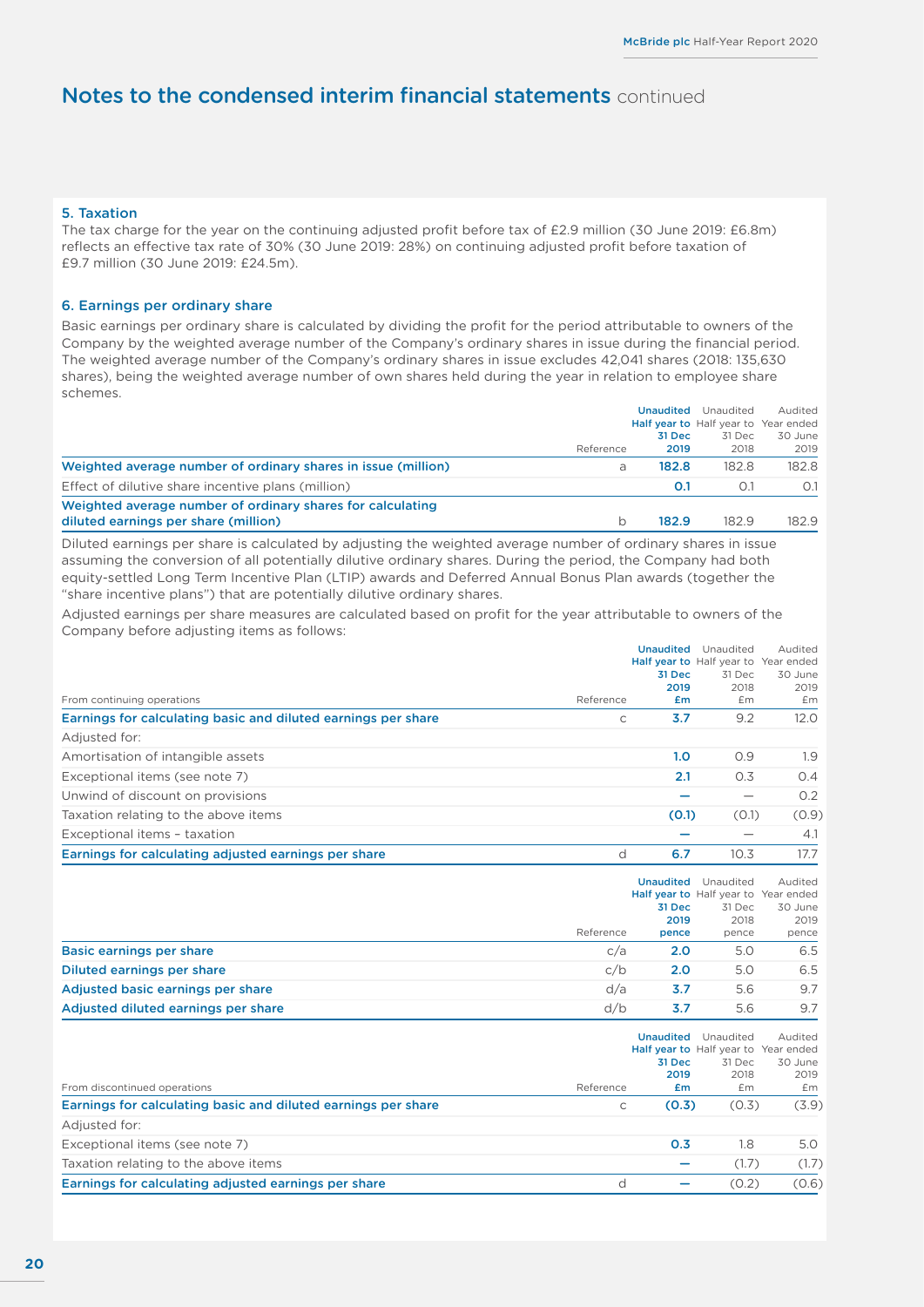<span id="page-22-0"></span>

|                                     |           | <b>Unaudited</b><br>31 Dec<br>2019 | Unaudited<br>Half year to Half year to Year ended<br>31 Dec<br>2018 | Audited<br>30 June<br>2019 |
|-------------------------------------|-----------|------------------------------------|---------------------------------------------------------------------|----------------------------|
|                                     | Reference | pence                              | pence                                                               | pence                      |
| Basic earnings per share            | c/a       | (0.1)                              | (0.1)                                                               | (2.1)                      |
| Diluted earnings per share          | c/b       | (0.1)                              | (0.1)                                                               | (2.1)                      |
| Adjusted basic earnings per share   | d/a       | $\overline{\phantom{0}}$           | (0.1)                                                               | (0.3)                      |
| Adjusted diluted earnings per share | d/b       |                                    | (0.1)                                                               | (0.3)                      |

| Total attributable to ordinary shareholders                   | Reference | <b>Unaudited</b><br>31 Dec<br>2019<br>£m | Unaudited<br>Half year to Half year to Year ended<br>31 Dec<br>2018<br>£m | Audited<br>30 June<br>2019<br>£m |
|---------------------------------------------------------------|-----------|------------------------------------------|---------------------------------------------------------------------------|----------------------------------|
| Earnings for calculating basic and diluted earnings per share | C         | 3.4                                      | 8.9                                                                       | 8.1                              |
| Adjusted for:                                                 |           |                                          |                                                                           |                                  |
| Amortisation of intangible assets                             |           | 1.0                                      | 0.9                                                                       | 1.9                              |
| Exceptional items (see note 7)                                |           | 2.4                                      | 2.1                                                                       | 5.4                              |
| Unwind of discount on provisions                              |           |                                          |                                                                           | 0.2                              |
| Taxation relating to the above items                          |           | (0.1)                                    | (1.8)                                                                     | (2.6)                            |
| Exceptional items - taxation                                  |           |                                          |                                                                           | 4.1                              |
| Earnings for calculating adjusted earnings per share          | d         | 6.7                                      | 10.1                                                                      | 17.1                             |

|                                     | <b>Unaudited</b> |        | Unaudited                            | Audited |
|-------------------------------------|------------------|--------|--------------------------------------|---------|
|                                     |                  |        | Half year to Half year to Year ended |         |
|                                     |                  | 31 Dec | 31 Dec                               | 30 June |
|                                     |                  | 2019   | 2018                                 | 2019    |
|                                     | Reference        | pence  | pence                                | pence   |
| Basic earnings per share            | c/a              | 1.9    | 4.9                                  | 4.4     |
| Diluted earnings per share          | c/b              | 1.9    | 4.9                                  | 4.4     |
| Adjusted basic earnings per share   | d/a              | 3.7    | 5.5                                  | 9.4     |
| Adjusted diluted earnings per share | d/b              | 3.7    | 5.5                                  | 9.4     |

#### 7. Exceptional items

|                                         | <b>Unaudited</b>       | Unaudited<br>Half year to Half year to Year ended | Audited    |
|-----------------------------------------|------------------------|---------------------------------------------------|------------|
|                                         |                        |                                                   |            |
|                                         | 31 Dec                 | 31 Dec                                            | 30 June    |
|                                         | 2019<br>£ <sub>m</sub> | 2018<br>£m                                        | 2019<br>£m |
| <b>Continuing operations</b>            |                        |                                                   |            |
| Reorganisation and restructuring costs: |                        |                                                   |            |
| <b>Acquisition of Danlind</b>           |                        | 0.2                                               | O.7        |
| UK Aerosols reorganisation              | O.1                    | $\overline{\phantom{0}}$                          | (1.2)      |
| Factory footprint review                | 1.2                    |                                                   |            |
| Efficiency based restructuring          | 0.8                    |                                                   | 0.8        |
| Other                                   |                        | O.1                                               | O.1        |
| Total charged to operating profit       | 2.1                    | O.3                                               | O.4        |
| Reduction of ACT deferred tax asset     |                        |                                                   | 4.1        |
| <b>Total charged to taxation</b>        |                        |                                                   | 4.1        |
| <b>Total continuing operations</b>      | 2.1                    | 0.3                                               | 4.5        |
| <b>Discontinued operations</b>          |                        |                                                   |            |
| Sale of PC Liquids business             | 0.3                    | 1.8                                               | 5.0        |
| <b>Total discontinued operations</b>    | 0.3                    | 1.8                                               | 5.0        |
| <b>Total</b>                            | 2.4                    | 2.1                                               | 9.5        |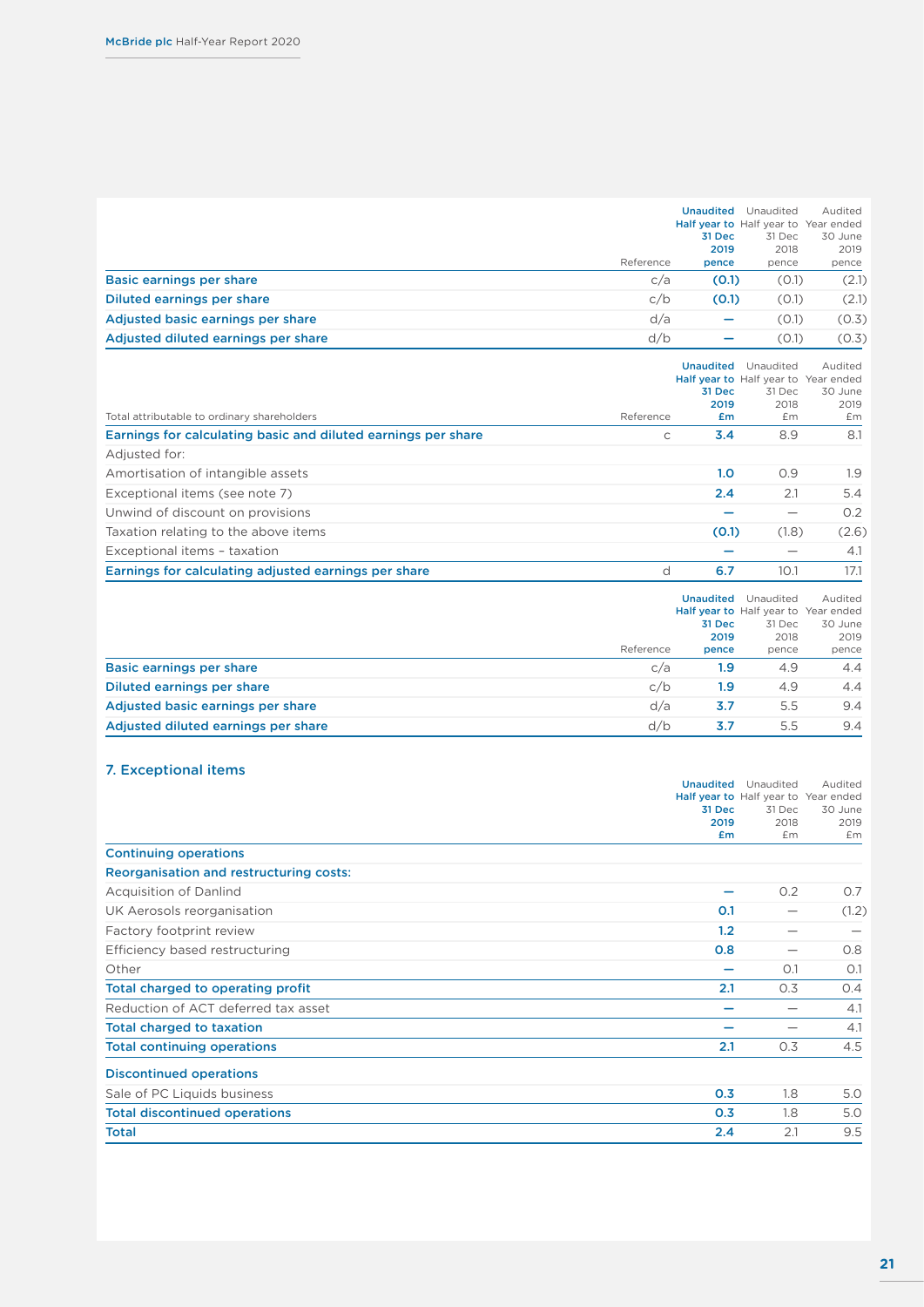#### <span id="page-23-0"></span>7. Exceptional items continued

Exceptional items are presented separately as, due to their nature or the infrequency of the events giving rise to them, this allows users of the financial statements to understand better the elements of financial performance for the year, to facilitate comparison with prior periods, and to assess the trends of financial performance.

During the period ended 31 December 2019, the Group recognised total exceptional items of £2.4 million (2018: £2.1m), of which £2.1 million was from continuing operations as follows:

- exceptional charge of £0.1 million from the UK Aerosols reorganisation comprising of a gain of £0.8 million following the sale of the land and buildings at the former UK Aerosols site in Hull. In addition, an exceptional charge of £0.9 million has been recognised following the termination of a contract with a third party to operate the warehouse at Hull and other site closure costs;
- exceptional charge of £1.2 million incurred in respect of professional fees to undertake a review of the Group's factory footprint; and
- exceptional charge of £0.8 million for restructuring activities to reduce the operational cost base in the UK also as part of the Group's review of the factory footprint.

The charges in relation to discontinued operations were as follows:

• as part of the sale agreement with Royal Sanders, the Group has incurred an additional £0.3 million of redundancy costs relating to the sale of the Group's PC Liquids activities in 2019.

During the prior period ended 31 December 2018, the Group recognised £2.1 million of exceptional charges. The charges were made up of the following items:

- exceptional charge of £0.2 million incurred as part of the further integration of Danlind;
- exceptional gain of £0.1 million following the sale of the former manufacturing site in Italy; and
- exceptional charge of £0.2 million incurred in respect of the equalisation of male and female Guaranteed Minimum Pension (GMP) entitlement. This is following the UK High Court ruling handed down on 26 October 2018 involving Lloyds Banking Group's defined benefit pension scheme.

The charges in relation to discontinued operations were as follows:

• £1.8 million of exceptional costs were incurred in relation to discontinued operations from the sale of the Group's PC Liquids activities. This was made up of £1.2 million in relation to termination and consultancy costs, and £0.6 million incurred as a loss on disposal of assets.

#### 8. Property, plant and equipment and intangible assets

| Net book value at 31 December 2019 (unaudited) | 29.1                       | 128.1                        |
|------------------------------------------------|----------------------------|------------------------------|
| Amortisation charge                            | (1.0)                      |                              |
| Depreciation charge                            | $\overline{\phantom{0}}$   | (8.6)                        |
| Disposal of assets                             | $\overline{\phantom{0}}$   | (0.4)                        |
| Disposal of Hull site                          |                            | (2.1)                        |
| Additions                                      | 1.0                        | 8.7                          |
| Exchange movements                             | (0.4)                      | (5.5)                        |
| Net book value at 1 July 2019 (audited)        | 29.5                       | 136.0                        |
|                                                | intangible<br>assets<br>£m | plant and<br>equipment<br>£m |
|                                                | Goodwill<br>and other      | Property,                    |

Goodwill and other intangible assets comprise goodwill of £20.3 million (30 June 2019: £20.4m) and computer software of £5.4 million (30 June 2019: £5.2m), brands of £0.9 million (30 June 2019: £1.1m) and customer relationships of £2.5 million (30 June 2019: £2.8m).

Capital commitments as at 31 December 2019 amounted to £13.9 million (30 June 2019: £8.8m).

#### Impairment tests carried out during the period

Goodwill is tested for impairment annually at the level of the cash generating unit (CGU) to which it is allocated. At the end of each reporting period, management are required to consider possible indicators of impairment and, where applicable, perform impairment testing on the relevant CGUs. As a result of the lowering of earnings expectations disclosed in the January 2020 trading update, management undertook to perform additional impairment testing. In each of the tests carried out, the recoverable amount of the CGUs concerned was measured on a value-in-use basis.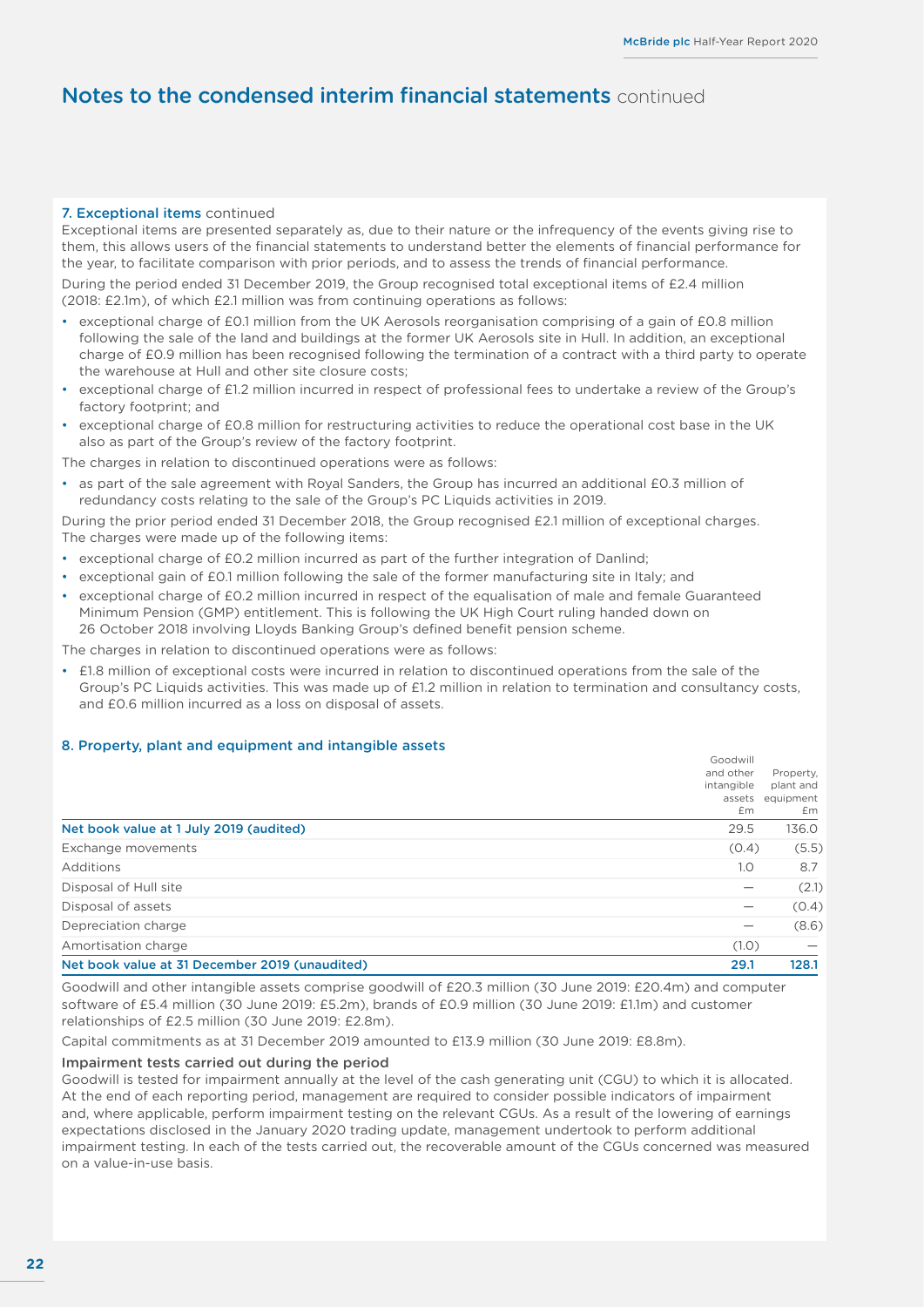<span id="page-24-0"></span>The impairment review has been performed on the basis of the annual impairment review set out on pages 103 to 104 of the 2019 Annual Report. Management based its cash flow estimates on the Group's Board-approved forecast for the 2020 financial year. Discount rates applied to the cash flow projections were held in line with the discount rates at June 2019. Having performed the impairment tests, no impairment has been recognised for the period ended 31 December 2019 (year ended 30 June 2019: £nil).

As part of forming this conclusion a sensitivity analysis was performed which focused on the change required in key assumptions (long-term growth and the pre-tax discount rate), both individually and collectively, to give rise to an impairment.

In line with our conclusions at 30 June 2019, management estimates that in the case of all CGUs, a reduction in the perpetual growth rate to 0.0% would not result in an impairment charge. Management estimates that in the case of Household Powders and Tablets, an increase in the pre-tax discount rate from 11.7% to 19% would reduce the headroom in the CGU to nil but would not result in an impairment charge. No reasonable movement in the discount rate applied to the remaining CGUs would result in nil headroom or impairment.

Additionally, due to market conditions at the period end, a sensitivity has been applied to gross margin. A reduction in the forecast gross margin by 1.9 percentage points would reduce the headroom of the Powders and Tablets CGU to nil, but would not result in an impairment charge.

#### 9. Financial risk management

The Group's activities expose it to a variety of financial risks: market risk (including currency risk, fair value interest rate risk, cash flow interest rate risk and price risk), credit risk and liquidity risk.

The condensed interim financial statements do not include all financial risk management information and disclosures required in the annual financial statements and they should be read in conjunction with the Group's annual financial statements as at 30 June 2019. There have been no material changes in the risk management policies since the year end.

The table below analyses financial instruments carried at fair value, by valuation method. The different levels have been defined as follows:

- Level 1 unadiusted quoted prices in active markets for identical assets or liabilities;
- Level 2 inputs other than Level 1 that are observable for the asset or liability, either directly (prices) or indirectly (derived from prices); and
- Level 3 inputs that are not based on observable market data (unobservable inputs).

|                                    | <b>Unaudited</b><br>as at<br>31 Dec<br>2019<br>£m | Unaudited<br>as at<br>31 Dec<br>2018<br>£m | Audited<br>as at<br>30 June<br>2019<br>£m |
|------------------------------------|---------------------------------------------------|--------------------------------------------|-------------------------------------------|
| <b>Assets</b>                      |                                                   |                                            |                                           |
| Level 2:                           |                                                   |                                            |                                           |
| Derivative financial instruments   |                                                   |                                            |                                           |
| Forward currency contracts         | 0.2                                               | 0.7                                        | 0.7                                       |
| Interest rate swaps                | 0.1                                               |                                            |                                           |
| <b>Total financial assets</b>      | 0.3                                               | 0.7                                        | O.7                                       |
| <b>Liabilities</b>                 |                                                   |                                            |                                           |
| Level 2:                           |                                                   |                                            |                                           |
| Derivative financial instruments   |                                                   |                                            |                                           |
| Forward currency contracts         | (0.7)                                             | (0.2)                                      | (0.3)                                     |
| Interest rate swaps                | (0.3)                                             | (0.3)                                      | (0.4)                                     |
| <b>Total financial liabilities</b> | (1.0)                                             | (0.5)                                      | (0.7)                                     |

#### Derivative financial instruments

Derivative financial instruments comprise the foreign currency derivatives, non-deliverable commodity derivatives and interest rate derivatives that are held by the Group in designated hedging relationships. Foreign currency forward contracts are measured by reference to prevailing forward exchange rates. Foreign currency options are measured using a variant of the Monte Carlo valuation model. Interest rate swaps and caps are measured by discounting the related cash flows using yield curves derived from prevailing market interest rates.

#### Valuation levels and techniques

There were no transfers between levels during the period and no changes in valuation techniques.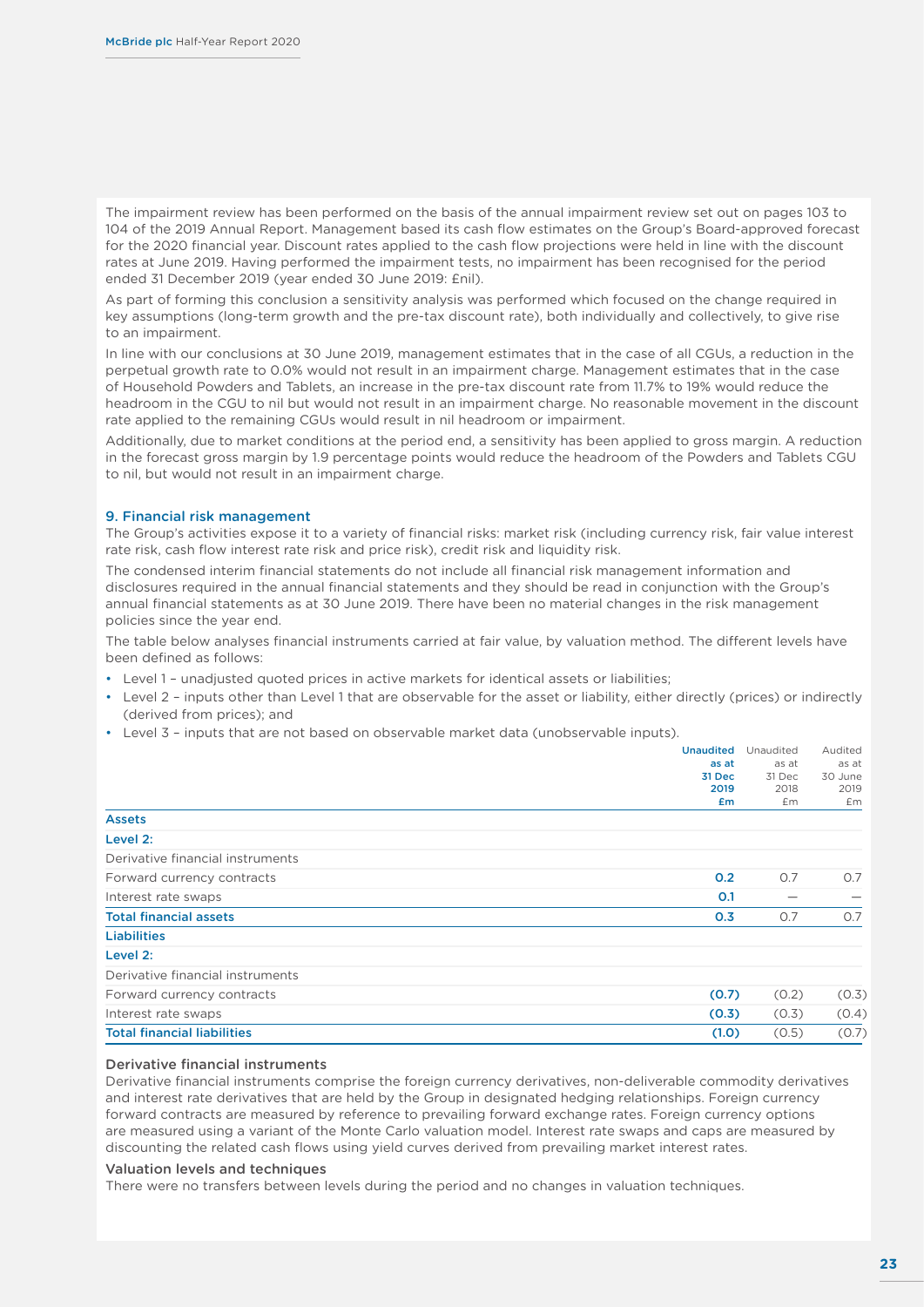#### <span id="page-25-0"></span>9. Financial risk management continued

Financial assets and liabilities measured at amortised cost

The fair value of borrowings are as follows:

|                         | <b>Unaudited</b>     | Unaudited | Audited |
|-------------------------|----------------------|-----------|---------|
|                         | as at                | as at     | as at   |
|                         | 31 Dec               | 31 Dec    | 30 June |
|                         | 2019                 | 2018      | 2019    |
|                         | £m                   | £m        | £m      |
| Current                 | $34.5^{(1)}$         | 39.1      | 43.5    |
| Non-current             | 100.7 <sup>(1)</sup> | 74.2      | 91.8    |
| <b>Total borrowings</b> | 135.2                | 113.3     | 135.3   |
|                         |                      |           |         |

(1) Current borrowings includes £3.0 million of IFRS 16 lease liabilities due less than one year. Non-current borrowings includes £5.2 million of IFRS 16 lease liabilities due greater than one year.

The fair value of the following financial assets and liabilities approximate to their carrying amount:

- trade and other receivables:
- other current financial assets;
- cash and cash equivalents; and
- trade and other payables.

#### 10. Net debt

|                                  | Audited                         |                                                     |       |          | <b>Unaudited</b> |
|----------------------------------|---------------------------------|-----------------------------------------------------|-------|----------|------------------|
|                                  | as at                           | IFRS16                                              |       |          | as at            |
|                                  | 30 June                         | non-cash                                            |       | Exchange | 31 Dec           |
|                                  |                                 | 2019 movements <sup>(1)</sup> Cash flow differences |       |          | 2019             |
|                                  | £m                              | £m                                                  | £m    | £m       | £m               |
| Cash and cash equivalents        | 14.4                            | $\overline{\phantom{0}}$                            | (0.3) | (0.6)    | 13.5             |
| Overdrafts                       | (13.4)                          | $\hspace{0.1mm}-\hspace{0.1mm}$                     | 9.0   | O.5      | (3.9)            |
| Bank and other loans             | (121.9)                         | $\hspace{0.1mm}-\hspace{0.1mm}$                     | (6.4) | 5.2      | (123.1)          |
| Net debt (excluding IFRS 16)     | (120.9)                         |                                                     | 2.3   | 5.1      | (113.5)          |
| <b>IFRS 16 lease liabilities</b> | $\hspace{0.1mm}-\hspace{0.1mm}$ | (10.2)                                              | 1.9   | O.1      | (8.2)            |
| <b>Total net debt</b>            | (120.9)                         | (10.2)                                              | 4.2   | 5.2      | (121.7)          |
|                                  |                                 |                                                     |       |          |                  |

(1) IFRS 16 non-cash movements includes the initial liability at adoption of the new standard (£9.4m), and additions (£0.7m) and interest charged (£0.1m).

#### 11. Pensions and post-employment benefits

The Group provides a number of post-employment benefit arrangements. In the UK, the Group operates a closed defined benefit pension scheme and a defined contribution pension scheme. Elsewhere in Europe, the Group has a number of smaller unfunded post-employment benefit arrangements that are structured to accord with local conditions and practices in the countries concerned.

At 31 December 2019, the Group recognised a deficit on its UK Defined Benefit pension plan of £28.9 million (30 June 2019: £28.1m). The Group's post-employment benefit obligations outside the UK amounted to £2.9 million (30 June 2019: £3.0m).

Defined Benefit schemes had the following effect on the Group's results and financial position:

|                                                 | <b>Unaudited</b>                     | Unaudited | Audited |
|-------------------------------------------------|--------------------------------------|-----------|---------|
|                                                 | Half year to Half year to Year ended |           |         |
|                                                 | 31 Dec                               | 31 Dec    | 30 June |
|                                                 | 2019                                 | 2018      | 2019    |
|                                                 | £m                                   | £m        | £m      |
| <b>Profit or loss</b>                           |                                      |           |         |
| Service cost and administration expenses        | (0.4)                                | (0.5)     | (1.3)   |
| Charge to operating profit                      | (0.4)                                | (0.5)     | (1.3)   |
| Net interest cost on defined benefit obligation | (0.3)                                | (0.4)     | (0.7)   |
| Charge to profit before taxation                | (0.7)                                | (0.9)     | (2.0)   |
| Other comprehensive expense                     |                                      |           |         |
| Net actuarial loss                              | (2.5)                                | (0.7)     | (3.5)   |
| Other comprehensive expense                     | (2.5)                                | (0.7)     | (3.5)   |
|                                                 |                                      |           |         |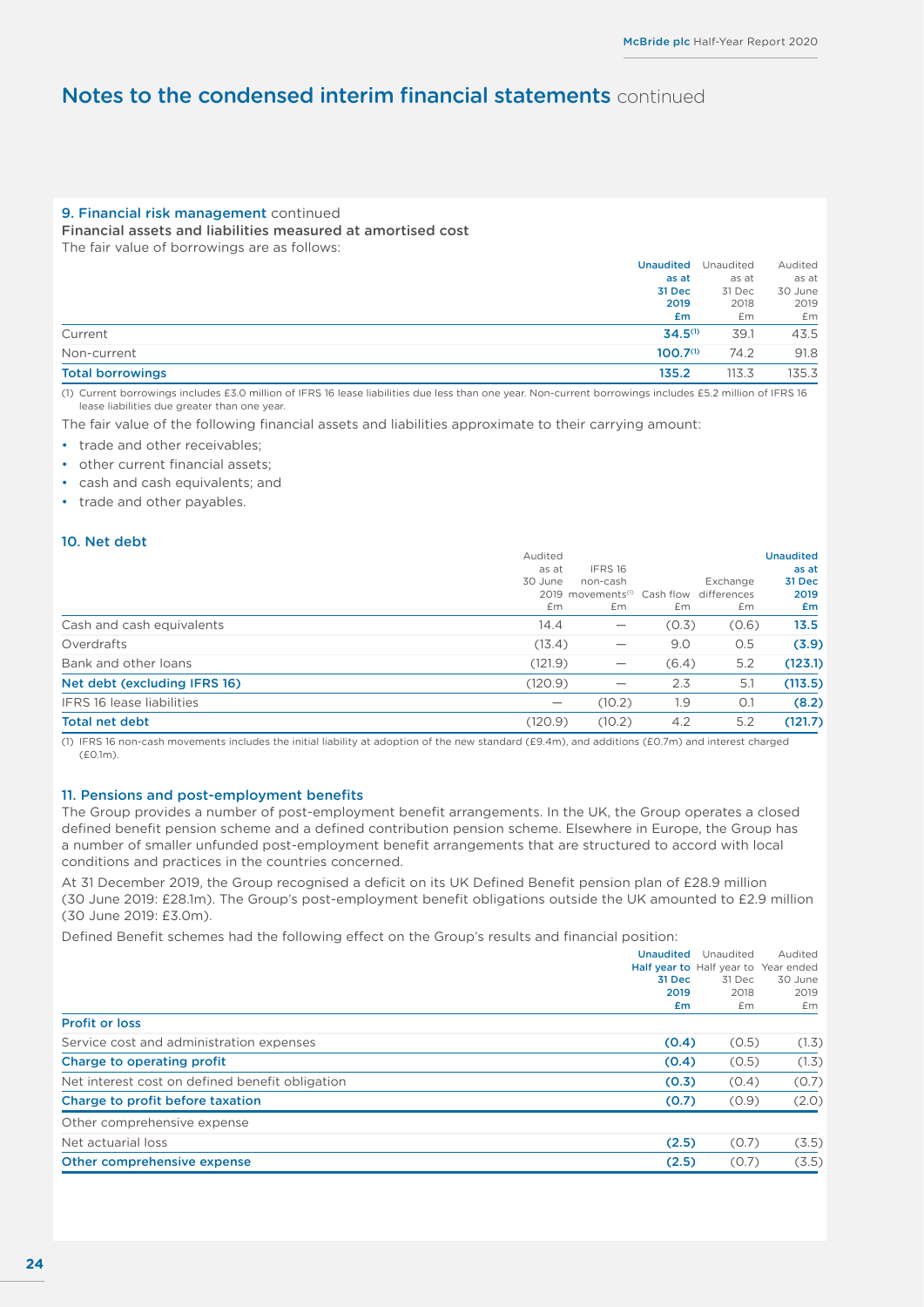| <b>Unaudited</b><br>as at<br>31 Dec<br>2019 | Unaudited<br>as at<br>31 Dec<br>2018 | Audited<br>as at<br>30 June<br>2019         |
|---------------------------------------------|--------------------------------------|---------------------------------------------|
|                                             |                                      | £m                                          |
|                                             |                                      |                                             |
|                                             |                                      |                                             |
|                                             | (141.0)                              | (153.2)                                     |
|                                             | (2.5)                                | (3.0)                                       |
|                                             | (143.5)                              | (156.2)                                     |
| 126.9                                       | 112.7                                | 125.1                                       |
|                                             | (30.8)                               | (31.1)                                      |
|                                             | £m                                   | £m<br>(155.8)<br>(2.9)<br>(158.7)<br>(31.8) |

For accounting purposes, the UK scheme's benefit obligation as at 31 December 2019 has been calculated based on data gathered for the triennial actuarial valuation as at March 2018 and by applying assumptions made by the Group on the advice of an independent actuary in accordance with IAS 19, 'Employee Benefits'.

#### 12. Payments to shareholders

Payments to ordinary shareholders are made by way of the issue of B Shares in place of income distributions. Ordinary shareholders are able to redeem any number of the B Shares issued to them for cash. Any B Shares that they retain attract a dividend of 75% of LIBOR on the 0.1 pence nominal value of each share, paid on a twice-yearly basis.

Payments to ordinary shareholders made or proposed in respect of each period were as follows:

|         | <b>Unaudited</b> Unaudited           | Audited |
|---------|--------------------------------------|---------|
|         | Half year to Half year to Year ended |         |
|         | 31 Dec<br>31 Dec                     | 30 June |
|         | $2019^{(1)}$<br>2018                 | 2019    |
| Interim | 0.8 <sub>D</sub><br>1.5p             | 1.5p    |
| Final   | n/a<br>n/a                           | 1.8p    |

(1) Interim payment to shareholders that is not recognised within these condensed interim consolidated financial statements.

Movements in the B Shares were as follows:

|                                 |               | Nominal |
|---------------------------------|---------------|---------|
|                                 | Number        | value   |
|                                 | 000           | £m      |
| At 30 June 2018 (audited)       | 1,560,374     | 1.5     |
| Issued                          | 5,118,351     | 5.1     |
| Redeemed                        | (5,696,243)   | (5.6)   |
| At 31 December 2018 (unaudited) | 982.482       | 1.0     |
| Issued                          | 2,741,974     | 2.8     |
| Redeemed                        | (2,908,825)   | (3.0)   |
| At 30 June 2019 (audited)       | 815.631       | O.8     |
| Issued                          | 3,290,368     | (3.3)   |
| Redeemed                        | (3, 295, 335) | 3.3     |
| At 31 December 2019 (unaudited) | 810,664       | 0.8     |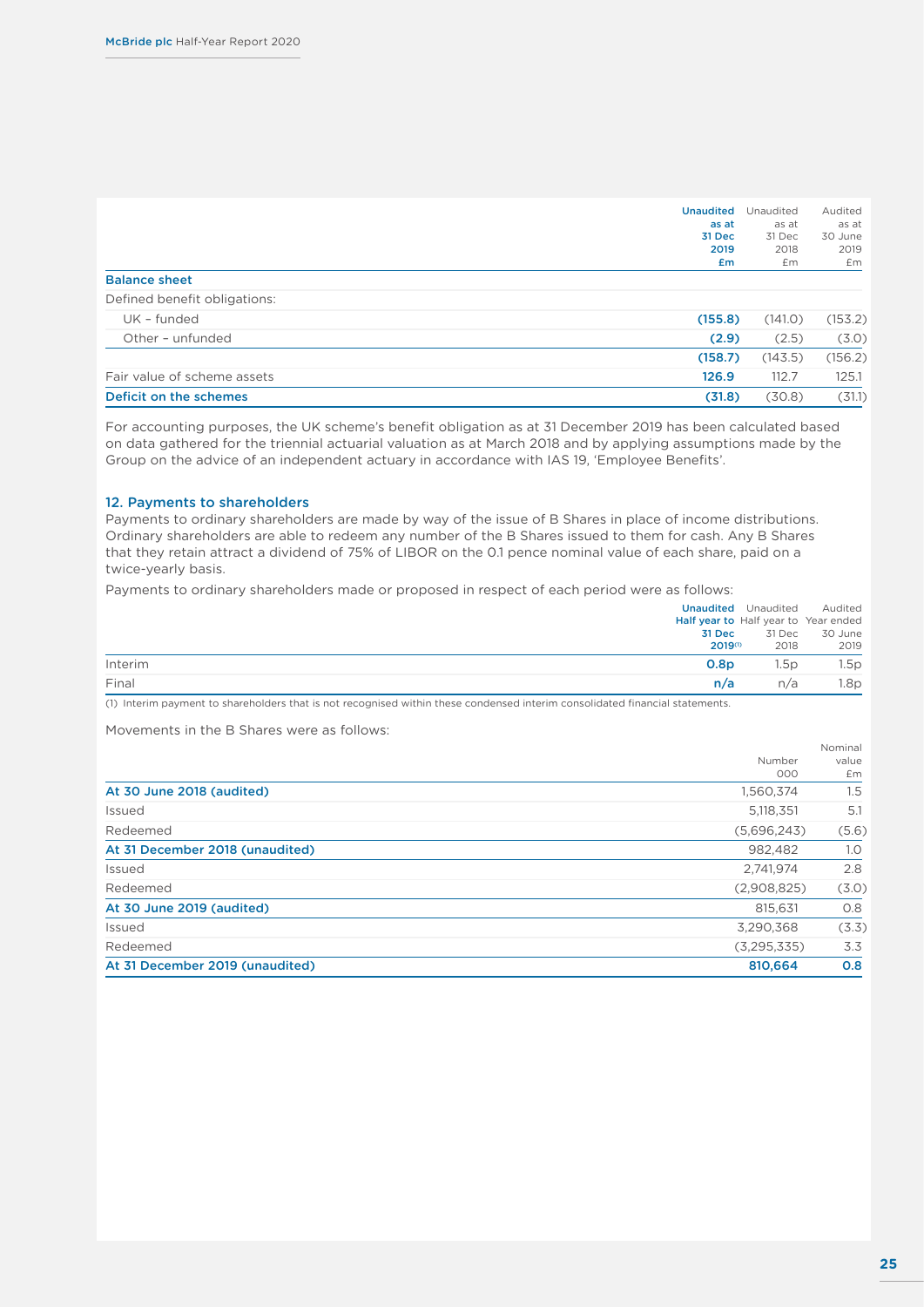#### 13. Acquisitions and disposals

#### Sale of Hull site

On 2 December 2019, the Group completed the sale of the UK Aerosols site at Hull (held on the balance sheet at £2.1 million). Cash consideration of £3.0 million was received in respect of this sale. After accounting for costs to sell of £0.1 million an exceptional gain of £0.8 million has been recognised in the period.

#### PC Liquids sale

In the prior period, the Group completed the disposal of its PC Liquids activities on 16 November 2018. The transaction comprised the disposal of the trade and assets of the Group's PC Liquids business for a cash consideration of £12.5 million. In the prior period, the PC Liquids business generated revenues of £21.9 million and had an adjusted trading loss of £0.3 million.

#### Former manufacturing site in Italy

On 25 July 2018, the Group completed the sale of the Solaro site in Italy (held on the balance sheet at £1.3 million). Cash consideration of £1.6 million was received with respect to this sale. After accounting for costs to sell an exceptional gain of £0.1 million was recognised in the prior period.

#### 14. Events after the balance sheet date

In November 2019, the Group announced a proposal to close its Barrow site and, at the balance sheet date, the Group was in collective consultation with the employees affected. In January, the Group concluded the consultation process and the closure of the Barrow site is expected in summer 2020.

#### 15. Related party transactions

Transactions between the Company and its subsidiaries, which are related parties of the Company, have been eliminated on consolidation and, therefore, are not required to be disclosed in these condensed interim financial statements.

Key management compensation and transactions with the Group's pension and post-employment schemes for the financial year ended 30 June 2019 are detailed in note 28 (page 123) of McBride plc's Annual Report and Accounts 2019. A copy of McBride plc's Annual Report and Accounts 2019 is available on McBride's website at <www.mcbride.co.uk>.

Ludwig de Mot, the Chief Executive of the Company appointed on 1 November 2019, is a Non-Executive Director of VPK Packaging Group which is a supplier to the Group. During the period from 1 November 2019 to 31 December 2019, the Group purchased goods to a total value of £0.2 million. At the period end, the amount owed to VPK Packaging was £0.2 million. Purchases and balances between related parties are made at normal market prices.

Aside from this, there are no other related party transactions.

#### 16. Key performance indicators (KPIs)

Management uses a number of KPIs to measure the Group's performance and progress against its strategic objectives. The most important of these are noted and defined below:

- adjusted operating profit operating profit before adjusting items;
- adjusted operating margin adjusted operating profit as a percentage of revenue;
- labour cost/revenue labour cost as a percentage of revenue;
- customer service level volume of products delivered in the correct volumes and within agreed timescales as a percentage of total volumes ordered by customers;
- return on capital employed adjusted operating profit as a percentage of average period-end net assets excluding net debt; and
- debt/adjusted EBITDA net debt divided by EBITDA.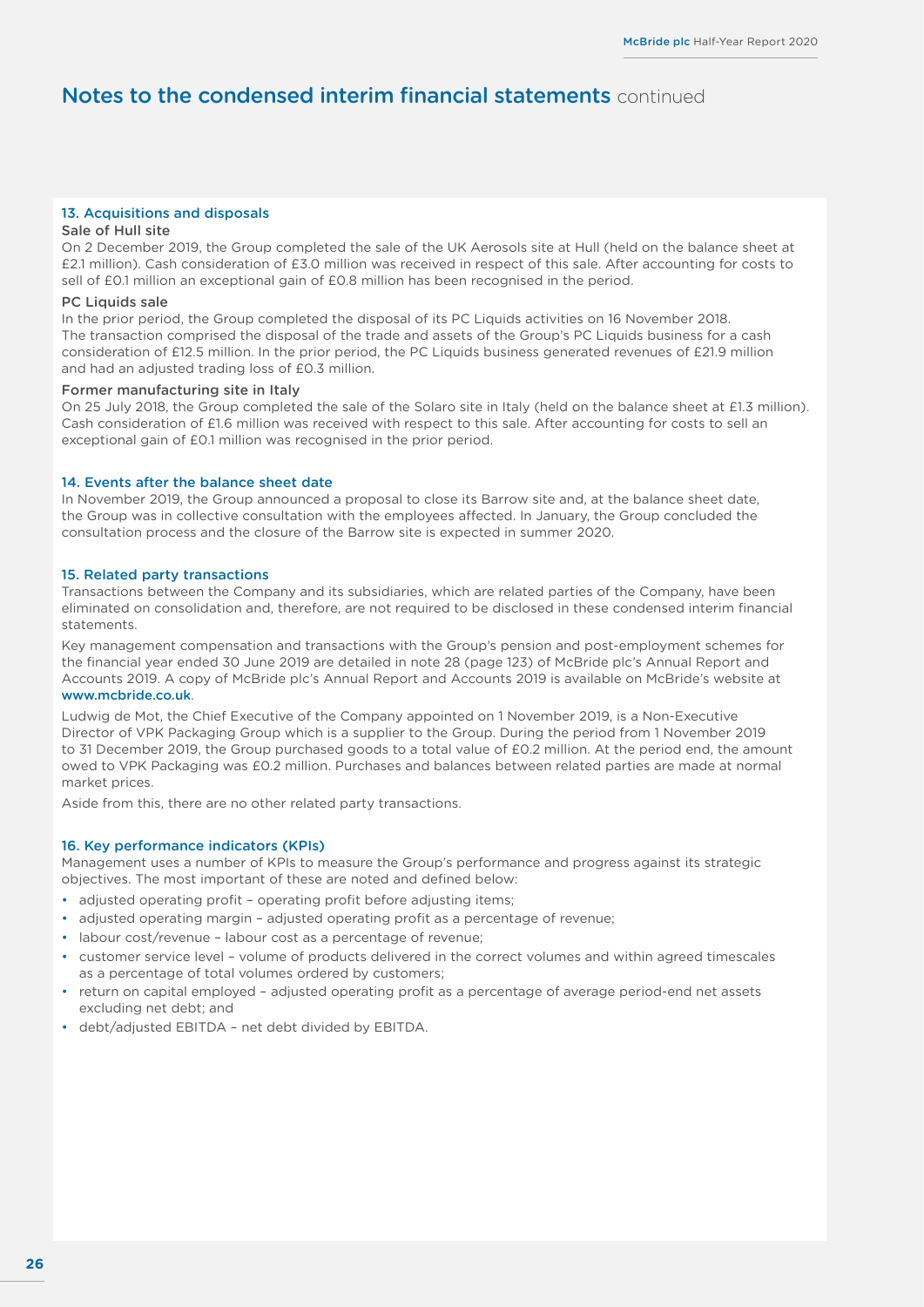## <span id="page-28-0"></span>Additional information

#### Financial calendar for the year ending 30 June 2020

Payments to shareholders

| Interim                             | Announcement                            | 20 February 2020              |
|-------------------------------------|-----------------------------------------|-------------------------------|
|                                     | Entitlement to B Shares                 | 24 April 2020                 |
|                                     | Redemption of B Shares                  | 29 May 2020                   |
| Final                               |                                         | Announcement 3 September 2020 |
|                                     | Entitlement to B Shares                 | 23 October 2020               |
|                                     | Redemption of B Shares 27 November 2020 |                               |
| <b>Results</b>                      |                                         |                               |
| Interim                             |                                         | Announcement 20 February 2020 |
| Preliminary statement for full year |                                         | Announcement 3 September 2020 |
| Annual Report and Accounts 2020     | Circulated                              | September 2020                |
| <b>Annual General Meeting</b>       | To be held                              | 20 October 2020               |
|                                     |                                         |                               |

#### Exchange rates

The exchange rates used for conversion to Sterling were as follows:

|                          | 31 Dec<br>2019 | <b>Unaudited</b> Unaudited<br>Half year to Half year to Year ended<br>31 Dec<br>2018 | Audited<br>30 June<br>2019 |
|--------------------------|----------------|--------------------------------------------------------------------------------------|----------------------------|
| Average rate:            |                |                                                                                      |                            |
| Euro                     | 1.14           | 1.12                                                                                 | 1.14                       |
| <b>US Dollar</b>         | 1.26           | 1.30                                                                                 | 1.30                       |
| Polish Zloty             | 4.88           | 4.84                                                                                 | 4.88                       |
| Czech Koruna             | 29.12          | 28.97                                                                                | 29.20                      |
| Danish Krone             | 8.48           | 8.38                                                                                 | 8.47                       |
| Hungarian Forint         | 374.60         | 363.77                                                                               | 365.28                     |
| Malaysian Ringgit        | 5.24           | 5.34                                                                                 | 5.34                       |
| <b>Australian Dollar</b> | 1.84           | 1.78                                                                                 | 1.81                       |
| <b>Closing rate:</b>     |                |                                                                                      |                            |
| Euro                     | 1.18           | 1.12                                                                                 | 1.12                       |
| <b>US Dollar</b>         | 1.32           | 1.28                                                                                 | 1.27                       |
| Polish Zloty             | 5.00           | 4.81                                                                                 | 4.74                       |
| Czech Koruna             | 29.86          | 28.76                                                                                | 28.38                      |
| Danish Krone             | 8.78           | 8.35                                                                                 | 8.33                       |
| Hungarian Forint         | 388.49         | 358.83                                                                               | 360.71                     |
| Malaysian Ringgit        | 5.40           | 5.29                                                                                 | 5.25                       |
| <b>Australian Dollar</b> | 1.88           | 1.81                                                                                 | 1.81                       |

Note: This report contains inside information which is disclosed in accordance with the Market Abuse Regulation which came into effect on 3 July 2016.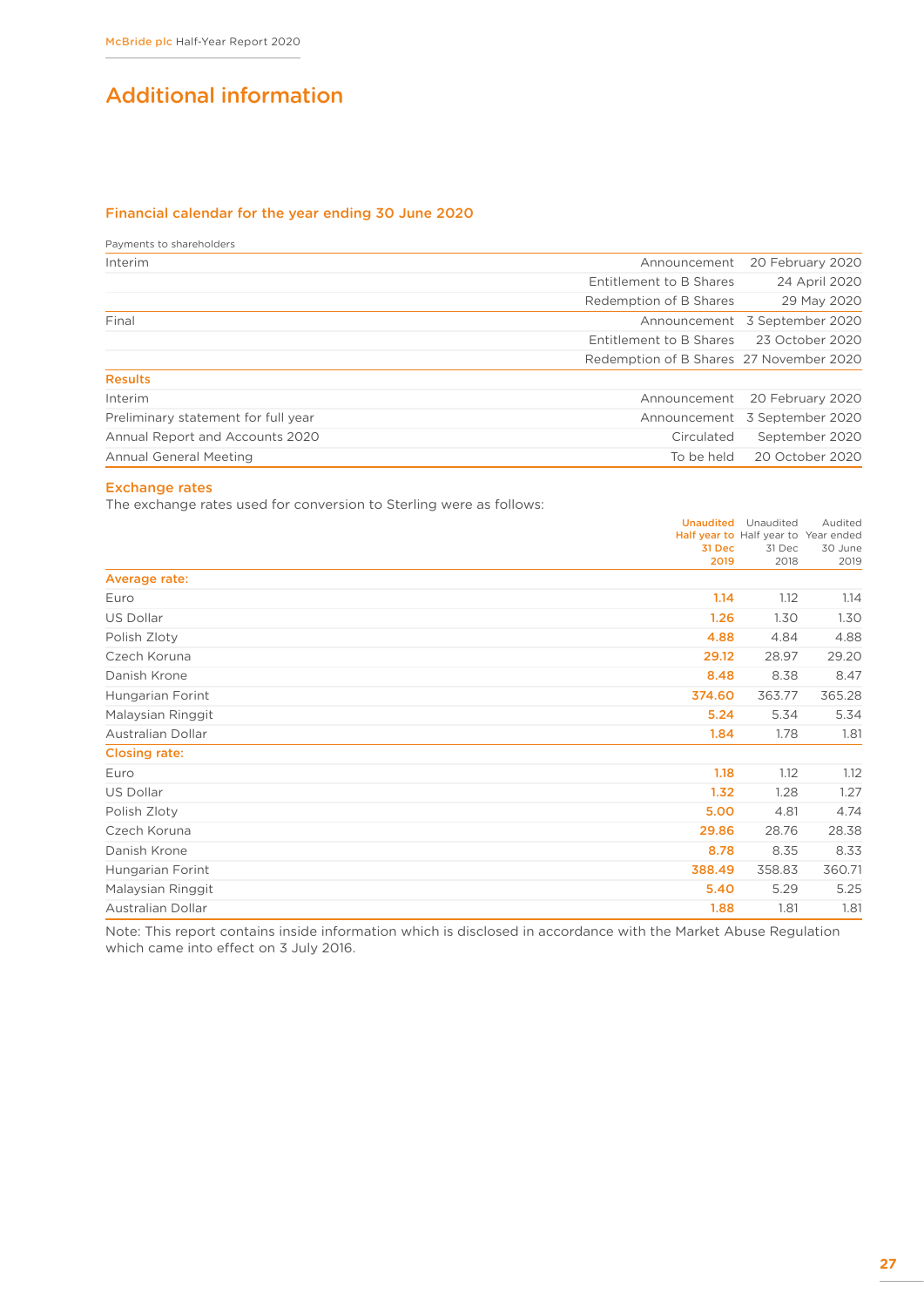## <span id="page-29-0"></span>Advisers

#### Company's registered office

McBride plc Middleton Way Middleton Manchester M24 4DP Telephone: +44 (0)161 653 9037 <www.mcbride.co.uk> Company number: 02798634

#### Independent auditor

PricewaterhouseCoopers LLP Chartered Accountant and Statutory Auditors No 1, 1 Hardman Street Manchester M3 3EB

#### Financial adviser and broker

Investec plc 30 Gresham Street London EC2V 7QP

#### Principal bankers

HSBC Bank plc 4 Hardman Square Spinningfields Manchester M3 3EB

BayernLB Moor House 120 London Wall London EC2Y 5ET

#### BNP Paribas London Branch 10 Harewood Avenue London NW1 6AA

KBC Bank N.V. 111 Old Broad Street London EC2N 1BR

#### Barclays Bank PLC

3 Hardman Street Manchester M3 3HF

#### **Registrars**

Link Asset Services The Registry 34 Beckenham Road Beckenham Kent BR3 4TU

#### Financial public relations advisers

FTI Consulting LLP 200 Aldersgate London EC1A 4HD

#### **Corporate**

McBride plc Central Park Northampton Road Manchester M40 5BP Telephone: +44 (0)161 203 7401

#### UK

Robert McBride Ltd Middleton Way Middleton Manchester M24 4DP Telephone: +44 (0)161 653 9037

### France

McBride S.A.S. 20 Rue Gustave Flaubert F-14590 Moyaux France Telephone: +33 231 616161

#### North

McBride S.A. 6 Rue Moulin Masure 7730 Estaimpuis Belgium Telephone: +32 56 482111

#### South

McBride S.p.A. Via F.lli Kennedy, 28/B 24060 Bagnatica (Bergamo) Italy Telephone: +39 35 6666411

#### East

Intersilesia McBride Polska Sp. z o.o Ul. Matejki 2a 47100 Strzelce Opolskie Poland Telephone: +48 774 049 100

#### South East Asia/Australasia

Fortune Laboratories Sdn Bhd Wisma Fortune, No 4, Jalan 16/12 Section 16, 40200 Shah Alam Selangor Darul Ehsam Kuala Lumpur Malaysia Telephone: +603 5526 8000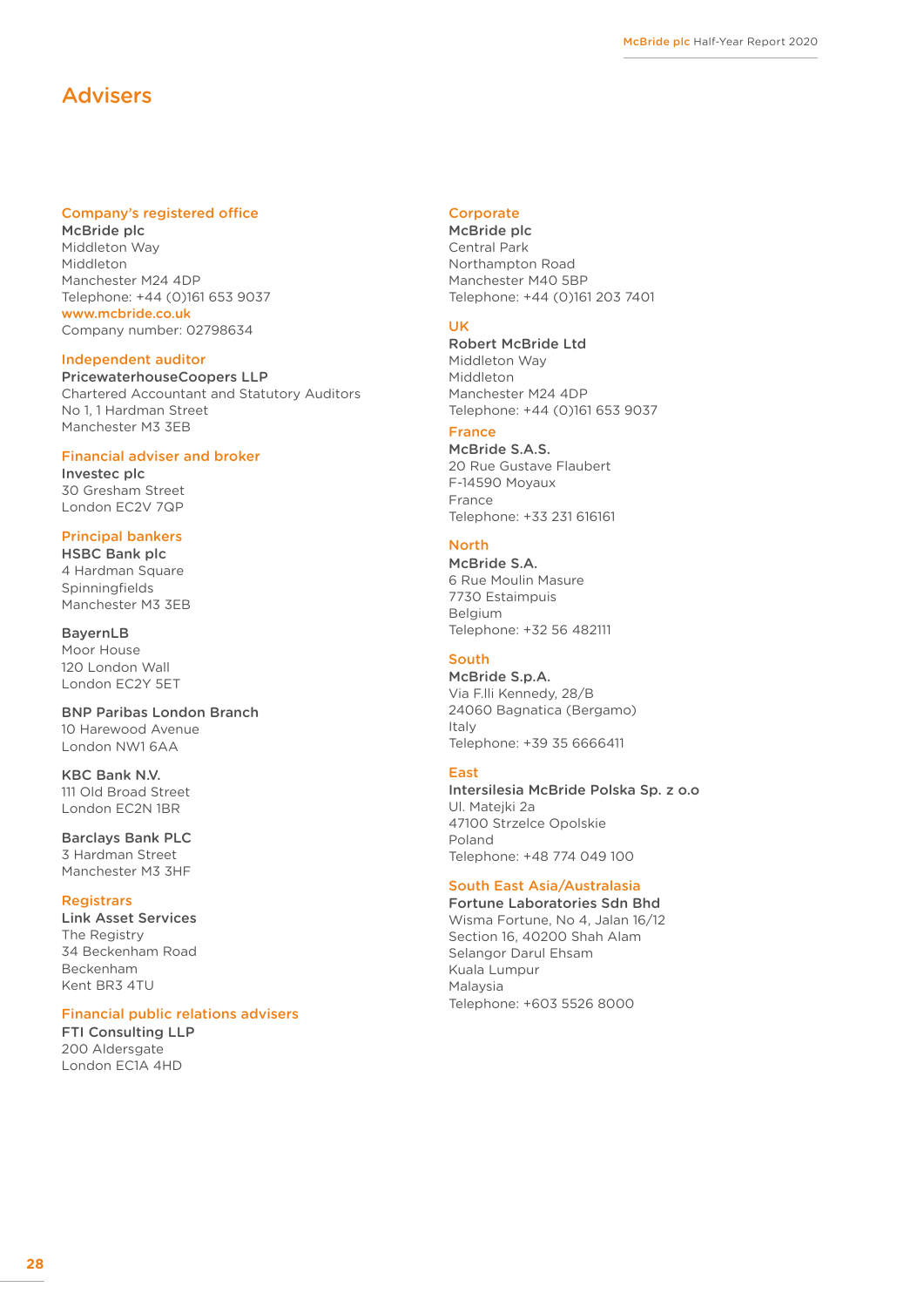